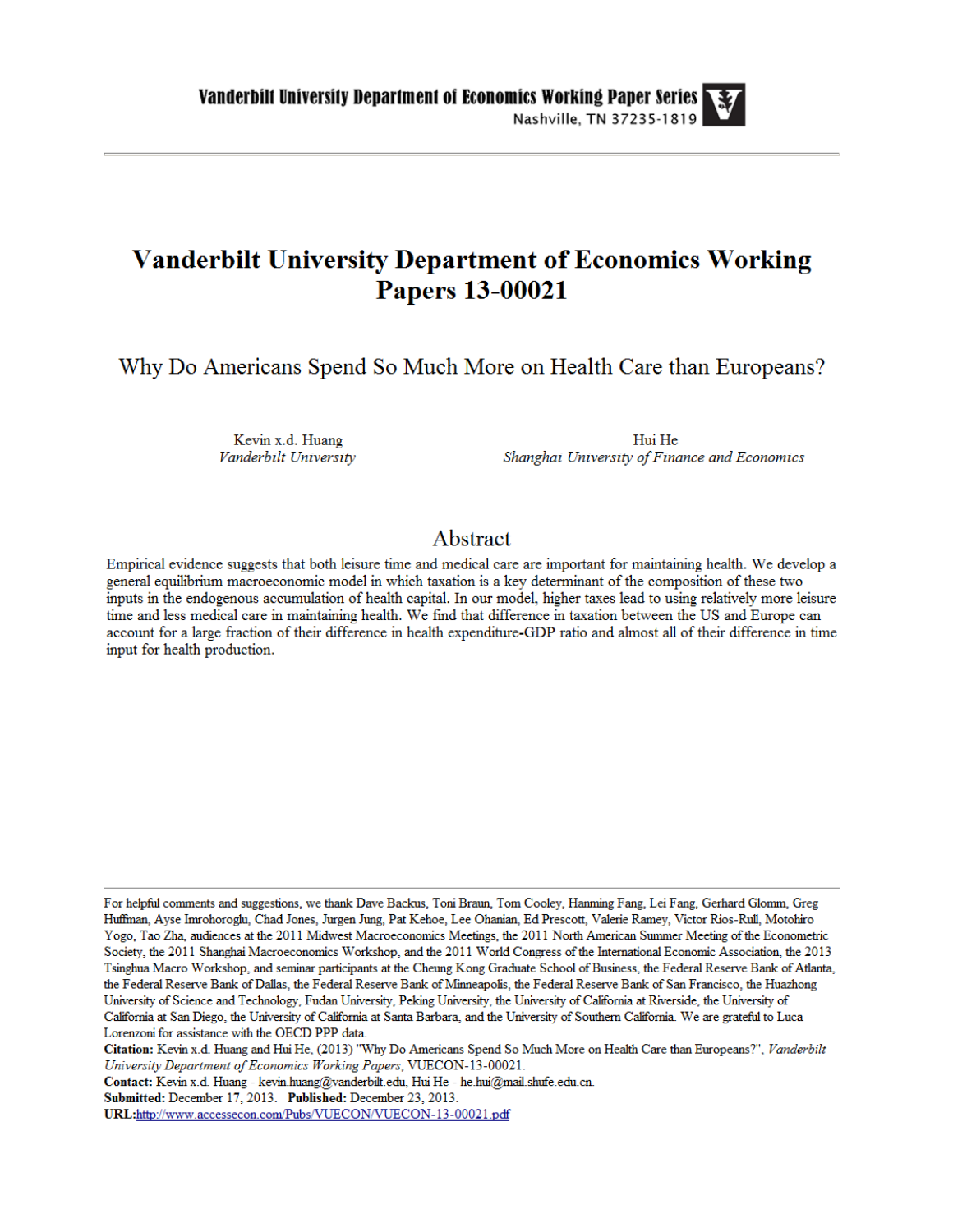# Why Do Americans Spend So Much More on Health Care than Europeans?*<sup>∗</sup>*

Hui He*†* Kevin X.D. Huang*‡*

December 15, 2013

#### **Abstract**

Empirical evidence suggests that both leisure time and medical care are important for maintaining health. We develop a general equilibrium macroeconomic model in which taxation is a key determinant of the composition of these two inputs in the endogenous accumulation of health capital. In our model, higher taxes lead to using relatively more leisure time and less medical care in maintaining health. We find that the difference in taxation can account for a large fraction of the difference in health expenditure-GDP ratio and almost all of the difference in time input for health production between the US and Europe.

#### *JEL classifications:* E2; E6; H2

*†*School of Economics, Shanghai University of Finance and Economics, 777 Guoding Road, Shanghai 200433, China. E-mail: he.hui@mail.shufe.edu.cn.

*‡*Corresponding author. Department of Economics, Vanderbilt University, 2301 Vanderbilt Place, Nashville, TN 37235, U.S.A. Tel.: +1 615 936 7271; fax: +1 615 343 8495. E-mail: kevin.huang@vanderbilt.edu.

*<sup>∗</sup>*For helpful comments and suggestions, we thank Dave Backus, Toni Braun, Tom Cooley, Hanming Fang, Lei Fang, Gerhard Glomm, Greg Huffman, Ayse Imrohoroglu, Chad Jones, Jurgen Jung, Pat Kehoe, Lee Ohanian, Ed Prescott, Valerie Ramey, Victor Rios-Rull, Motohiro Yogo, Tao Zha, audiences at the 2011 Midwest Macroeconomics Meetings, the 2011 North American Summer Meeting of the Econometric Society, the 2011 Shanghai Macroeconomics Workshop, and the 2011 World Congress of the International Economic Association, the 2013 Tsinghua Macro Workshop, and seminar participants at the Cheung Kong Graduate School of Business, the Federal Reserve Bank of Atlanta, the Federal Reserve Bank of Dallas, the Federal Reserve Bank of Minneapolis, the Federal Reserve Bank of San Francisco, the Huazhong University of Science and Technology, Fudan University, Peking University, the University of California at Riverside, the University of California at San Diego, the University of California at Santa Barbara, and the University of Southern California. We are grateful to Luca Lorenzoni for assistance with the OECD PPP data.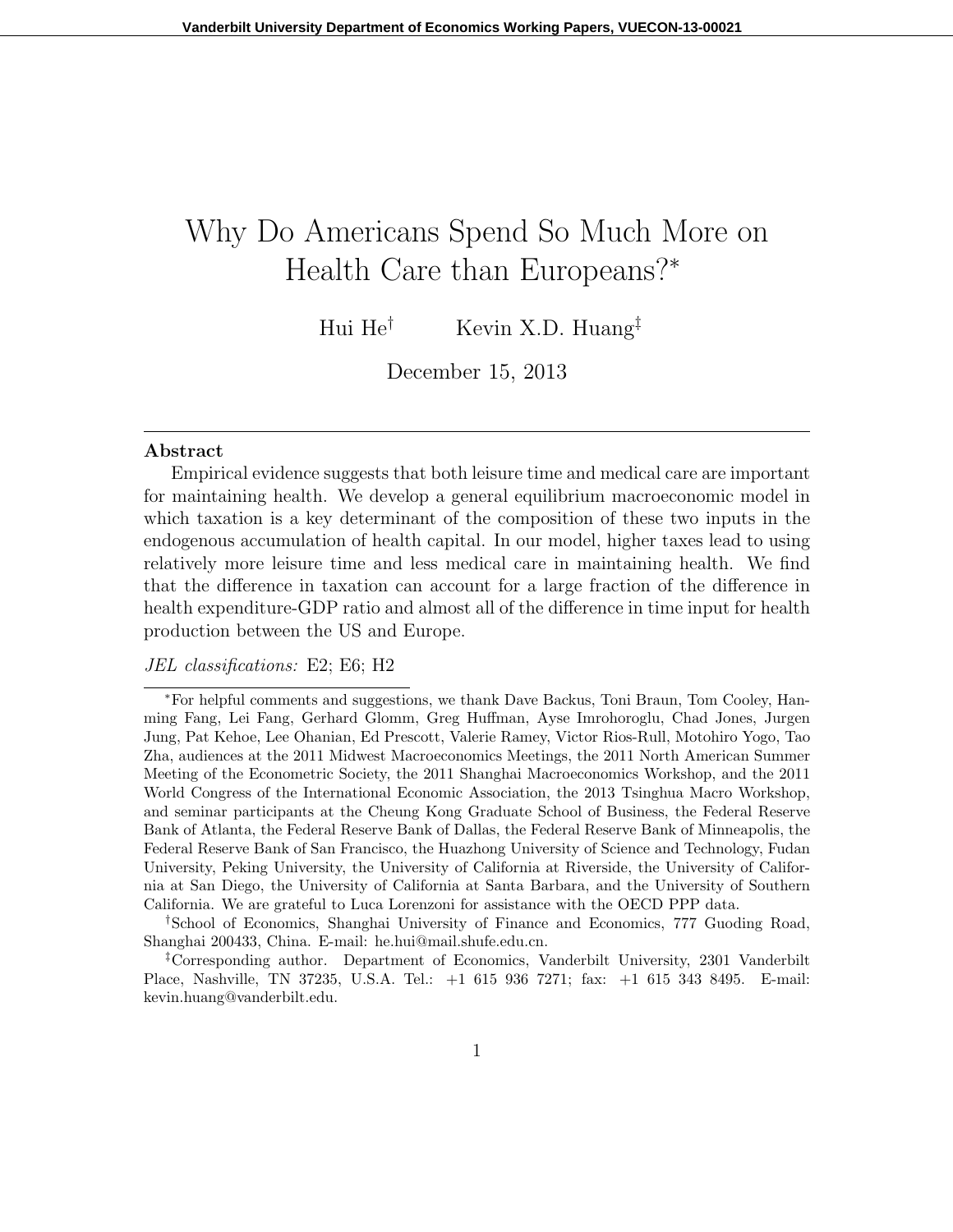*Keywords:* Taxation; Time allocation; Health expenditure; Macroeconomics; General equilibrium

### **1 Introduction**

In the past forty years or so, Americans persistently spend much more on medical care than Europeans. In one account, the average medical expenditure to GDP ratio over the period 1970-2007 is about 4 percentage point higher in the US than the average across eight comparably rich European countries, including Belgium, Finland, France, Germany, Italy, Netherlands, Spain, and the UK. Medical expenditure per capita is also much greater in the US than in Europe. As we will document in Section 2, the difference illustrated above, and to be documented in detail below, is beyond the counting of the US-EU difference in expenditure on health-related research and development, and on education and training of health personnel, neither is there any notable cross-country difference in aging or life-cycle dynamics, such as age structure of the population, or age-related medical status and expenditure, to which the cross-country difference in medical expenditure-GDP ratio can be attributed.

Then why do Americans spend so much more on health care than Europeans? In this paper, we highlight a channel that has not received much attention in the literature on health care costs. To this end, we develop a macroeconomic theory of health investment portfolio in a general equilibrium context. We emphasize two forms of health investment: (1) medical goods and services, which are the usual focus in the economics literature and policy debate, and (2) health-enhancing leisure-time activity, which has received much less attention, even though, as we will show below, ample empirical evidence reveals its critical importance in producing and maintaining good health. The thesis of our analysis is that these two inputs for health production must be jointly determined in general equilibrium and that, in the general equilibrium setting, cross-country variations in the determinants of such portfolio composition of health investment may hold a key to understanding the cross-country differences in health care expenditure.

We show that a key determinant of the composition of health investment portfolio is taxation, in particular, labor income and consumption taxes. Higher tax rates on consumption and labor imply lower opportunity costs of leisure. The main prediction of our theory is that higher taxes would lead to using relatively more leisure time and relatively less medical commodity in producing and maintaining good health. The crucial and relevant fact then is that, for the same period that Europeans spend much less on health care than Americans, labor income and consumption tax rates are much higher in the Eurozone countries than in the US, as we will document in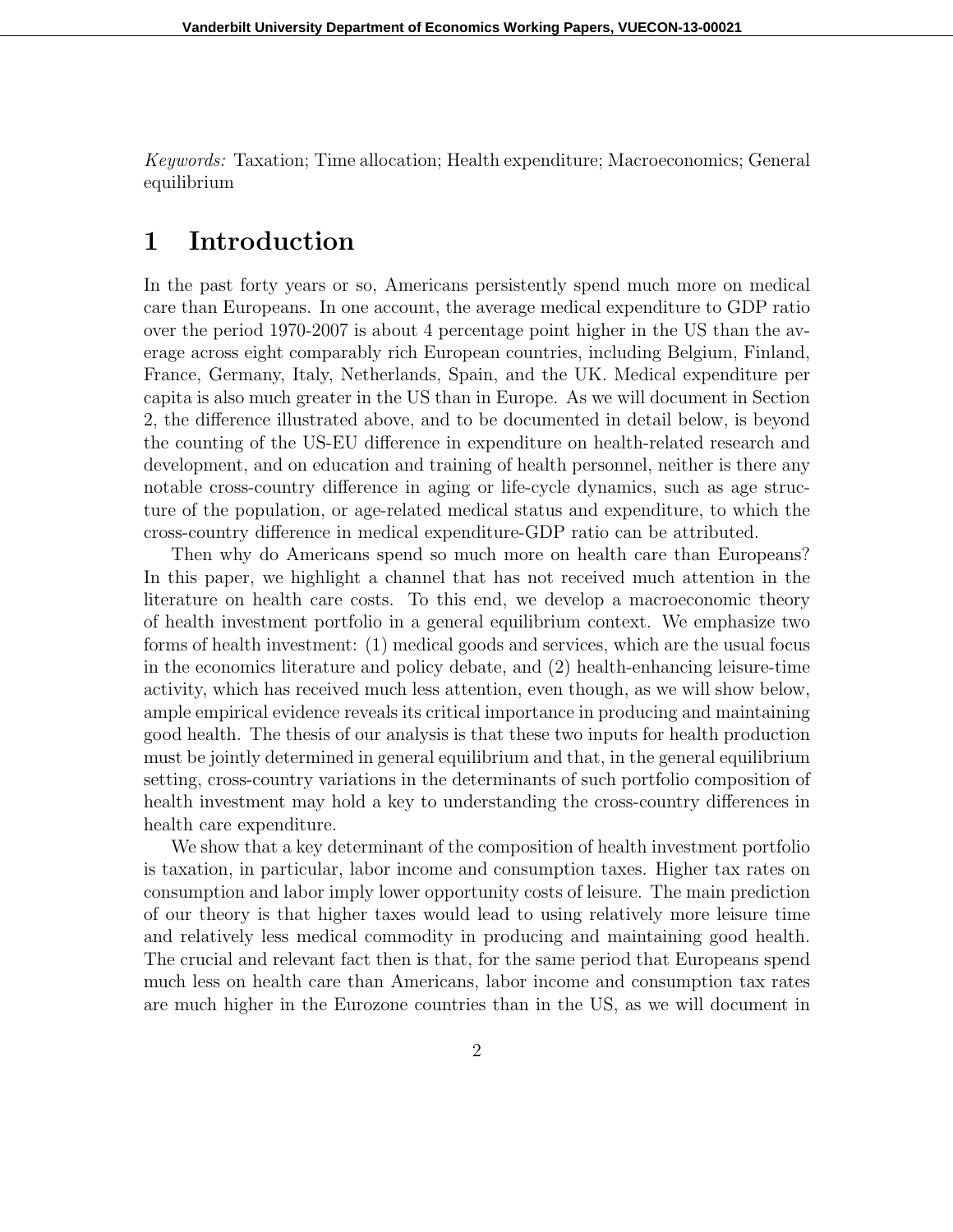Section 2. We find that this amount of difference in taxation as observed from the US and European data can explain nearly fifty percent of the difference in medical expenditure-GDP ratio between the US and Europe.

Our theory's account of the US-EU difference in medical expenditure is accompanied by its prediction on the cross-country difference in leisure time as another component of an optimal health investment portfolio under different tax rates. It is important to emphasize at the outset that this portfolio view of health investment is essential for our theory's success stated above. If we abstract from the time input in health production, as we will show below through a counterfactual experiment, higher taxes in Europe than in the US would predict that Europeans would spend a greater, rather than a smaller, share of their GDP on health care than Americans.

The important question then is whether our theory's prediction on cross-country differences in the time input for health production has any empirical support. The theory predicts that, since labor and consumption tax rates are higher in Europe than in the US, Europeans would rely more on leisure than do Americans when it comes to producing and maintaining good health. As we will show in Section 2, this is exactly what we observe from the US and European data. We find that, in fact, the US-EU difference in taxation can explain more than ninety percent of the difference in time input in health production between Americans and Europeans.

We therefore argue that differences in taxation can provide a coherent account for much of the US-EU difference in the composition of health investment portfolio. Arising also endogenously in our general equilibrium model under different tax rates are cross-country differences in sick time and in paid work time, the patterns of which are also consistent with the US-European comparisons. The intuition for these results are as follows. Higher tax rates in Europe induce lower labor supply by Europeans, leaving them with more leisure time to engage in health-enhancing activities, when compared with Americans. It is then sensible for Europeans to rely more on leisure while spending less on medical goods and services than Americans when it comes to health production. Faced with lower tax rates and thus higher opportunity costs of leisure, Americans choose to work more and spend more on medical goods and services, while having less leisure time, when compared with Europeans.

We have highlighted the role of taxation in shaping the composition of health investment portfolio. As we also show in this paper, another factor that may affect health investment portfolio is the price of health care goods and services relative to the general price level. As we will document below, relative health care price on average is higher in the US than in Europe. As a matter of fact, such cross-country difference in relative health care price is often thought of as contributing significantly to the higher overall health spending by Americans than by Europeans. In this paper,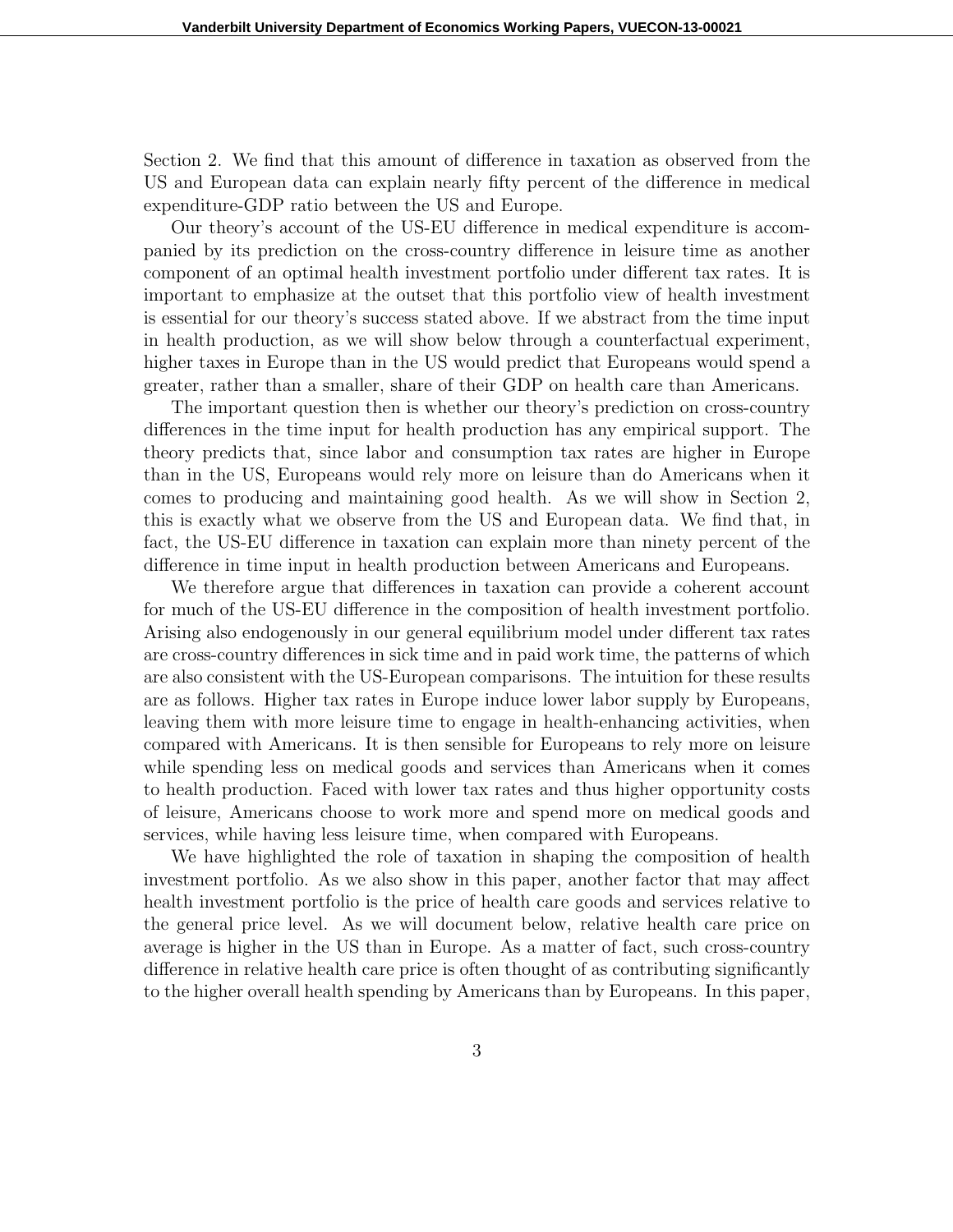we also examine the relative price effect viewed through the lens of our theory on health investment portfolio.

In the general equilibrium context of the present paper, two countervailing effects arise from a higher relative price of medical commodity on overall health spending: (1) higher expenditure per unit of medical consumption, and (2) substitution away from medical commodity towards other goods or leisure in generating utility and towards time input in producing and maintaining good health. While the effect of (1) on overall health spending dominates that of (2), it is partially offset by the latter. This is to say that the contribution of a higher relative health care price to higher overall health spending is weakened by the re-balancing of health investment portfolio. More importantly, this re-balancing implies that a higher relative health care price would lead to using relatively more of the time input and relatively less quantity of medical commodity in producing and maintaining good health.

To put this into a quantitative perspective, we fit into our model the cross-country distribution in the relative prices of health care and services as observed from the US and European data, while keeping the cross-country differences in taxation muted. This helps isolate the account of the differences in relative health care prices for the US-EU difference in the composition of health investment portfolio. We find that the relative price difference can explain about 16.8% of the difference in overall health spending-GDP ratio between the US and Europe, but its prediction on time allocation is in a direction that is exactly opposite to the US-EU comparison: it predicts that Europeans would have longer paid work time and shorter leisure time when compared to Americans, whereas as we show the opposite is true in the data.

Finally, when we turn on the cross-country differences in taxation and in relative health care prices at the same time, our model can explain nearly two thirds of the difference in overall medical expenditure-GDP ratio and more than 80% of the difference in time input for health production between the US and Europe. We therefore argue that differences in taxation and in relative health care prices jointly provide a reasonable account for the US-EU difference in the composition of health investment portfolio.

This portfolio view of health investments shed important light on the question posed at the beginning of this introduction. Our analysis recognizes the necessity of both leisure time and medical commodity in producing and maintaining good health. This permits the study of how cross-country variations in taxation and in relative health care prices may give rise to different compositions of leisure time and medical consumption in health production. To assess the quantitative significance of these effects, we hold other institutional and cultural features constant across countries. We wish to emphasize that it is not our interpretation what we analyze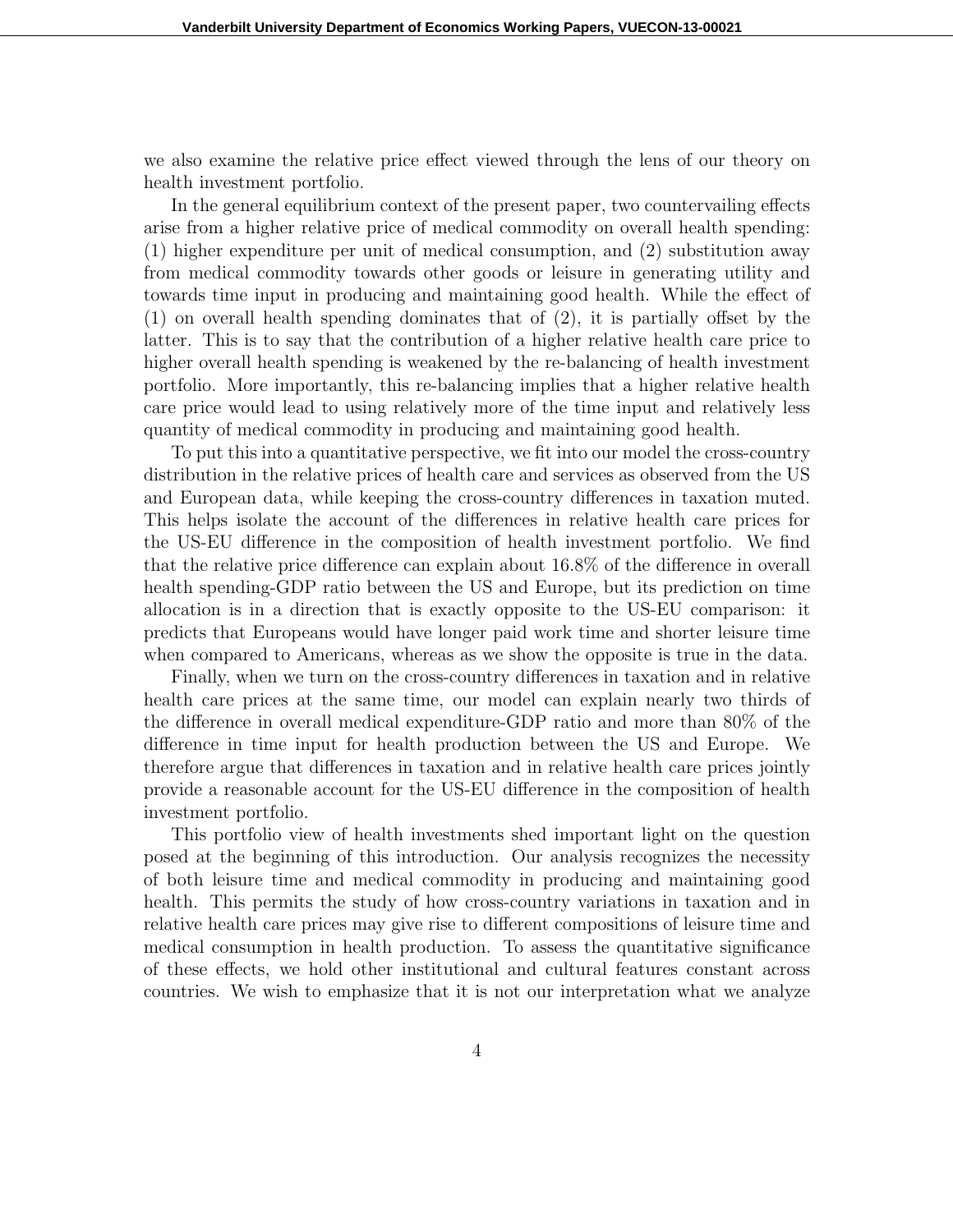in the present paper constitute all of the factors for generating the cross-country differences in health care expenditure, or in time allocation, but rather we view our approach as an effective way to isolate the impact of one particular channel that naturally links two apparently distinct dimensions in decision making.

The remaining of the paper is organized as follows. In Section 2, we document the empirical evidence that motivates our study and we review the related literature. In Section 3, we present our structural model, of which endogenous choice of health investment portfolio is a defining feature. The model is a variant of the neoclassical growth model with taxation, augmented to include multiple uses of time, which influence health production and are influenced by health status. In the model, better health reduces sick time and thus makes more of the time endowment available for paid work or leisure, while both leisure and medical care help enhance health status against the depreciation of health capital. Better health also directly increases utility, and so do greater health-neutral consumption and longer leisure time. Production of goods and physical capital accumulation are modeled in the standard ways, as in the standard neoclassical model. A government taxes consumption and labor to finance its spending. The model that is presented here is thus intended to capture some of the key incentives affected by taxation and relative prices on multiple uses of time, on consumption of medical and non-medical commodities, and on their interactions with endogenous health accumulation. We characterize the model's equilibrium, discuss key first order equations, and highlight the roles of taxation and relative health care price in shaping medical expenditure and time allocation. In Section 4, we describe model parametrization and report main quantitative results. We conduct a series of decomposition and sensitivity analyses in Section 5, and we provide some concluding remarks in Section 6.

### **2 Empirical Evidence and Related Literature**

It is a much publicized fact nowadays that Americans spend considerably more on health care than Europeans. In 2007, for instance, health care expenditure accounts for 15.7% of GDP in the US, compared with 10% in Belgium, 8.2% in Finland, 11% in France, 10.4% in Germany, 8.7% in Italy, 9.7% in Netherlands, 8.4% in Spain, and 8.4% in the UK. To a large extent, such differences have existed for quite some time. The first column of Table 1 reports the average health spending to GDP ratio over the period 1970-2007 for the US and the eight comparably rich European countries. As is apparent from the table, the US spends a much larger share of its GDP on health care over this period of time, when compared with the other countries. Health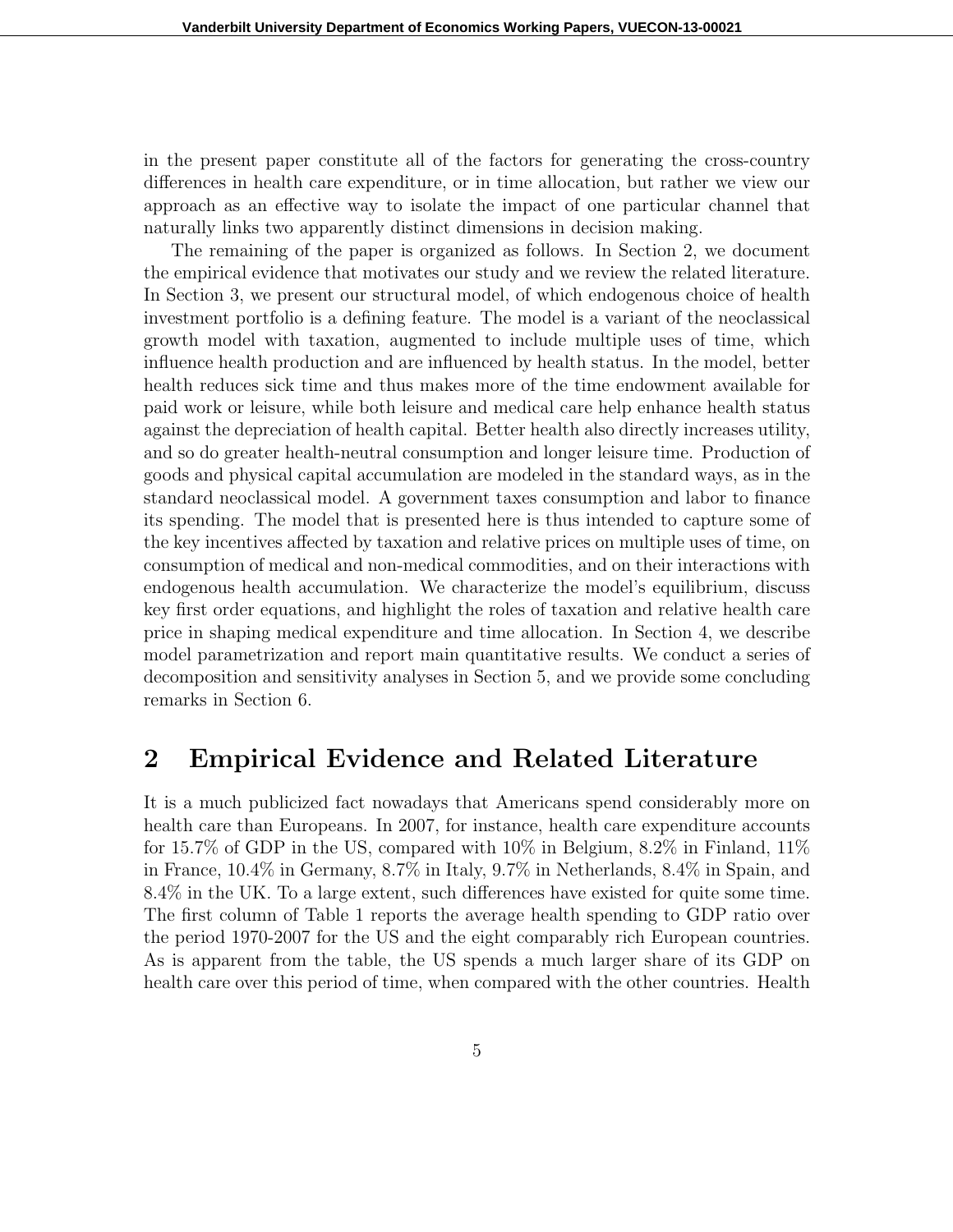care expenditure per capita is also much greater in the US than in Europe.<sup>1</sup>

The differences in health care expenditure between the US and Europe illustrated above are not attributed to the US-EU differences in expenditure on health-related research and development, or on education and training of health personnel.<sup>2</sup> There also do not seem to exist any notable cross-country differences in aging or life-cycle dynamics, such as age structure of the population or age-related health status and expenditure, to which the reported US-EU differences in health care expenditure can be attributed (e.g., Anderson and Hussey 2000; Gerdtham and Jonsson 2000; Peterson and Burton 2007; Pearson 2009). This is consistent with the finding that differences in health care expenditures between the US and many of the European countries are similar in size across different age groups.<sup>3</sup>

The point of departure of our analysis in this paper is to recast the issue of health care costs as a general equilibrium problem regarding the choice of health investment portfolio, of which the two crucial components are medical consumption and healthenhancing leisure-time activity. The idea that not only medical commodity but also leisure time are critical health inputs has been envisioned in several classic writings, such as Grossman (1972), Gronau (1977), and Ruhm (2000), which are accompanied by many supporting empirical studies. One of such empirical investigations is conducted by Sickles and Yazbeck (1998). Using a structural model to control for endogeneity and reverse causality, whereby to also take into account the opportunity cost of leisure explicitly, these authors estimate a trans-log production function of health, with both leisure time and medical commodity as inputs, based on US time series data. They find that both inputs make significantly positive contributions to producing and maintaining health, while the contribution of leisure can be even

<sup>&</sup>lt;sup>1</sup>Source: OECD Health Data 2010. Data for France are available for 1970, 1975, 1980, 1985, and at annual frequency since 1990, and we have used linear interpolation to fit in missing annual data for those years between 1970 and 1990. Data for Italy are available only for years after 1988, and the number reported in Table 1 for Italy is an average for the period 1988-2007.

<sup>&</sup>lt;sup>2</sup> According to the OECD, total health care expenditure is defined as the sum of expenditures on activities that – through application of medical, paramedical, and nursing knowledge and technology – have the goals of: 1) Promoting health and preventing disease; 2) Curing illness and reducing premature mortality; 3) Caring for persons affected by chronic illness who require nursing care; 4) Caring for persons with health-related impairments, disability, and handicaps who require nursing care; 5) Assisting patients to die with dignity; 6) Providing and administering public health; 7) Providing and administering health programmes, health insurance and other funding arrangements. This definition does not include expenses on education and training of health personnel, research and development in health, food, hygiene and drinking water control, and environmental health. See http://stats.oecd.org/index.aspx for detail.

<sup>3</sup>See, for example, Hagist and Kotlikoff (2009) for the European countries, and Jung and Tran (2010) for the US. See, also, Table 2 in Anderson and Hussey (2000).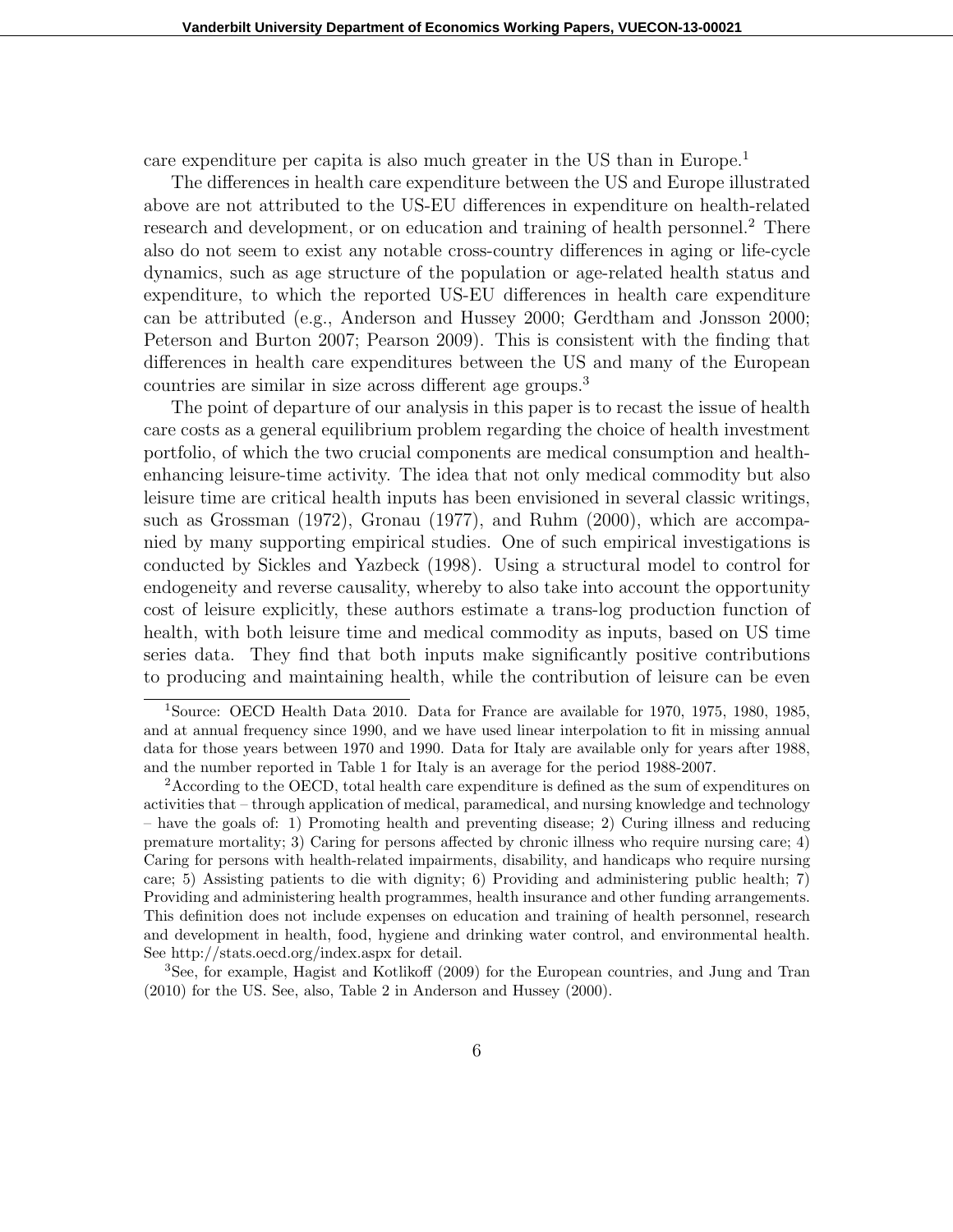more than that of medical consumption.<sup>4</sup> Our recent econometric estimates based on multi-country data reach a similar conclusion (e.g., He, Huang, and Hung 2013).

Empirical evidence on the significant contribution of leisure to good health can also be found in the literatures of biomedical science, public health, psychobiology, and biosociology. While most of such studies in these literatures focus on identifying separately the specific health benefits of individual leisure activities,<sup>5</sup> some of these studies also show the evidence that increases in leisure time activities help reduce medical expenditures (e.g., Colditz 1999; Pratt, Macera, and Wang 2000; Wang and Brown 2004; Brown, Wang, and Safran 2005). The recent study by Pressman, Matthews, Cohen, Martire, Scheier, Baum, and Schulz (2009) establishes a general positive link between a wide variety of leisure activities (e.g., having hobbies, playing sports, socializing, spending time unwinding, spending time in nature, visiting friends or family, going on vacation, going to clubs or religious events) and a broad spectrum of health benefits (e.g., lower blood pressure, waist circumference, body mass index, and cortisol measurements, lower levels of stress and depression, stronger and better social networks, better feelings of satisfaction and engagement in lives, better sleep, better physical function and mood). Caldwell (2005), Russell (2009), and Payne, Ainsworth, and Godbey (2010) provide a comprehensive review of the empirical evidence on the importance of leisure in achieving and maintaining good health, and an intuitive account of the prevention, coping, and transcendence mechanisms through which leisure enhances physical, mental, social, and cognitive health.<sup>6</sup>

As is explained in the introduction section, a key determinant of the composition of the two health inputs is taxation and, therefore, cross-country differences in labor

<sup>4</sup>Corroborating evidence has also been found by Kenkel (1995), Contoyannis and Jones (2004), Scholz and Seshadri (2010), and Insler (2011), among others.

<sup>&</sup>lt;sup>5</sup>For example, leisurely walking or cycling, exercising, vacationing, spending time in nature, engaging in social activities, having hobbies, proper sleep hygiene, and restorative activities have all been independently shown to improve physical, mental, social, or cognitive health. See, among others, Watson (1988), House, Landis, and Umberson (1988), Simon (1991), Ulrich, Simons, Losito, Fiorito, Miles, and Zelson (1991), Haskell (1994), Benca and Quintas (1997), Staats, Gatersleben, and Hartig (1997), Cohen, Doyle, Skoner, Rabin, and Gwaltney (1997), Szabo, Mesko, Caputo, and Gill (1998), Tominaga, Andow, Koyama, Numao, Kurokawa, Ojima, and Nagai (1998), Gump and Matthews (2000), Diener, Lucas, and Oishi (2002), Batty, Shipley, Marmot, and Davey (2003), Ayas, White, Al-Delaimy, Manson, Stampfer, Speizer, Patel, and Hu (2003), Ayas, White, Manson, Stampfer, Speizer, Malhotra, and Hu (2003), Ryff, Singer, and Dienberg (2004), Sacker and Cable (2005), and Warburton, Nicol, and Bredin (2006).

<sup>6</sup>See, also, Lazarus, Kanner, and Folkman (1980), Iso-Ahola and Weissinger (1984), Weissinger and Iso-Ahola (1984), Kleiber (1985), Tinsley and Tinsley (1986), Caldwell and Smith (1988), Iso-Ahola (1988), Hull (1990), Chalip, Thomas and Voyle (1992), and Coleman and Iso-Ahola (1993), Iwasaki and Mannell (2000), Iwasaki and Schneider (2003), and Iwasaki, Mackay, Mactavish, Ristock, and Bartlett (2006), among others.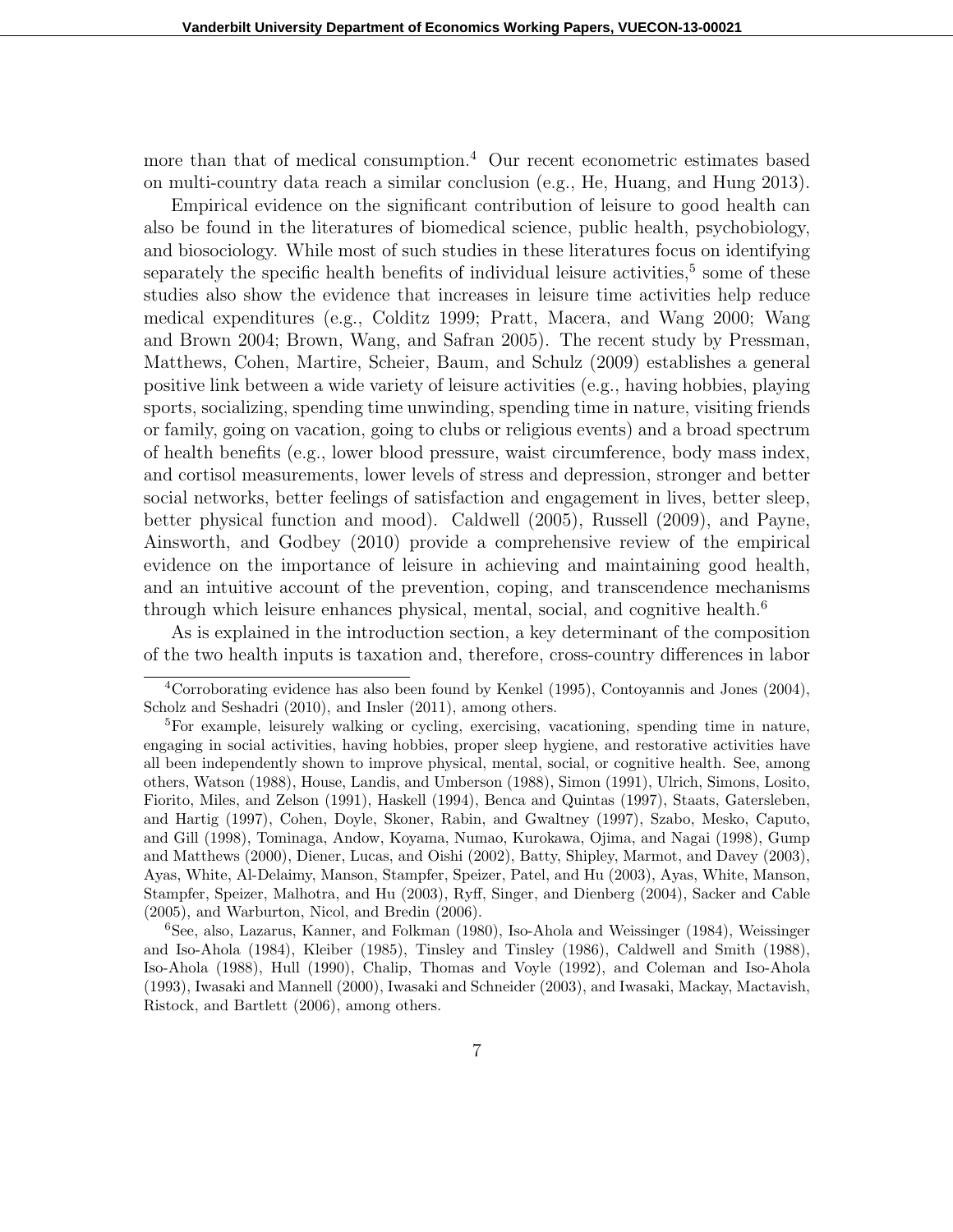income and consumption tax rates may hold a key to understanding cross-country differences in medical consumption, as well as in time input for health production. The linchpin of our analysis in this paper then has to do with the fact that, for the same period that Europeans spend much less on health care than Americans, labor income and consumption tax rates are much higher in Europe than in the US. This can be seen from the fourth to the sixth columns of Table 1, which report the average labor and consumption tax rates, along with the corresponding tax wedge, over the period 1970-2007 for the nine selected countries.<sup>7</sup> The tax wedge reported in the sixth column of the table, of which the precise definition will be given in the next section, is a monotonically increasing function of the labor and consumption tax rates. As such, the tax wedge is much higher in Europe than in the US, as is clear from the table. Our model then predicts that Europeans may rely less on medical commodity and more on leisure than Americans when it comes to health production. The first part of this prediction is consistent with the observation from the US and European data, as reported above, whereby the second part of the prediction also conforms to the data, as we document below.

Empirical evidence shows that conventionally defined leisure time, as is measured by the time spent away from paid work, is much shorter, whereas measured hours of paid work are much longer, in the US than in most European countries. This fact is elaborated by Figure 1 in Jones and Klenow (2011). More formally, as can be seen from the second column of Table 1, Europeans on average spend 4.3% less of their time endowment on paid work, and thus 4.3% more of their time endowment is spent on leisure, when compared to Americans.<sup>8</sup> As a standard practice in the literature (e.g., Rogerson 2006; Ohanian, Raffo, and Rogerson 2008; Jones and Klenow 2011), time spent on paid work is here calculated as the product of total civilian employment and annual hours per worker, divided by the size of the population aged 15-64. We then divide the measure so constructed by  $365 \times 16$  to get a measure of paid work time as a percentage of annual discretionary time. Leisure time is then taken as the residual of paid work time following the conventional definition.

The US-EU differences in time allocation continue to hold even if we tease out unpaid work time (e.g., home production time) from the conventionally measured

<sup>7</sup>Source: McDaniel (2007). The author applies the methodology in Mendoza, Razin, and Tesar (1994) to calculate a variety of average tax rates over an extended period of time for a number of OECD countries, using national account statistics as a primary source. The average labor and consumption tax rates for Italy reported in the fourth and fifth columns of Table 1 are for the same period 1988-2007 for which the Italian health expenditure data are reported in the first column of the table. The data are downloaded from http://www.caramcdaniel.com/researchpapers.

<sup>8</sup>The data are taken from Ohanian, Raffo, and Rogerson (2008). They are the average for the period 1970-2004, except for Italy for which it is the average for the period 1988-2004.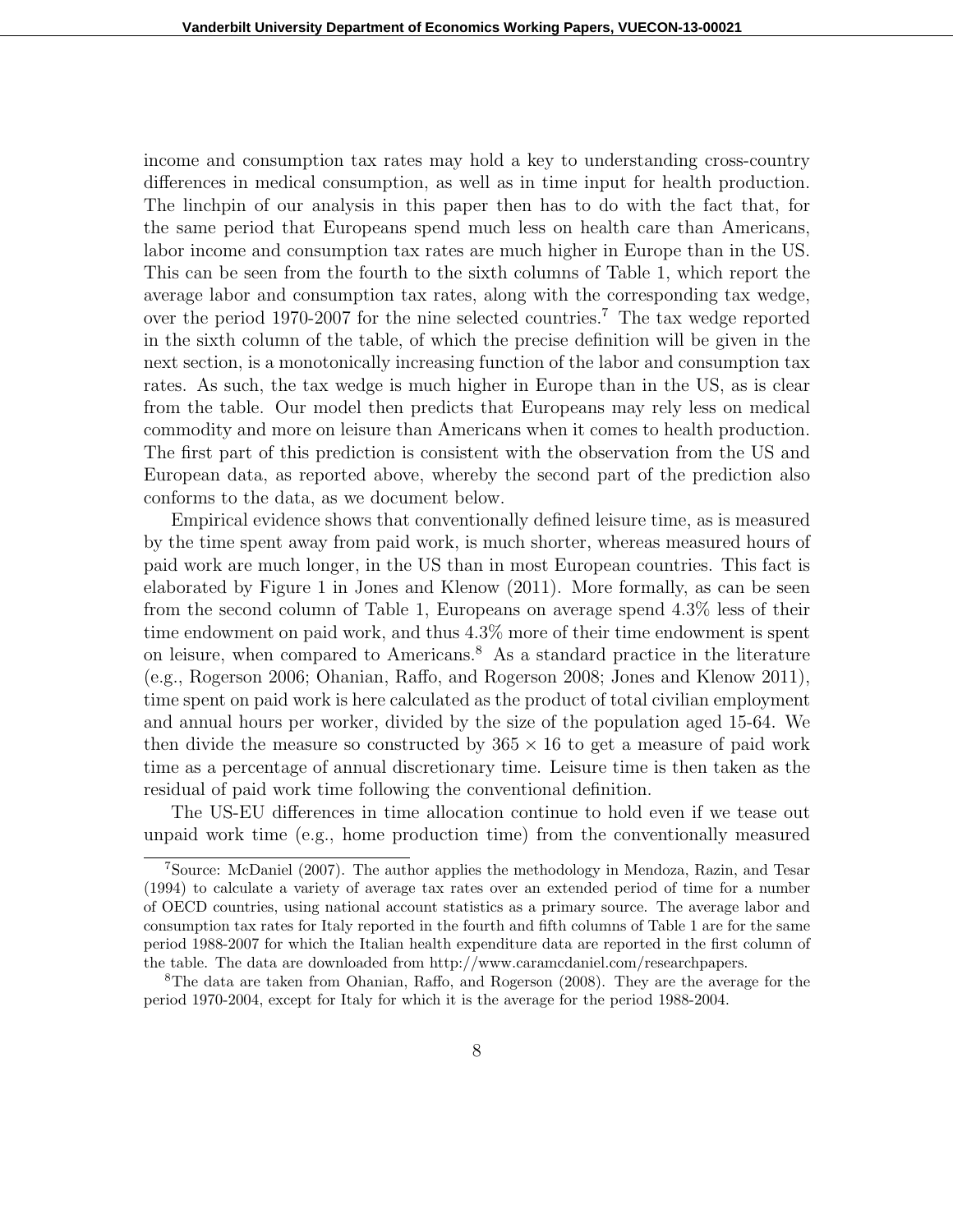leisure time (i.e., the residual of paid work time). Based on the multi-country timeuse surveys, which record how people allocate their time (typically using a 24-hour diary), OECD (2011) classifies time allocation by working age populations in 29 countries over the period 1998-2009 into *paid work or study*, *unpaid work*, *personal care*, *leisure*, and *other time use*, which, when averaged over the 29 countries, take up 19%, 14%, 46%, 20%, and 1% of the total time endowment, and which also show significant variations across the countries. The division between unpaid work and personal care, or leisure for that matter, is determined by the "third-person" criterion: if a third person could be hired to carry out the activity, while the benefits of the activity would still accrue to the hirer, then it is considered to be work. Under this criterion, cooking, cleaning, doing laundry, shopping, walking the dog, gardening, volunteering, and caring for children and other family and non-family members are all examples of unpaid work. In contrast, someone else cannot be paid on another's behalf to sleep, eat, drink, visit a doctor, watch a game, go to a concert, lay on the beach, jog, swim, play tennis, ride the treadmill, socialize with friends and family, attend a cultural event, read a book silently, or spend time unwinding, as the benefits of the activity would accrue to the doer, but not to the hirer. Thus, these activities are all examples of *personal care* or *leisure*, which are arguably important time inputs for the production of health.

The third column in Table 1 reports the sum of these two categories of time use, which we shall refer to as time input in health production, or, with some abuse of terminology, leisure time for short, as a fraction of the time endowment for the nine selected OECD countries. As is apparent from the table, all of the eight European countries are much higher on this time input for health production when compared with the US, and the Eurozone average is about  $4\%$  higher than the America's. This is equivalent to saying that Europeans on average spend one hour more per day on health-enhancing activities than Americans. It is worth recalling that these Eurozone countries on average spend one hour less per day on paid work than the US. Thus, it seems that Europeans shift much of this one-hour time from paid work to personal care or leisure, rather than to unpaid work, when compared with Americans.

It is also much known nowadays that the prices of health care goods and services relative to the general price levels are generally higher in the US than in Europe (e.g., Anderson, Reinhardt, Hussey, and Petrosyan 2003). This can be seen from the seventh column of Table 1, which reports the purchasing power parities-adjusted price indexes of health care goods and services relative to non-medical commodities for the nine selected countries in 2005. As is shown, for example, the price of health care is 20% higher than that of non-medical consumption in the US, while in Germany the price of health care is only 94% of that of non-medical consumption. This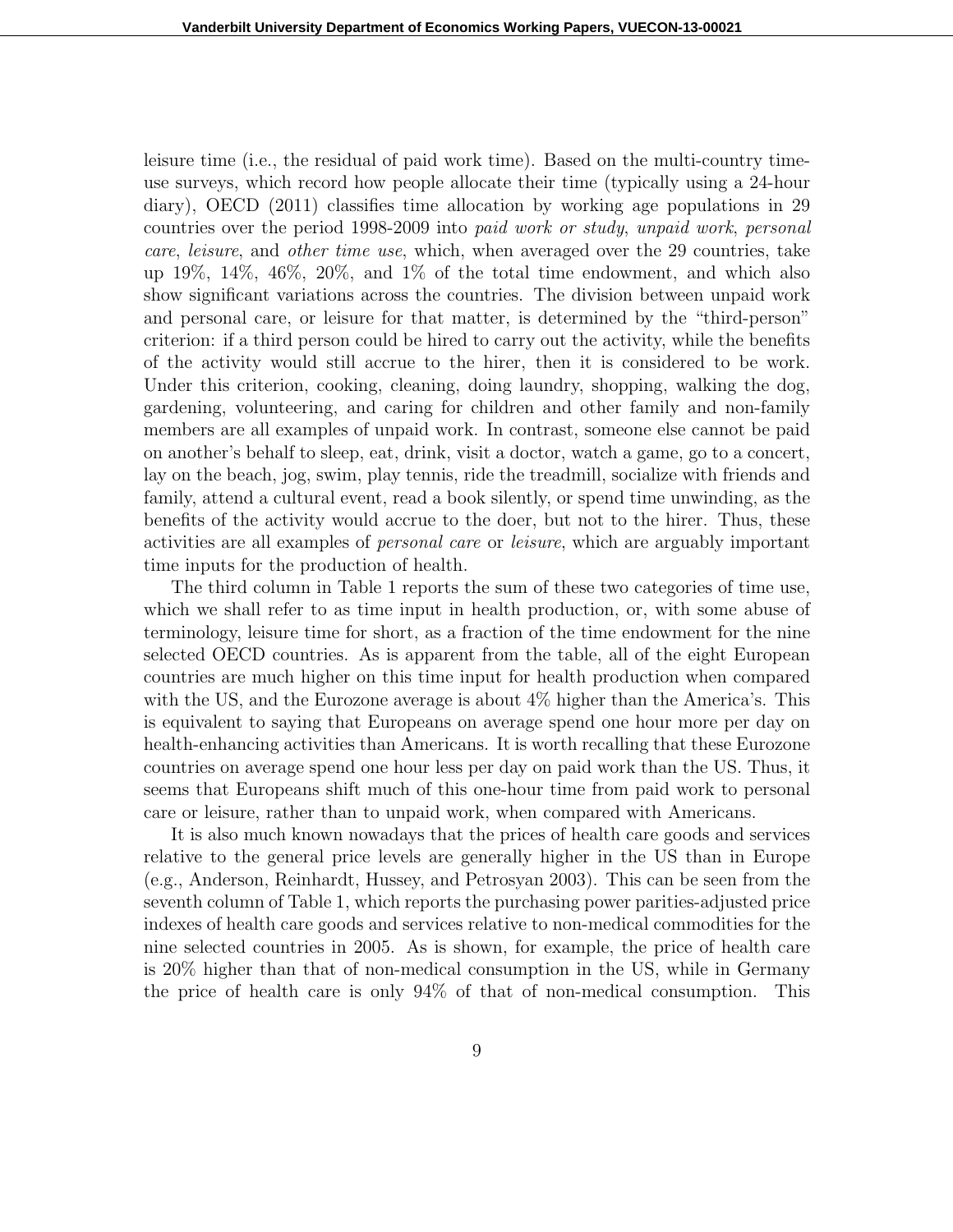implies that the relative price of health care is about 26% higher in the US than in Germany. It can be inferred from the indexes reported in this column of the table that the relative price of health care in the US is about 15% higher than the European average. These indexes are constructed by He, Huang, and Hung  $(2013)^9$ based on the data from the OECD 2005 PPP Benchmark Results, which is a widely used dataset for international comparison of relative prices for health care goods and services (e.g., Pearson 2009).<sup>10</sup>

Some recent studies suggest various cultural and institutional differences between the US and Europe as potentially relevant for their differences in hours worked and/or leisure time. These include US-EU differences in preferences (e.g., Blanchard 2004), in taxation and government transfer policy (e.g., Rogerson 2001, 2004, 2006, 2008; Prescott 2004; Davis and Henrekson 2004; Ohanian et al. 2008; Olovsson 2009), in union imposed regulations and the associated social multiplier through complementarities in the consumption of leisure (e.g., Alesina, Glaeser, and Sacerdote 2005), and in social norms for leisure and the associated multiplicity of equilibria (e.g., Alesina, et al. 2005; Burda, Hamermesh, and Weil 2008). However, none of of these studies deals with any health-related issue. On the other hand, there is an emerging class of economic models that feature endogenous health capital accumulation. These models are developed to help understand the rising medical expenditure in the US (e.g., Suen 2006; Hall and Jones 2007; Fonseca, Michaud, Gamama, and Kapteyn 2009; Zhao 2010), the welfare effects of proposed health care reforms (e.g., Feng 2008; Jung and Tran 2009), the implications of health risks for consumption, health expenditure, and the allocation of wealth among bonds, stocks, and housing (e.g., Yogo 2009), the implications of employment-based health care benefits in the US (e.g., Fang and Gavazza 2011; Huang and Huffman 2013), the relative importance of consumption and investment motives of health care demand (e.g., Halliday, He and Zhang 2012), and the joint cyclical properties of medical expenditure and health capital (e.g., He, Huang, and Hung 2012). However, none of these studies addresses the cross-country differences in health care expenditure or in time allocation.

<sup>&</sup>lt;sup>9</sup>In addition to constructing these relative price indexes, He, Huang, and Hung (2013) discuss some general issues concerning measures of data on prices and quantities (including time uses).

<sup>&</sup>lt;sup>10</sup>Source of original data: http://stats.oecd.org/Index.aspx?DataSetCode=PPP2005. The data obtained here are broadly consistent with those from earlier studies, such as the individual country case studies on the price level of health care conducted by McKinsey Global Institute (1996).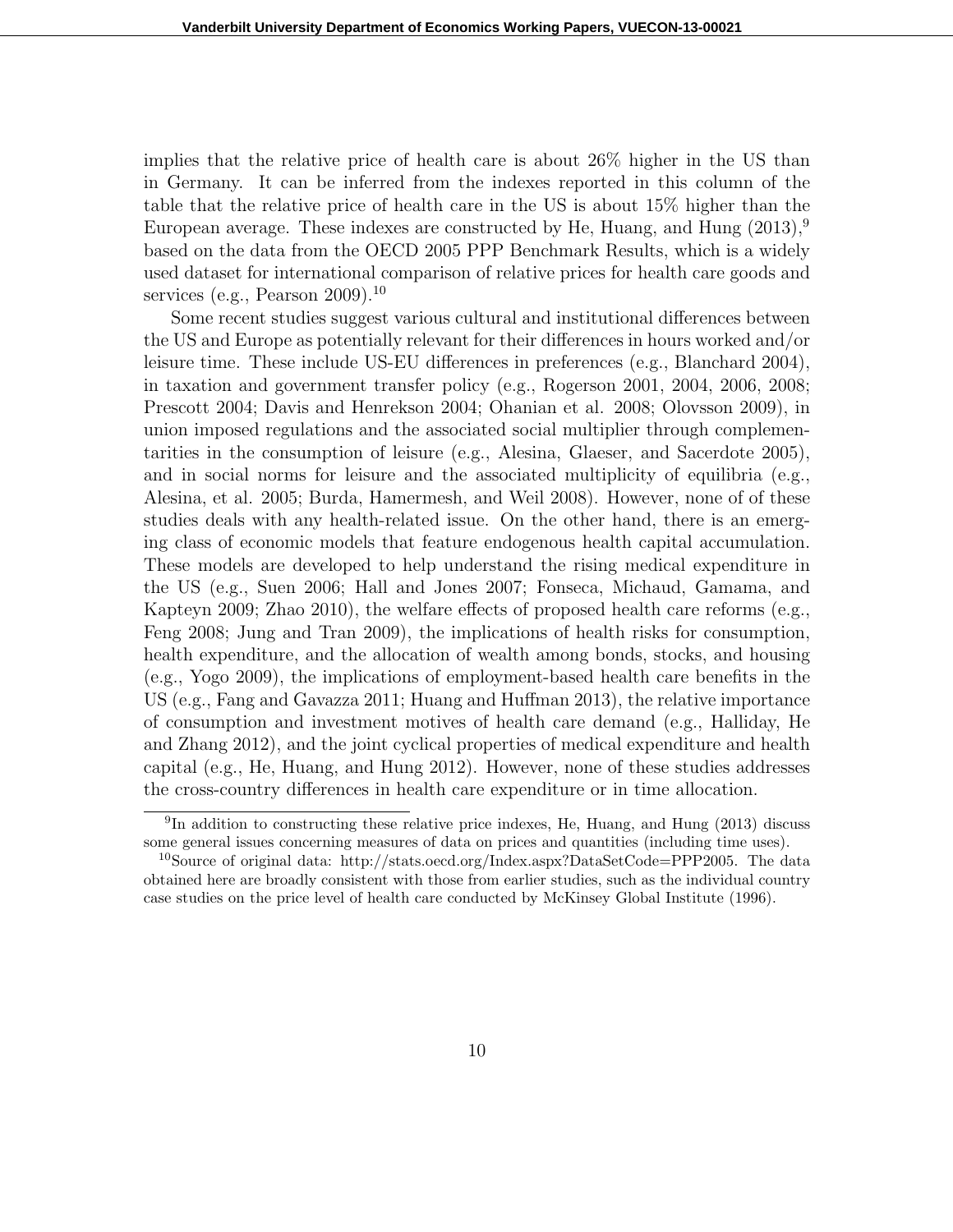### **3 Model and Equilibrium**

Our analytical framework integrates endogenous health accumulation into a variant of the neoclassical growth model with taxation, augmented to include multiple uses of time, which influence health production and which are influenced by health status. This argumentation defines the key characteristics of our model, as suggested by the empirical evidence documented above, that is, both leisure and medical consumption are important for enhancing health status against the depreciation of health capital, which in turn affects sick time and thus the time endowment available for paid work or leisure. The linchpin of our analysis lies with taxation and relative health care prices as the key determinants of the composition of these health inputs. The model presented here is thus intended to capture key incentives affected by these determinants on multiple uses of time, on consumption of medical and non-medical commodities, and on their interactions with endogenous health accumulation, which are essential to address the topic at hand.

#### **3.1 Setup and Equilibrium Conditions**

The economy is populated with a large number of identical households, a large number of perfectly competitive firms, and a government. A representative household has one unit time endowment in each period. The length of time in period *t* in which the household is sick  $(s_t)$  decreases with its stock of health capital at the beginning of the period  $(h_t)$ , as specified by a twice-differentiable monotone function,

$$
s_t = S(h_t), \quad S'(\cdot) < 0. \tag{1}
$$

The household can devote its non-sick time in period t to either paid work  $(n_t)$  or leisure  $(l_t)$ , such that,

$$
n_t + l_t = 1 - s_t. \tag{2}
$$

This time constraint implies that the household can't work or enjoy leisure when sick. This together with equation (1) capture Grossman's (1972) notion of investment motive for health care, in that better health reduces sick time and thus makes more of the time endowment available for paid work or leisure.

The household derives utility from consumption of health-neutral goods (*ct*), leisure, and health stock in period *t* according to  $U(c_t, l_t, h_t)$ , which is a twicedifferentiable concave function that increases in all of its arguments. The postulation that better health directly enhances household utility captures Grossman's (1972) notion of consumption motive for health investment.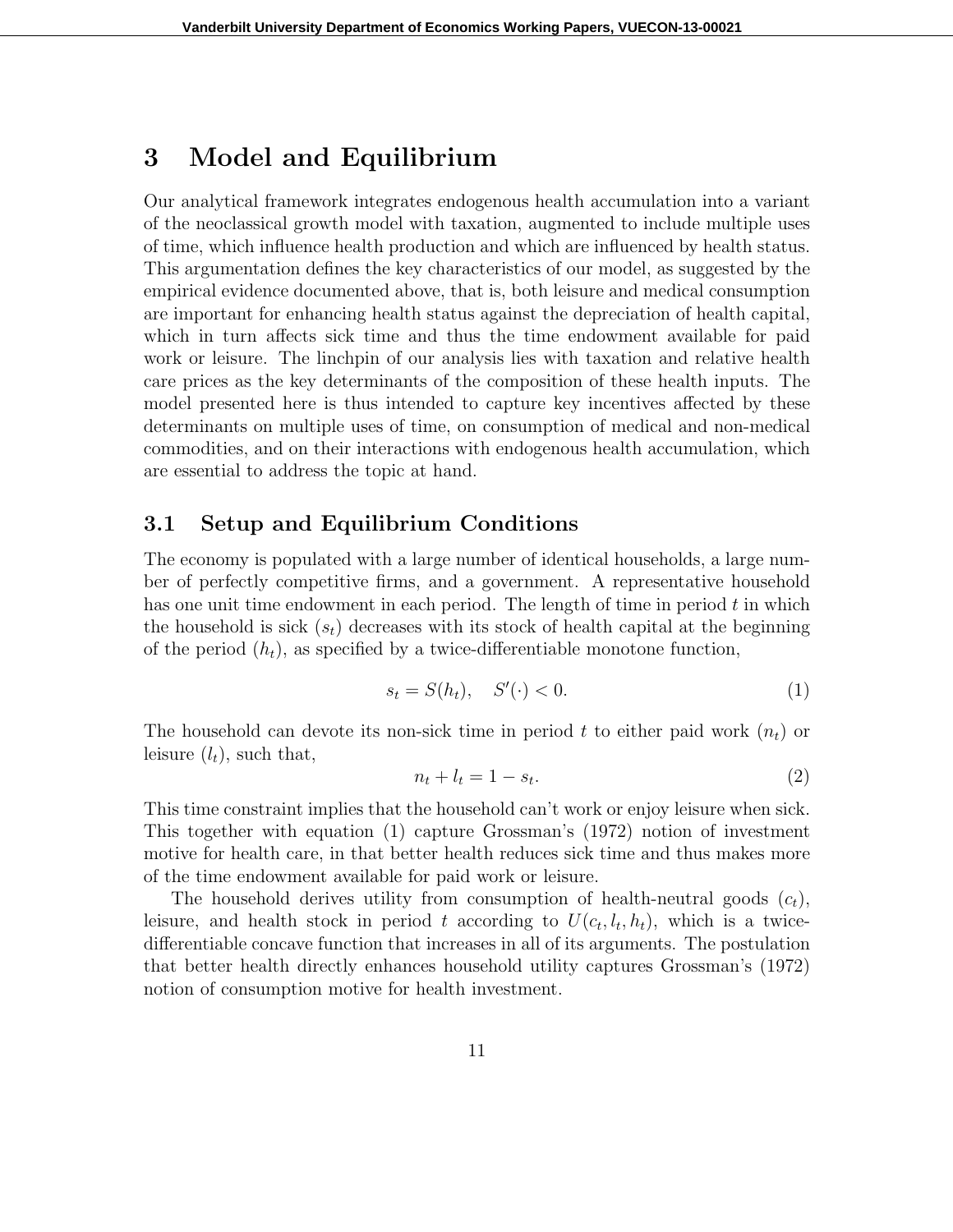Health investment is created using health-related consumption (*mt*) and leisure time according to  $H(m_t, l_t)$ , which is a twice-differentiable, quasi-concave function increasing in both of its arguments. The level of health stock in period  $t + 1$  is an update of period-*t* investment in health plus undepreciated health stock from the previous period, such that,

$$
h_{t+1} = (1 - \delta_h)h_t + H(m_t, l_t), \tag{3}
$$

where  $\delta_h$  is a health capital depreciation rate. This specification is along the lines of the models estimated by Sickles and Yazbeck (1998) and by He, Huang, and Hung  $(2013).^{11}$ 

The household's budget constraint in period *t* is given by

$$
(1 + \tau_c)[c_t + p_m m_t] + k_{t+1} = (1 - \tau_n)w_t n_t + (r_t + 1 - \delta_k)k_t + \Pi_t + T_t, \qquad (4)
$$

where  $\tau_c$ ,  $\tau_n$ , and  $p_m$  denote respectively the tax rate on consumption, the tax rate on labor income, and the price of health care relative to that of the health-neutral commodity,<sup>12</sup>  $w_t$  is the wage rate,  $r_t$  is the rate of return on the household's rental of physical capital to firms in period  $t(k_t)$ ,  $\delta_k$  is a depreciation rate of physical capital, and  $\Pi_t$  and  $T_t$  are respectively the profits and lump-sum transfer from firms and the government to the household.

The objective of the household is to choose the allocation of time among different uses, consumption of non-medical and medical commodities, and health and physical capitals to maximize the expected, discounted lifetime utility,

$$
E\sum_{t=0}^{\infty} \beta^t U(c_t, l_t, h_t), \tag{5}
$$

where E is the expectations operator and  $\beta$  is a subjective discount factor, subject to  $(1)-(4)$ , taking the wage and capital rental rates, the tax rates and relative health care price, and the initial conditions  $h_0$  and  $k_0$  as given.

A representative firm has a production function that generates  $F(K_t, N_t; z_t)$  units of output from  $K_t$  units of physical capital and  $N_t$  units of labor inputs, under the level of technology *z<sup>t</sup>* . The production function is of constant returns to scale with

<sup>11</sup>Sickles and Yazbeck (1998) allow the stock of health capital at a given point in time to be affected by a distributed lag of past health stocks. Using this more general specification would not change the main results of this paper.

 $12$ For the topics addressed in the present paper through our long-run cross-country analysis, it is without loss of generality to consider time-invariant tax rates and relative health care price, which will be calibrated to their long-run averages in the data for each of the countries under consideration.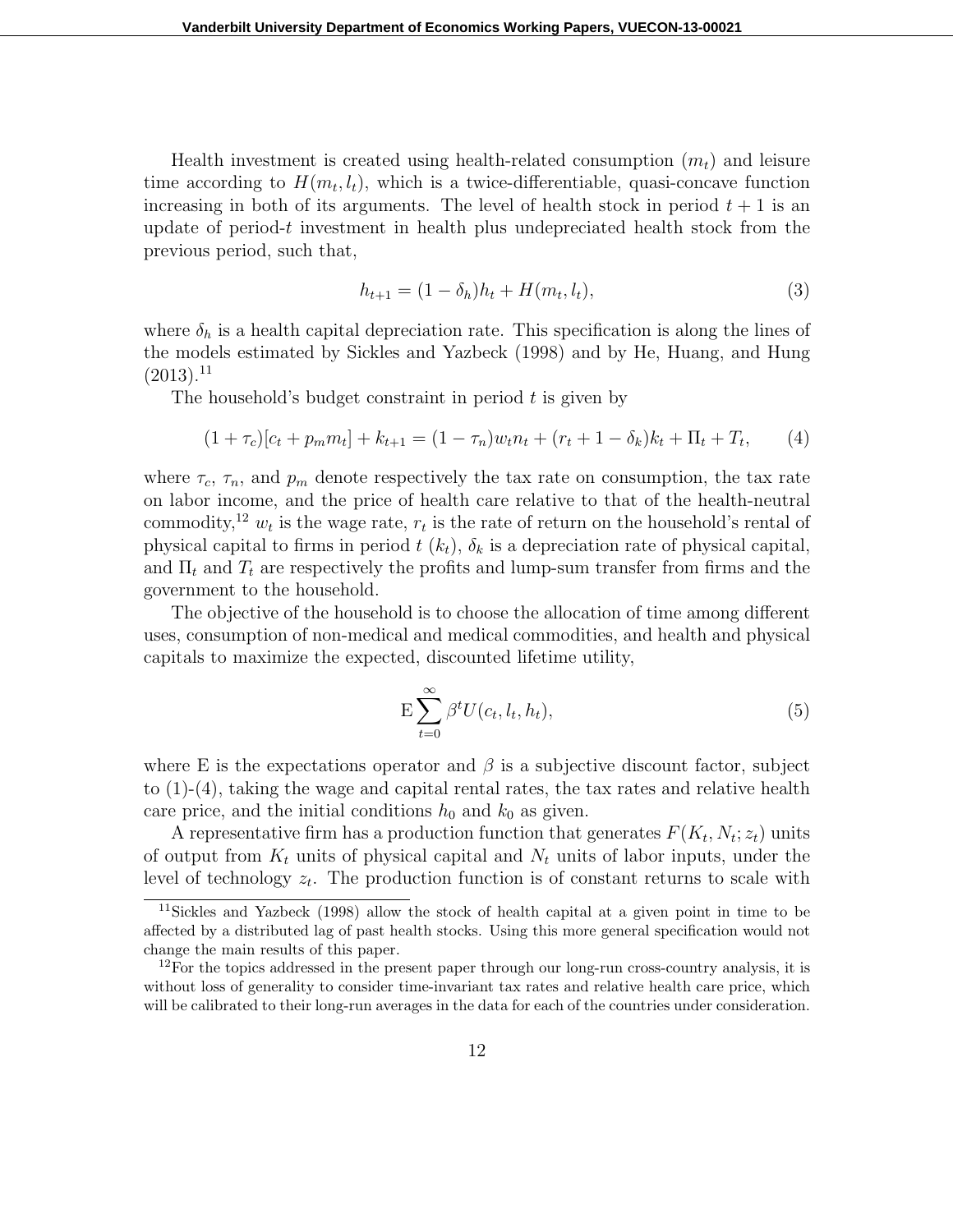respect to capital and labor, and is twice-differentiable, quasi-concave, and increasing in both of these two inputs. The firm rents physical capital and hires labor services from the households to produce output. The firm's profit in period *t* is

$$
\Pi_t = F(K_t, N_t; z_t) - r_t K_t - w_t N_t.
$$
\n
$$
(6)
$$

The objective of the firm is to choose physical capital and labor inputs to maximize the profit in each period, taking the wage and capital rental rates as given.

To close the model, we assume, without the loss of generality and insight, that the government runs a balanced budget in every period and rebates all tax revenues to the households in the form of a non-distortionary lump-sum transfer,

$$
\tau_c[c_t + p_m m_t] + \tau_n w_t n_t = T_t. \tag{7}
$$

While being kept as simple as possible, our baseline model presented above has all the necessary features to build the central mechanism that we aim to investigate. This mechanism has to do with how labor income and consumption taxes and the relative price of medical commodity affect the incentives in the allocation of time among different uses, and of expenditure on medical and non-medical commodities, and their interactions with health production. Our view is that, it is important to understand the effect that taxation and relative health care price can have on the composition of time and goods inputs in the endogenous accumulation of health capital, and that our model described above provides a simple macroeconomic setting for conducting such analysis.

An equilibrium for this economy consists of allocations  $n_t$ ,  $l_t$ ,  $s_t$ ,  $c_t$ ,  $m_t$ ,  $h_{t+1}$ , and  $k_{t+1}$  for households, and  $N_t$  and  $K_t$  for firms, together with wage rate  $w_t$  and capital rental rate  $r_t$ , for all  $t \geq 0$ , that satisfy the following conditions: (i) given the wage and capital rental rates, the allocations for households solve the utility maximization problem; (ii) given the wage and capital rental rates, the allocations for firms solve the profit maximization problem; (iii) the government budget constraint is satisfied; and (iv) markets for labor, physical capital, and goods clear.

To provide a general characterization of the model's equilibrium conditions, it is useful to define, in the spirit of Prescott (2004), a tax wedge as the sum of the tax rates on labor income and on consumption in units of the consumption goods,

$$
\tau = \frac{\tau_n + \tau_c}{1 + \tau_c},\tag{8}
$$

which is a monotonically increasing function of the labor and consumption tax rates.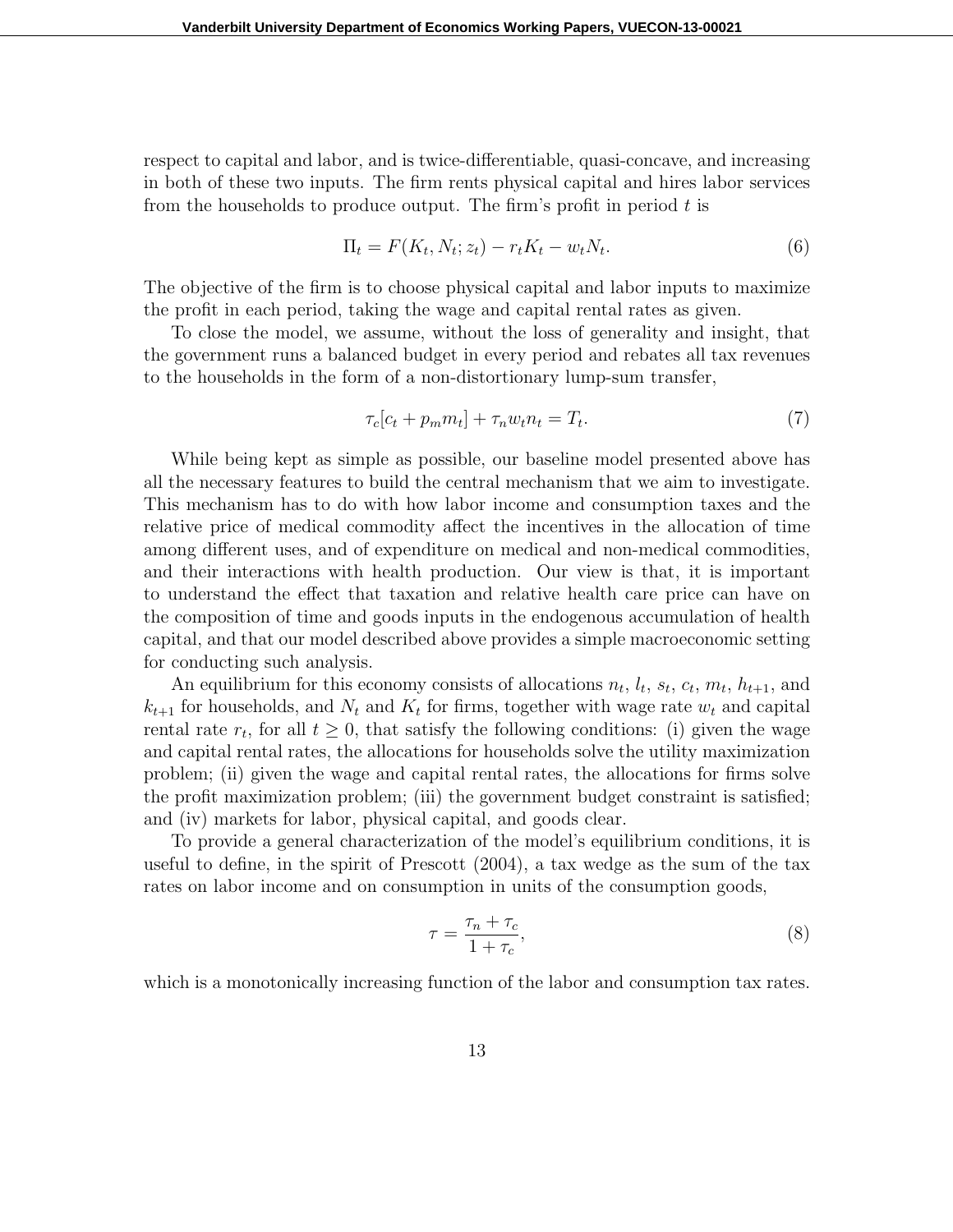The Euler equation for optimal intertemporal allocation of consumption of the health-neutral commodity, along with the condition for optimal accumulation in physical capital, gives rise to the following familiar condition,

$$
U_c(t) = \beta E_t \left[ U_c(t+1)(r_{t+1} + 1 - \delta_k) \right]. \tag{9}
$$

The left-hand side of this equation is the cost of giving up one unit of consumption of the health-neutral commodity, measured in terms of (marginal) utility, where the right-hand side is the present value of expected future benefit from investing the foregone consumption goods in physical capital.

The Euler equation associated with the optimal composition of leisure time and health-related commodity inputs in health production is given by,

$$
MRS_{l,c}(t) + MRTS_{l,m}(t)p_m = (1 - \tau)w_t,
$$
\n(10)

where  $MRS_{l,c}(t) \equiv U_l(t)/U_c(t)$  denotes the marginal rate of substitution of leisure *l* for health-neutral consumption *c*, which measures the amount of *c* that can be saved on with an additional unit of *l*, while maintaining the same level of utility, and  $MRTS<sub>l,m</sub>(t) \equiv H<sub>l</sub>(t)/H<sub>m</sub>(t)$  denotes the marginal rate of technical substitution of leisure *l* for health-related consumption *m*, which measures the amount of *m* that can be saved on with one additional unit of *l*, while maintaining the same level of health production. The left-hand side of this equation is thus the benefit from having additional leisure, while the right-hand side of the equation is the opportunity cost of the leisure time in terms of the foregone labor income on paid work, all measured in units of the health-neutral commodity.

The Euler equation for optimal health accumulation, when combined with the condition for optimal intratemporal allocation between health-related consumption and health-neutral consumption, gives rise to the following condition,

$$
\beta E_t \left[ U_h(t+1) - (1-\tau) w_{t+1} S'(h_{t+1}) U_c(t+1) + (1-\delta_h) \frac{U_c(t+1)}{H_m(t+1)} p_m \right]
$$
  
= 
$$
\frac{U_c(t)}{H_m(t)} p_m.
$$
 (11)

The right-hand side of this equation is the cost at date *t* of producing one additional unit of health capital for date *t*+1 through health-related consumption, measured in terms of (marginal) utility. The left-hand side of this equation is the present value of expected future benefit, measured in terms of expected future (marginal) utilities, from having one additional unit of health capital at date  $t + 1$ . The benefit includes (i) higher utility directly derived from the additional health capital, (ii) reduced sick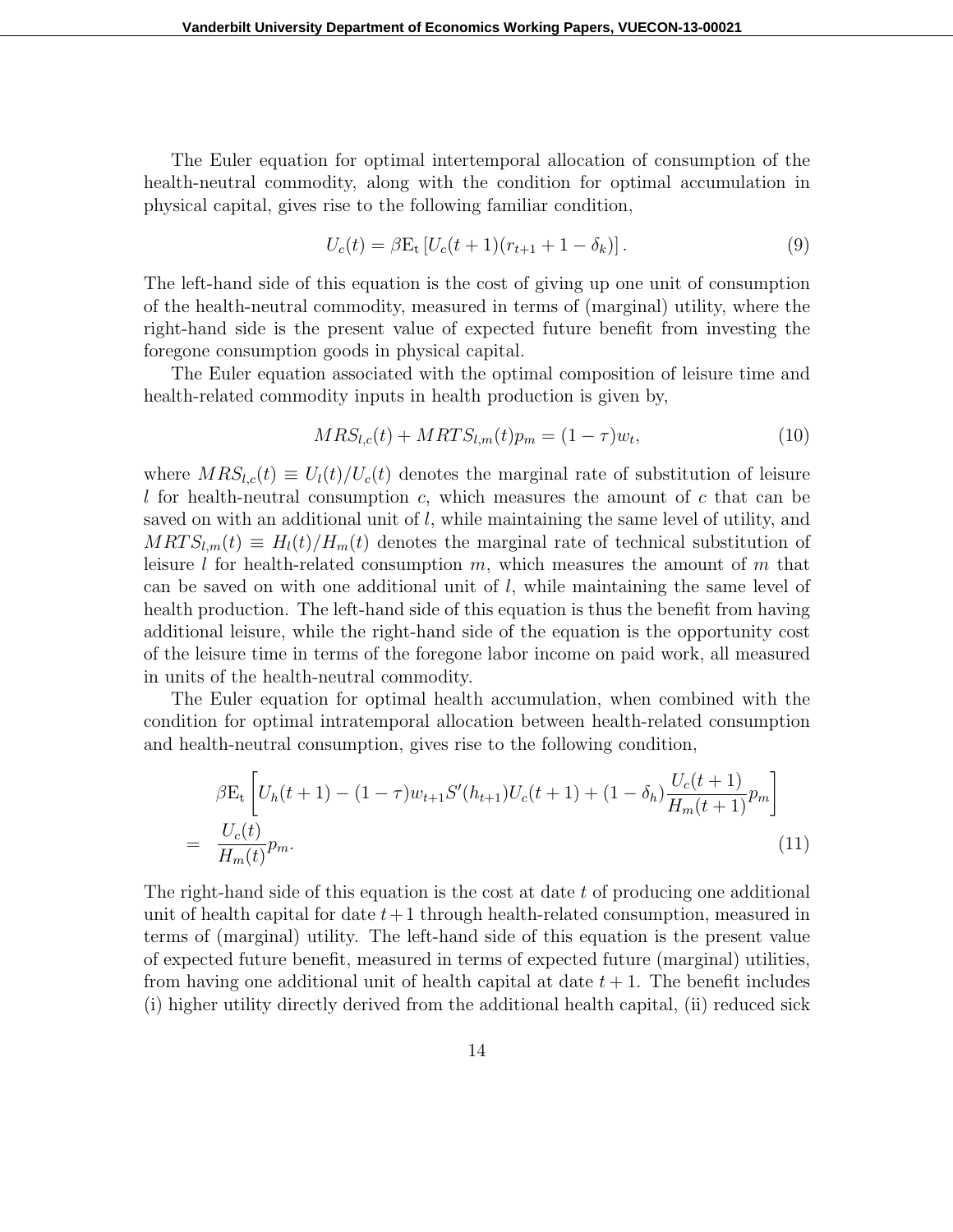time due to better health status, allowing more time for paid work and thus greater labor income (which boosts consumption to increase utility), and (iii) saving on future health investment (in terms of expected future marginal utility) from undepreciated health capital. It is worth mentioning that (i) and (ii) generalize Grossman's (1972) notions of consumption and investment motives for health expenditure, and relate them to the household's incentives on labor and goods markets in the presence of labor income and consumption taxes, and that the continuation value captured by (iii) indicates that the benefit from current health investment will last for many future periods due to the incomplete depreciation of health capital.

The optimality conditions for profit maximization are standard, given by,

$$
r_t = F_k(k_t, n_t; z_t), \quad w_t = F_n(k_t, n_t; z_t), \tag{12}
$$

which have taken into account the market clearing conditions for physical capital,  $k_t = K_t$ , and for paid work time,  $n_t = N_t$ .

The household and government budget constraints then imply the market clearing condition for goods (i.e., the resource constraint),

$$
c_t + p_m m_t + k_{t+1} - (1 - \delta_k) k_t = F(k_t, n_t; z_t).
$$
\n(13)

Equations  $(1)-(3)$  and  $(9)-(13)$  characterize an equilibrium.

### **3.2 Highlighting the Roles of Taxation and Relative Health Care Price in Shaping Health Investment Portfolio**

Equations (10) and (11) hold the key to the model's central mechanism for how taxation and relative health care price may affect the optimal composition of leisure and health-related consumption, and of the multiple uses of time, as they pertain to health production.

We shall first highlight the role of taxation. As the right-hand side of (10) shows, a higher tax wedge means a lower effective wage rate and thus a lower opportunity cost of leisure. Then, as the left-hand side of (10) shows, more leisure time *l* will be used (relative to health-neutral consumption *c*) in deriving utility and (relative to health-related consumption  $m$ ) in maintaining health. The flip side of the *l*-*c* tradeoff in deriving utility and its implication for labor supply in the face of taxation are the linchpin of the analysis in Prescott (2002, 2004), Ohanian et al. (2008), and Rogerson (2008). Equation (10) generalizes their theory by adding on top of the *l*-*c* trade-off in deriving utility, the *l*-*m* trade-off in maintaining health. This extension strengthens the effect of taxation on labor supply, while at the same time it provides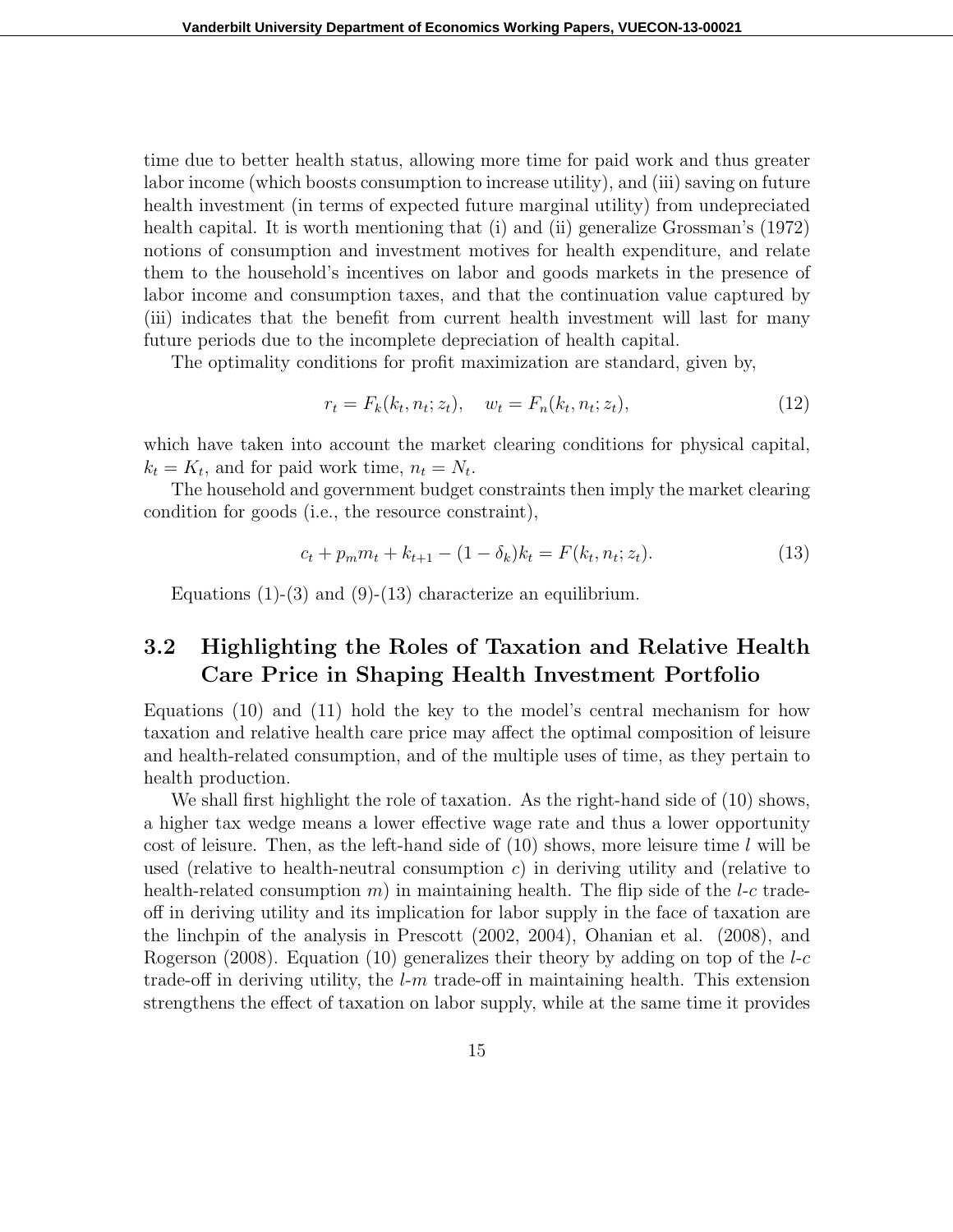a novel theory on how a higher tax wedge may induce the household to use relatively more leisure activity and relatively less medical commodity in health production.

This extension is further enriched by another novel feature of the model, that is, health capital affects sick time and thus time available for leisure or paid work. This can be better seen by rewriting Equation (11) as follows,

$$
\frac{U_c(t)}{H_m(t)}p_m = \mathcal{E}_t \sum_{i=1}^{\infty} \beta^i (1 - \delta_h)^{i-1} \left[ U_h(t+i) - (1 - \tau) w_{t+i} S'(h_{t+i}) U_c(t+i) \right]. \tag{14}
$$

As the second infinite-sum on the right-hand side of (14) illustrates, a higher tax wedge weakens the investment motive for health expenditure, as the benefit from enhanced health status, in terms of reduced sick time and thus increased time for paid work, is reduced by the lowered effective wage rate. Then, as the left-hand side of (14) indicates, the household will consume less of health-related commodity *m* relative to health-neutral consumption *c*. This effect of taxation on the *c*-*m* trade-off might be quantitatively significant, given that a permanently higher tax wedge will reduce the benefit (in terms of increased time available for paid work) from current health investment for many periods in the future.

To summarize, in the presence of a higher tax wedge, the various optimal tradeoffs embedded in conditions (10) and (11) would reinforce to generate a longer leisure time, a shorter time on paid work, and a smaller share of health care expenditure in total consumption spending (and a smaller medical expenditure-GDP ratio). This is to say that, when it comes to the US-Europe comparisons in medical expenditure and time allocation, cross-country difference in taxation would tend to make the model fit all dimensions of the data.

We turn now to highlighting the role of relative health care price. As Equations (10) and (14) reveal, in some sense, a higher relative health care price may play a qualitatively similar role as a higher tax wedge in affecting the optimal composition of health investment portfolio and labor supply. A higher  $p_m$  implies that more leisure time will be used (relative to medical commodity) in maintaining health and (relative to other goods and services) in deriving utility (and less of the time endowment will be supplied to paid work), as revealed by (10), and that a smaller quantity of medical commodity will be consumed relative to other goods and services, as revealed by (14).

Hence, in the presence of a higher relative health care price, the various optimal trade-offs dictated by conditions (10) and (11) would tend to generate a longer leisure time and a shorter time on paid work, along with a greater share of overall health spending in total consumption expenditure, although the magnitude of the latter is mitigated by the effect of substitution away from medical commodity towards other goods or leisure in delivering utility and towards time input in maintaining health.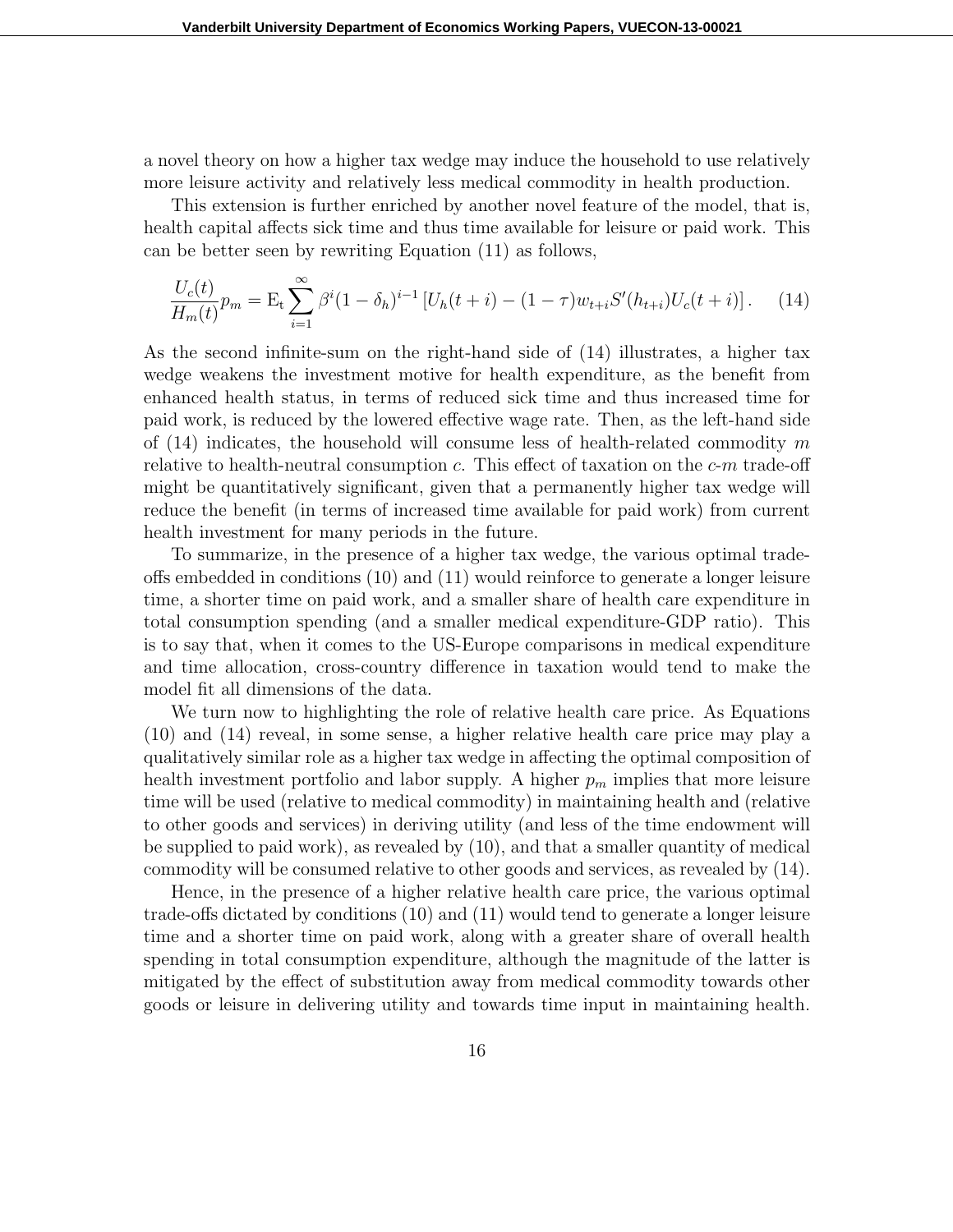Recall that relative health care price is higher in the US than in Europe. The US-EU difference in relative health care price then predicts that Europeans would have longer paid work time and shorter leisure time than Americans, a pattern of cross-country difference in time allocation that is exactly opposite to the US-EU comparison actually observed from the data, although its prediction on the US-EU difference in overall health spending to GDP ratio can be in line with the data.

### **4 Parametrization and Main Quantitative Results**

As illustrated by the analysis in Section 3, our model predicts that households would use relatively more leisure time and less medical commodity in health production, while working less for pay, when faced with a higher tax wedge. Then an interesting question is: To what extent can the US-EU differences in taxation account for their differences in health expenditure-GDP ratio and in time allocation? Given that this question is quantitative in nature, we need to parameterize our model to answer it.

### **4.1 Parametrization and Measurement**

To begin, we follow Grossman (1972) to postulate the following functional form for how the stock of health capital affects sick time,

$$
S(h_t) = Q h_t^{-\gamma},\tag{15}
$$

where parameter  $\gamma$  measures the sensitivity of sick time with respect to health stock, and *Q* is a scaling parameter.

Then, in light of our empirical study presented in a companion paper (e.g., He, Huang, and Hung 2013), we parameterize the health production function using a CES version of the trans-log production function of health estimated by Sickles and Yazbeck (1998),

$$
H(m_t, l_t) = \begin{cases} B[\theta m_t^{\frac{\omega - 1}{\omega}} + (1 - \theta) l_t^{\frac{\omega - 1}{\omega}}]^{\frac{\omega \xi}{\omega - 1}} & \text{if } \omega \neq 1, \\ B(m_t^{\theta} l_t^{1 - \theta})^{\xi} & \text{if } \omega = 1, \end{cases}
$$
(16)

where  $\theta$  and  $1 - \theta$  measure respectively the shares of medical commodity and leisure time inputs in health production in the long-run stationary equilibrium,  $\omega$  measures the elasticity of substitution between these two inputs, *ξ* measures the degree of returns to scale in the health production technology, and *B* is a scaling parameter that measures the level of technology in health production.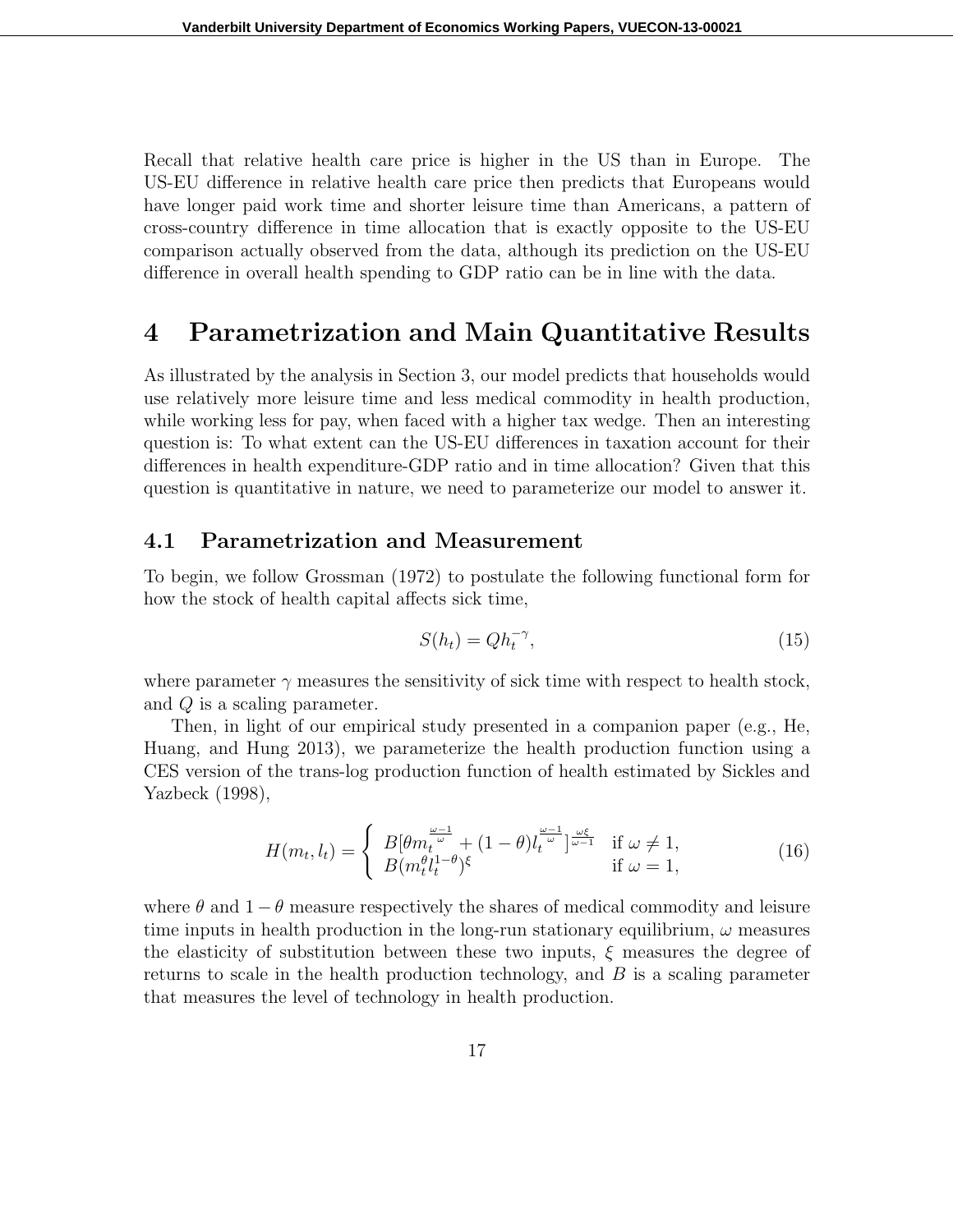Next, similarly as in Huang and Huffman (2013), we parameterize the period utility function in the following form,

$$
U(c_t, l_t, h_t) = \frac{\log[\lambda c_t^{1-\eta} + (1-\lambda)h_t^{1-\eta}]}{1-\eta} + \rho \log l_t,
$$
\n(17)

where  $\lambda$  measures the importance of health-neutral consumption relative to the stock of health capital in the household's preferences and the inverse of  $\eta$  is the elasticity of substitution between these two entries, and  $\rho$  measures the importance of leisure relative to the consumption-health bundle in the household's preferences.

Finally, we postulate the standard Cobb-Douglas form for the production function of goods,

$$
F(K_t, N_t; z_t) = z_t K_t^{\alpha} N_t^{1-\alpha},
$$
\n(18)

where  $\alpha$  and  $1 - \alpha$  measure respectively the cost shares of physical capital and labor services in the value-added productive inputs in the long-run stationary equilibrium.

In the rest of this section, we calibrate the model to the US data and compute the steady-state values of the key variables of interest (we compute the steady state by setting the technology level  $z_t$  to its unconditional mean of 1). We then recompute the model's equilibrium while replacing the labor income and consumption tax rates with those observed for each of the eight European countries, but keeping the other baseline parameter values unchanged. This will allow us to see what would happen to the US economy if it adopts the tax rates of these Eurozone countries. This will then give us a sense about the extent to which the observed difference in taxation may account for the observed difference in medical expenditure-GDP ratio, time input in health production, and time spent on paid work between the US and Europe.

To proceed, we set the share of payment to physical capital in the value-added productive factors,  $\alpha$ , to 0.36, and the annual physical capital depreciation rate,  $\delta_k$ , to 0*.*076. These are standard values used in the literature (e.g., Cooley and Prescott 1995; Nadiri and Prucha 1996; Chen, Imrohoroglu, and Imrohoroglu 2009).

Recent estimates suggest that the annual depreciation rate of health capital for the US working-age population is on average about 5*.*6 percent (e.g., Scholz and Seshadri 2010), so we set  $\delta_h = 0.056$ , to be consistent with these studies. In terms of selecting a value for  $\eta$ , we note that its inverse measures the elasticity of substitution between health stock and health-neutral consumption in the utility function, and we set  $\eta = 8.7$ , to be consistent with the studies by Viscusi and Evans (1990), Murphy and Topel (2006), Finkelstein, Luttmer, and Notowidigdo (2010), Scholz and Seshadri (2010), and Halliday *et al.* (2012). Given this value, health is highly complementary to health-neutral consumption: being healthy helps enhance the marginal utility of consumption. We set the parameter governing the elasticity of sick time with respect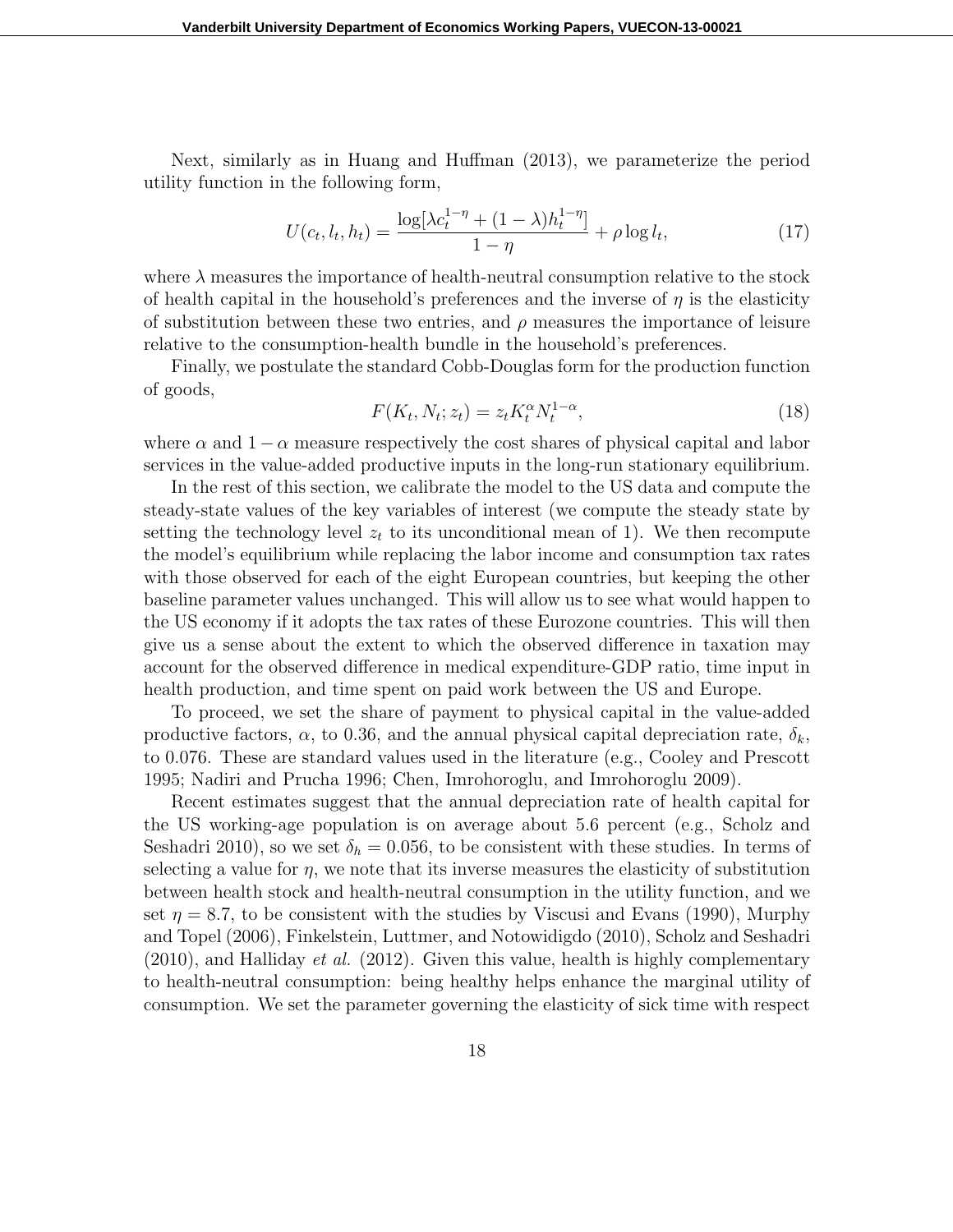to health stock,  $\gamma$ , and the parameter governing the degree of returns to scale in health production,  $\xi$ , to 1, following Grossman (1972). We set  $\omega = 1$ , corresponding to a unitary elasticity of substitution between health care and leisure time in health production, in light of the empirical estimates by Sickles and Yazbeck (1998) and He, Huang, and Hung (2013).

As discussed in Section 2 and summarized in Table 1, the effective labor income and consumption tax rates are calibrated from the data constructed by McDaniel (2007). For example, for the US economy in the period 1970-2007, the average labor income and consumption tax rates are 21 percent and 8*.*3 percent, respectively, so we set  $\tau_n = 0.21$  and  $\tau_c = 0.083$  for the US accordingly. The tax rates for the other countries are calibrated in a similar fashion, except for Italy where they are for the period 1988-2007 for which the Italian health expenditure data are available. The relative price of health care to non-medical consumption, on the other hand, is taken from He, Huang, and Hung (2013), who construct the purchasing power paritiesadjusted price indexes of health care goods and services relative to non-medical commodities for various OECD countries based on the data from the OECD 2005 PPP Benchmark Results, which is a widely used dataset for international comparison of relative prices for health care goods and services.

There are six remaining parameters in the model that need to be calibrated. They are the subjective discount factor,  $\beta$ , the parameter measuring the importance of nonmedical consumption relative to the stock of health capital in the utility function,  $λ$ , the parameter measuring the importance of leisure relative to the consumptionhealth bundle in the utility function,  $\rho$ , the share of medical goods input in health production,  $\theta$ , and the two scaling parameters,  $Q$  in (15) and  $B$  in (16), respectively. The values for these six parameters are jointly determined by matching six relevant steady-state conditions in the model with the corresponding moment conditions for the US economy for the 1970-2007 or similar periods. These moment conditions either have already been calculated in the existing literature, or can readily be derived from available data sources. These include an annual capital-output ratio of 3*.*32 (e.g., Cooley and Prescott 1995; Chen *et al.* 2009), a medical expenditure-output ratio of 0*.*114 (computed from the National Health Accounts for the period 1970-2007), a non-medical consumption-output ratio of  $0.634$ ,<sup>13</sup> a ratio of working hours to total discretionary time of 0*.*218 (e.g., Ohanian *et al.* 2008), a medical expenditure-total consumption ratio of 0*.*14 (computed from National Income and Product Account for the period 1970-2007), and a frequency of sick time of 0*.*021 (computed based on

<sup>&</sup>lt;sup>13</sup>The ratio of total consumption to real GDP is about 0.748 for the post-war US economy (e.g., Cooley and Prescott 1995). Subtracting the medical expenditure-GDP ratio of 0*.*114 from this number, we arrive at a non-medical consumption-GDP ratio of 0*.*634.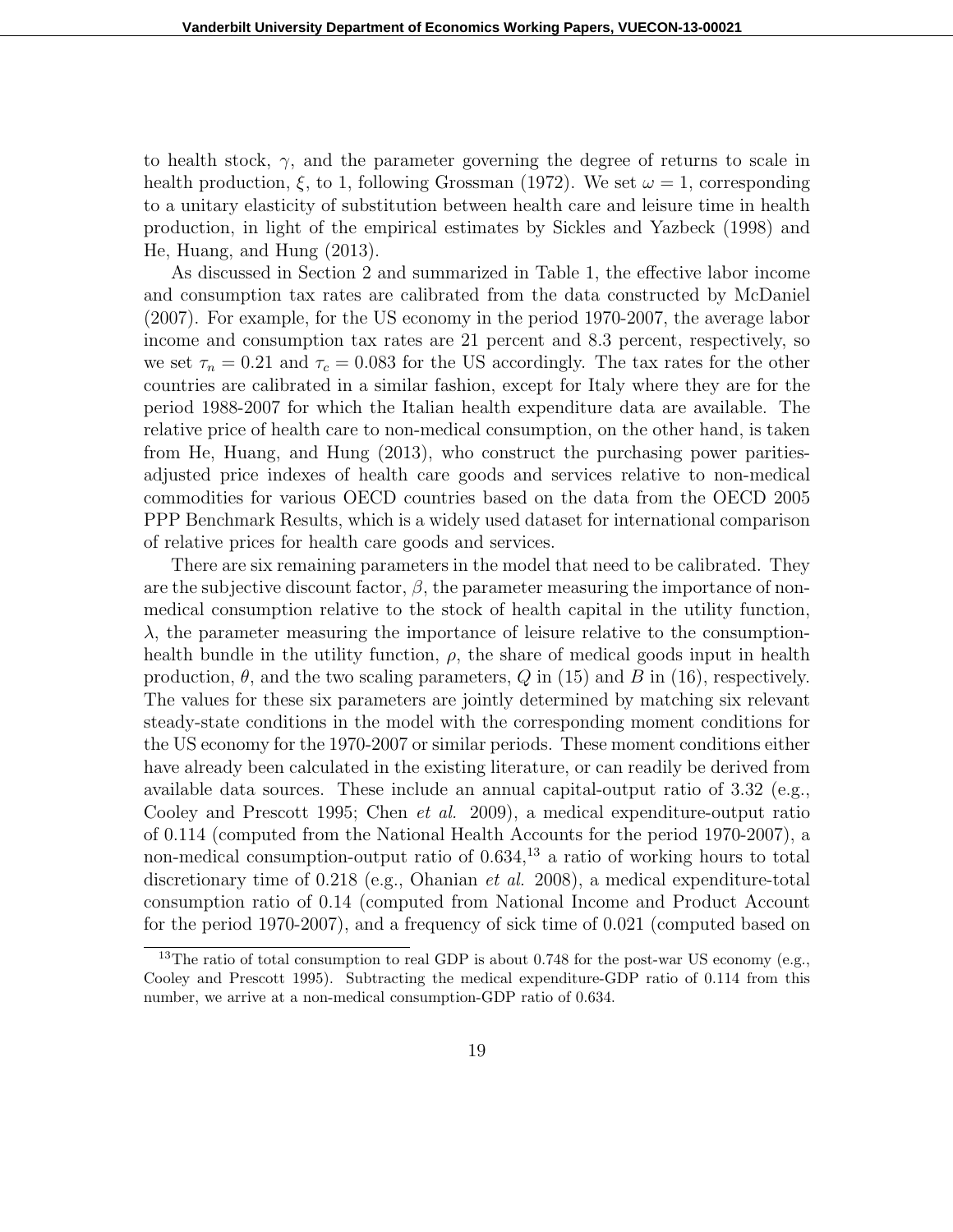the data reported by Lovell 2004).<sup>14</sup>

These benchmark values of parameters are summarized in Table 2.

### **4.2 Quantifying the Effect of Taxation**

We have computed the steady-state equilibrium of the baseline model where all of the parameters take on the values prescribed in Table 2, which are calibrated to the US economy. What we will do in this section is to recompute the model's equilibrium by replacing the labor income and consumption tax rates for the US with the tax rates for each of the eight European countries reported in the fourth to the sixth columns of Table 1, while keeping all of the other parameters at their benchmark values reported in Table 2. The equilibrium values of the variables of interest in each of the eight cases can be compared with their values in the benchmark economy. These differences predicted by our model can then be contrasted with the differences observed in the data between each of the eight European countries and the US. These contrasts reveal how important a role that the differences in taxation between these European countries and the US may play in explaining their observed differences in the underlying variables of interest. The results so obtained concerning health care expenditure to GDP ratio, time spent on paid work, and time spent on healthenhancing leisure activity are reported in Table 3.<sup>15</sup>

The first three columns of Table 3 record respectively the differences between each of the eight European countries (as well as the Euro Mean) and the US in these three measures of their data. These numbers are derived by subtracting the last row from each of the first nine rows in the first three columns of Table 1. Thus, the three numbers on the first row in the first three columns of Table 3 tell us that, the health expenditure-GDP ratio is 4% lower, the fraction of time endowment spent on paid work is 5.2% lower, and the fraction of time endowment spent on health-enhancing leisure activity is 7% higher, in Belgium than in the US.

The middle three columns of Table 3 report respectively the variations of these three variables in our model when the labor income and consumption tax rates for the US are replaced by the tax rates in each of the eight European countries and by

<sup>&</sup>lt;sup>14</sup>Based on data from the National Health Interview Survey, Lovell (2004) reports that employed adults in the US miss, on average, 4.6 days of work per year due to illness or other health-related factors. Notice that this number is very close to the one reported by Ramey and Francis (2009) based on micro-level data. This translates into 2.1% of total available working days. We view this as a proxy for the share of sick time in total discretionary time.

<sup>&</sup>lt;sup>15</sup>The comparisons between the Italian and the US data reported in Table 3 are for the period 1988-2007. Accordingly, for the purpose of comparison with Italy using our model, the benchmark parameter values for the US economy are calibrated for the same period.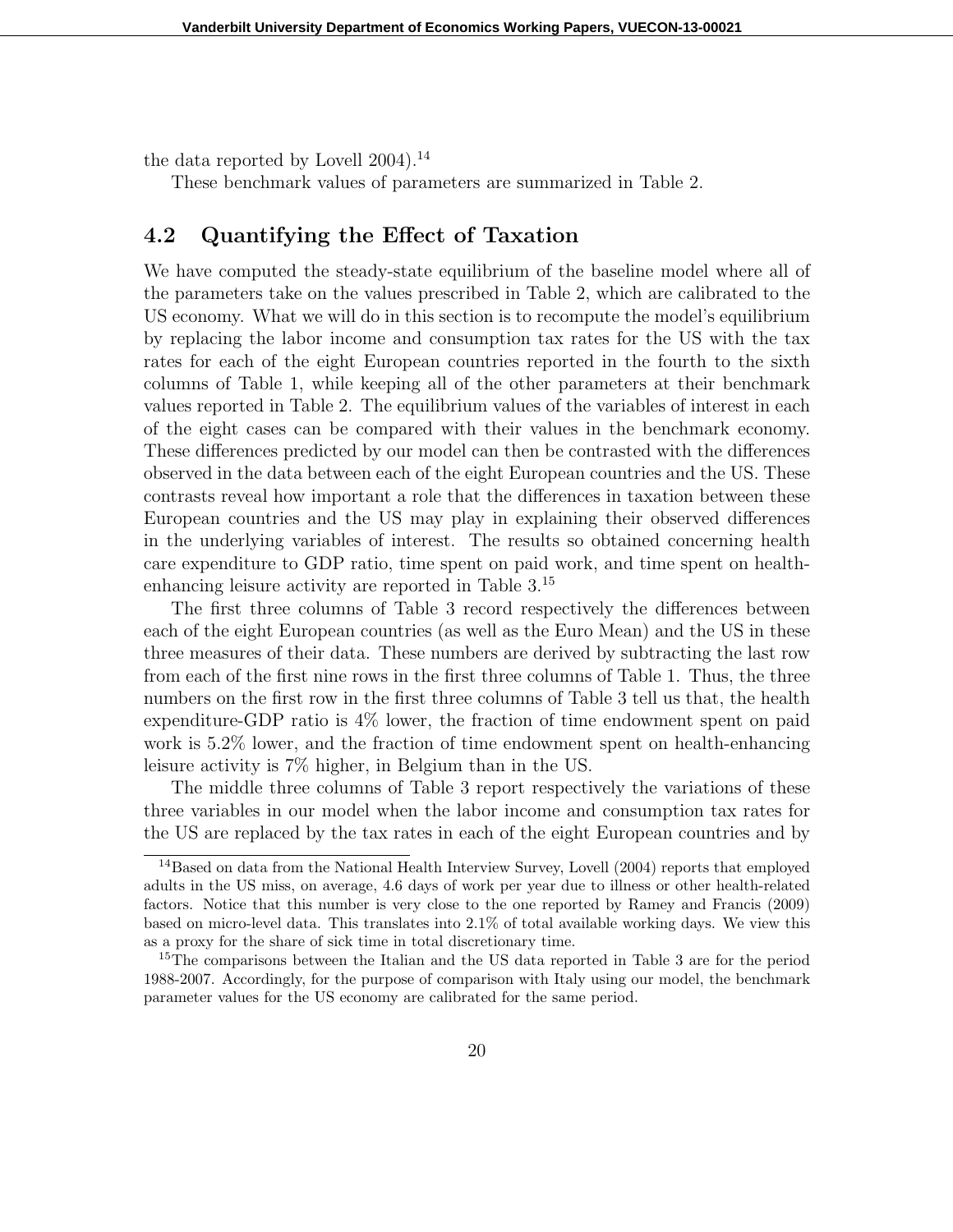the average tax rates over these European countries. Thus, the three numbers on the first row in the middle three columns of Table 3 show our model's prediction that, the health expenditure-GDP ratio would be  $2.34\%$  lower, the fraction of time endowment spent on paid work would be 4.85% lower, and the fraction of time endowment spent on health-enhancing leisure activity would be 4.45% higher, under the tax rates in Belgium than under the tax rates in the US.

The contrast between the middle three columns and the first three columns of Table 3 conforms to our earlier conclusion based on analytical results. That is, our model's predicted US-Europe differences in the various variables of interest, which we recall are driven solely by their differences in taxation, are broadly consistent with their differences in these variables observed in the data. Generally speaking, the lower tax rates faced by Americans than by Europeans lead our model to predict a higher health care expenditure to GDP ratio, more time spent on paid work, and less time spent on health-enhancing leisure activity in the US than in Europe, which are exactly what we observe from the comparison of the US to the European data.

The last three columns of Table 3 give us a more quantitative feel about the extent to which the differences in taxation between the US and Europe may help explain their observed differences in those variables of interest. The numbers in these last three columns of the table are obtained by dividing the numbers in the middle three columns, which we recall are generated from our model, by the corresponding numbers in the first three columns, which we recall are recorded from the data. As we scroll down from the first row to the eighth row in these columns to go over the results for each of the eight European countries in comparison with the US, we can see that cross-country differences in taxation provide a rather coherent account for the observed cross-country differences in the underlying variables of interest – sometimes to a great degree, and other times more modestly. As is illustrated by the last row in the last three columns of the table, on average, the US-EU difference in labor income and consumption tax rates accounts for 47.5% of their difference in health expenditure-GDP ratio,  $91\%$  of their difference in time spent on paid work, and 93% of their difference in time spent on health-enhancing leisure activity.

#### **4.3 Quantifying the Effect of Relative Health Care Price**

A parallel exercise can be used to help isolate the effect of relative health care price. This is done in this section by recomputing the model's equilibrium while replacing the relative health care price in the US with that in each of the eight European countries reported in the seventh column of Table 1, but keeping all of the other parameters at their benchmark values reported in Table 2. The equilibrium values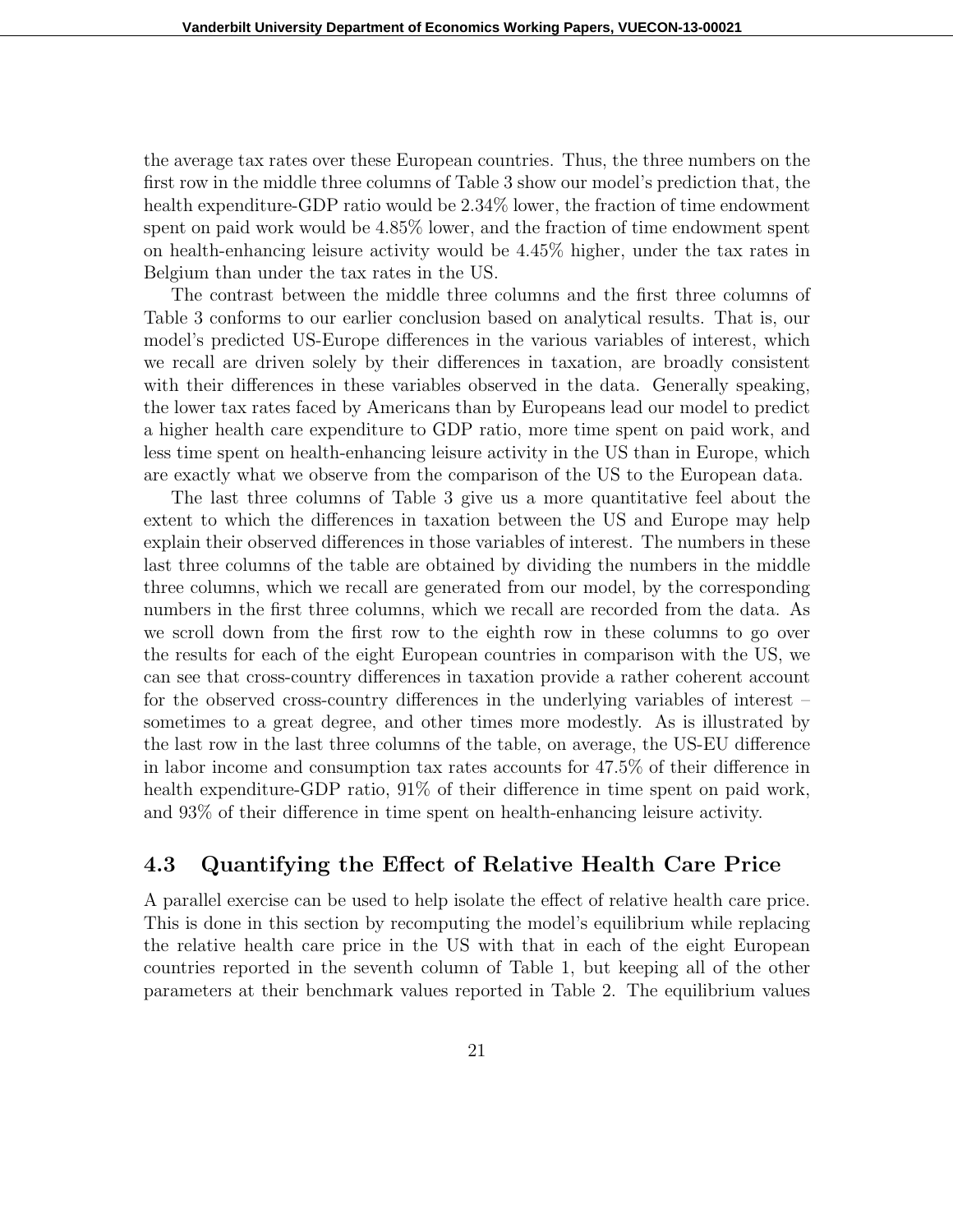of the variables of interest in each of the eight cases are compared with their values in the benchmark economy. The resultant differences in health spending-GDP ratio, time spent on paid work, and time spent on health-enhancing leisure activity, which are reported in the middle three columns of Table 4, can then be contrasted with the differences in these variables observed in the data between each of the eight European countries and the US, which are presented in the first three columns of Table 4.

These numerical contrasts between our model's predictions and the data conform to our earlier conclusion from analytical scrutiny concerning the double-edged role of the US-EU difference in relative health care price in shaping their differences in those variables of interest. More specifically, while cross-country difference in relative health care price does generate cross-country difference in medical expenditure-GDP ratio in the observed direction (except for Italy), it generates cross-country difference in time allocation in a direction that is exactly opposite to what is observed in the data (except for Italy). Quantitatively, as can be seen from the last row of Table 4, on average, the US-EU difference in relative health care price accounts for 16.8% of their observed difference in medical expenditure-GDP ratio; however, this relative price difference predicts that paid work time would be 0.38% higher and time spent on health-enhancing leisure activity would be 0.3% lower in Europe than in the US, while, in actuality, Europeans spend  $4.4\%$  less of their time endowment on paid work and 4% more of their time endowment on health-enhancing leisure activity when compared with Americans.

#### **4.4 Joint Effects of Taxation and Relative Health Care Price**

We assess in this section the joint effects of taxation and relative health care price. To do so, we recompute the model's equilibrium by replacing both the labor income and consumption tax rates and the relative health care price for the US with those for each of the eight European countries reported in the fourth to the seventh columns of Table 1, while keeping all of the other parameters at their benchmark values reported in Table 2. The equilibrium values of the variables of interest in each of the eight cases are compared with their values in the benchmark economy. The resultant differences in health spending-GDP ratio, time spent on paid work, and time spent on health-enhancing leisure activity, which are reported in the middle three columns of Table 5, can then be contrasted with the differences in these variables observed in the data between each of the eight European countries and the US, which are presented in the first three columns of Table 5.

As is illustrated by these numerical contrasts between our model's predictions and the data, the US-EU differences in taxation and in relative health care price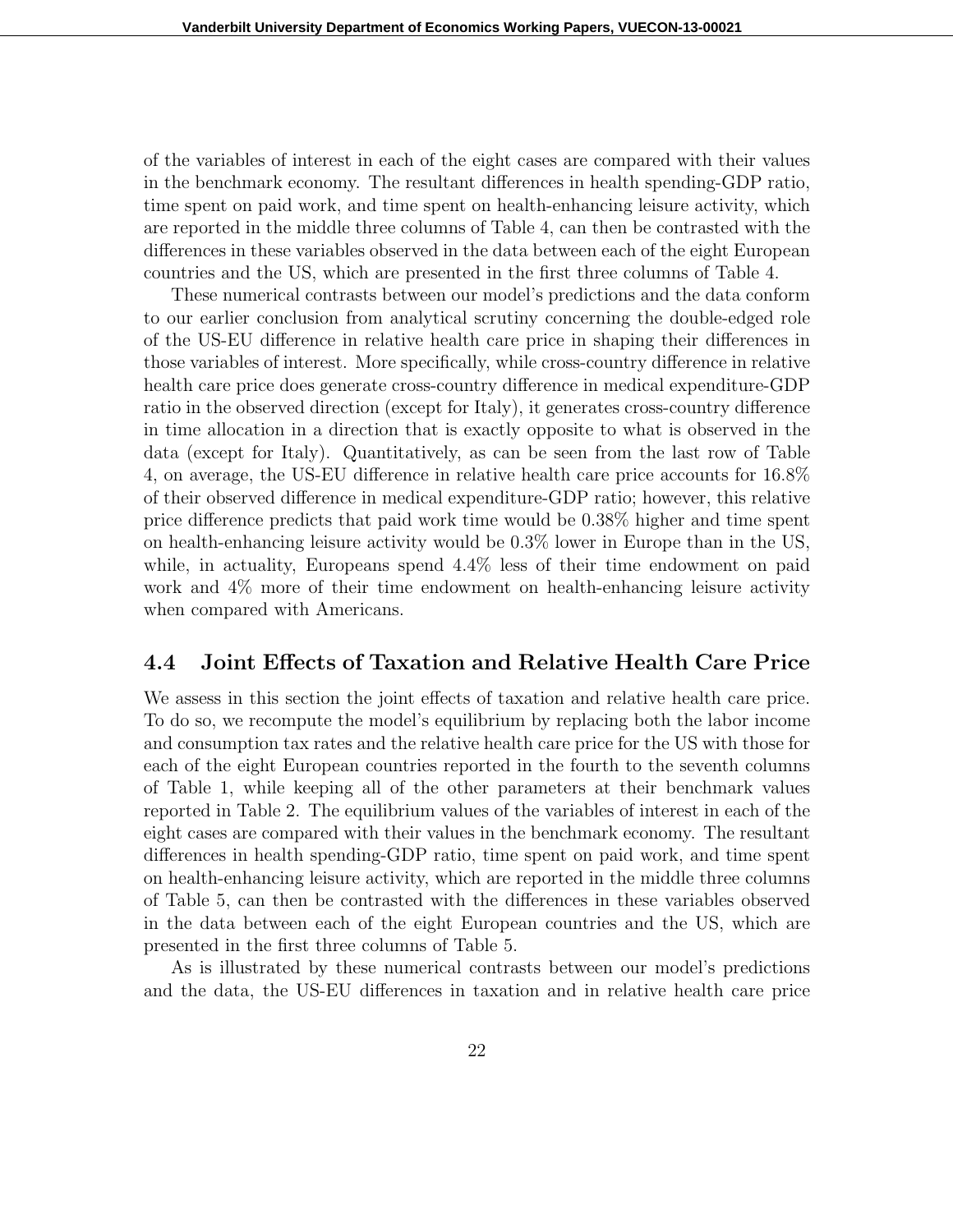jointly provide a fairly successful account for their differences in all of the underlying variables of interest. As can be seen from the last row in the last three columns of Table 5, on average, the US-EU differences in taxation and in relative health care price together account for 62% of their difference in health expenditure-GDP ratio, 84.3% of their difference in time spent on paid work, and 87.5% of their difference in time spent on health-enhancing leisure activity.

## **5 Additional Analyses**

We conduct a series of decomposition and sensitivity analyses in this section to help gain further insight into and check the robustness of the main results obtained above. In order to conserve space, we shall here focus on taxation as the main determinant of the composition of health investment portfolio and labor supply, and the implications of the US-EU differences in tax rates for their differences in health expenditure-GDP ratio and time allocation. Hence, in all of theses additional analyses to be conducted below, results for the benchmark economy in our model will be derived keeping all of the model parameters to their benchmark values reported in Table 2, except for the discount factor,  $\beta$ , the share of health-neutral consumption in utility,  $\lambda$ , the share of leisure in utility,  $\rho$ , the share of goods input in health production,  $\theta$ , and the two scaling parameters, *Q* and *B*, which may need to be re-calibrated accordingly when we vary certain features of the benchmark economy, as is to be noted whenever this is the case, so that the benchmark model remains consistent with the US economy. The model predicted cross-country differences in health expenditure-GDP ratio and time allocation due to their differences in taxation are then obtained by replacing the various tax rates in the US with those in each of the eight European countries.

### **5.1 Separating the Effects of Consumption from Labor Taxes**

We have already established that the US-EU difference in the tax wedge is the main determinant of their differences in health spending-GDP ratio and in time allocation. Recall that the tax wedge is a function of consumption and labor income tax rates. It is therefore of natural interest to decompose the effect of the US-EU difference in labor income tax from the effect of their difference in consumption tax on their differences in the various variables of interest.

To identify the effect of labor income tax, we recompute the model's equilibrium by replacing the labor income tax rate for the US with that for each of the eight European countries, while keeping all of the other parameters (including consumption tax rate) to their benchmark values. The equilibrium values of those variables of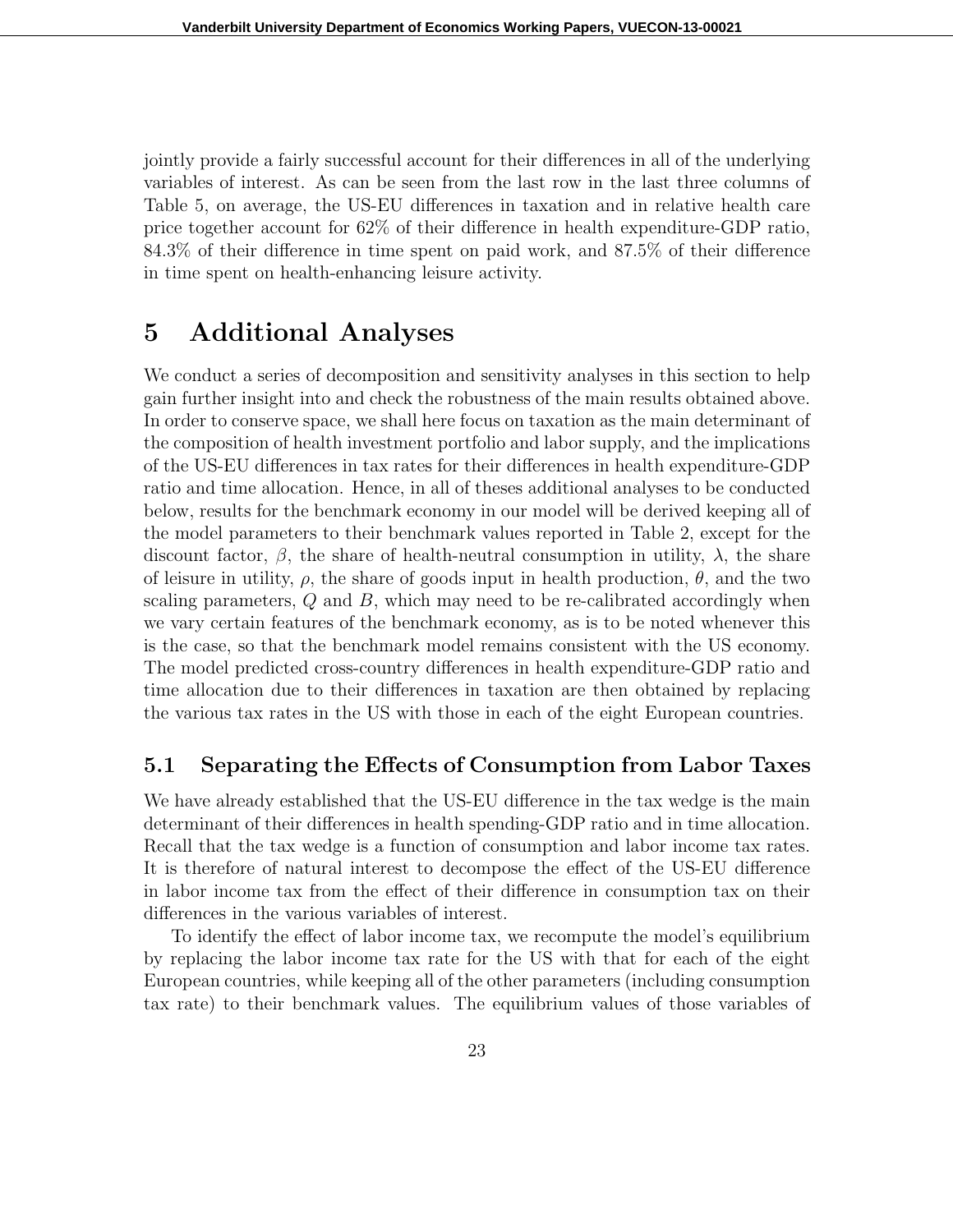interest in each of the eight cases are compared with their values in the benchmark economy. These differences predicted by our model can then be contrasted with the differences observed in the data between each of the eight European countries and the US. These contrasts reveal the importance of the differences in labor income tax rate between these European countries and the US in accounting for their differences in the relevant variables. By conducting this experiment, we find that, on average, the US-Europe difference in labor income tax rate accounts for 35.3% of their difference in health spending-GDP ratio, 68% of their difference in time spent on paid work, and 70% of their difference in time spent on health-enhancing leisure activity.

A parallel exercise allows us to identify the effect of consumption tax, through recomputing the model's equilibrium by replacing the consumption tax rate for the US with that for each of the eight European countries, while keeping all of the other parameters (including labor income tax rate) to their benchmark values. Through this exercise, we find that, on average, the US-Europe difference in consumption tax rate accounts for 13.37% of their difference in health expenditure-GDP ratio, 25.5% of their difference in time spent on paid work, and 26.5% of their difference in time spent on health-enhancing leisure activity.

These two analyses together suggest that the US-EU differences in labor income tax rate play a much more important role than their differences in consumption tax rate in shaping their differences in the underlying variables of interest.

#### **5.2 The Effect of Capital Income Tax**

Our analysis so far has been abstracted from capital income tax. In actuality, capital income tax is quite common in the OECD countries. As a matter of fact, in contrast to the cases with consumption and labor income taxes, capital income tax rate is generally higher in the US than in Europe, as is documented by McDaniel (2007). For the eight European countries under consideration, for instance, the average capital income tax rate for the period 1970-2007 is  $22.3\%$  (Belgium),  $22.8\%$  (Finland),  $15.5\%$ (France), 16.0% (Germany), 20.2% (Italy, which is for the period 1988-2007), 17.8% (Netherlands), 13.2% (Spain), and 29.7% (UK), compared to 28.5% in the US.

A natural question then is: How much effect can the US-EU difference in capital income tax rate have on their difference in health investment portfolio or in labor supply? The answer is, "not much".

This may not be surprising, given that the presence of capital income tax does not directly affect the two equations, (10) and (11), that govern the optimal composition of health investment portfolio and time allocation. Although a higher capital income tax rate tends to make investment in health capital more attractive than in physical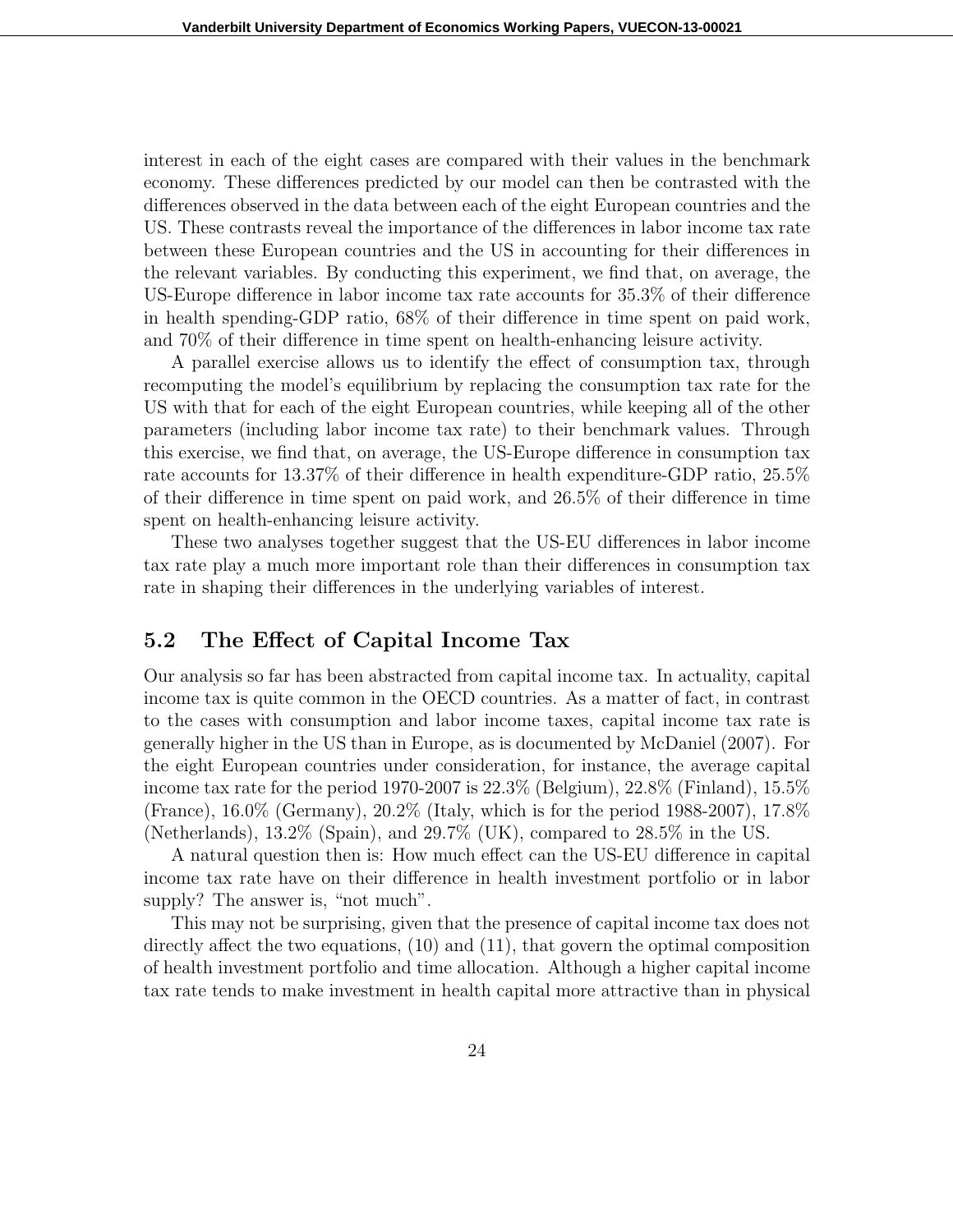capital, when it comes to the US-Europe comparison, the degree of their difference in capital income tax rate does not make much material difference in the composition of health investment portfolio or time allocation.

To put this into a quantitative perspective, we re-configure the benchmark model, taking into account the capital income tax rate in the US economy. This requires to re-calibrate the six parameters, namely, the discount factor,  $\beta$ , the share of healthneutral consumption in utility,  $\lambda$ , the share of leisure in utility,  $\rho$ , the share of goods input in health production,  $\theta$ , and the two scaling parameters,  $Q$  and  $B$ , so that the benchmark model remains consistent with the US economy. The model predicted cross-country differences in health expenditure-GDP ratio and time allocation due to their differences in consumption, labor and capital income tax rates are obtained by replacing these tax rates in the US with those in each of the eight European countries. The results are almost identical to those obtained when only cross-country differences in consumption and labor income tax rates are taken into account, while taxation on capital income is abstracted from: On average, the US-EU differences in consumption, labor and capital income tax rates account for 48.4% of their difference in health expenditure-GDP ratio, 86.6% of their difference in time spent on paid work, and 89.3% of their difference in time spent on health-enhancing leisure activity. These explanatory powers are close to those, namely, 47.5%, 91%, and 93%, when only the US-EU differences in consumption and labor income tax rates are taken into account.

Summarizing the results in this and the previous subsections, we conclude that the US-EU differences in labor income tax rate are the most important determinant of their differences in health spending-GDP ratio and in time allocation. Whereas their differences in consumption tax rate also play some important role, the role played by their differences in capital income tax rate is negligible, when it comes to understanding the US-EU differences in the underlying variables of interest.

#### **5.3 Non-Separability of Leisure in Preferences**

In the literature, it is not unusual to consider a period utility function under which leisure is non-separable from consumption. A specification of period utility function alternative to the form in (17) is, similarly as in Scholz and Seshadri (2010),

$$
U(c_t, l_t, h_t) = \frac{\log[\lambda(c_t^{\rho}l_t^{1-\rho})^{1-\eta} + (1-\lambda)h_t^{1-\eta}]}{1-\eta}.
$$
\n(19)

The benchmark values of the six model parameters, *β*, *λ*, *ρ*, *θ*, *Q*, and *B*, under this alternative specification of the period utility function are jointly determined, once again by matching the six relevant steady-state conditions in the model with the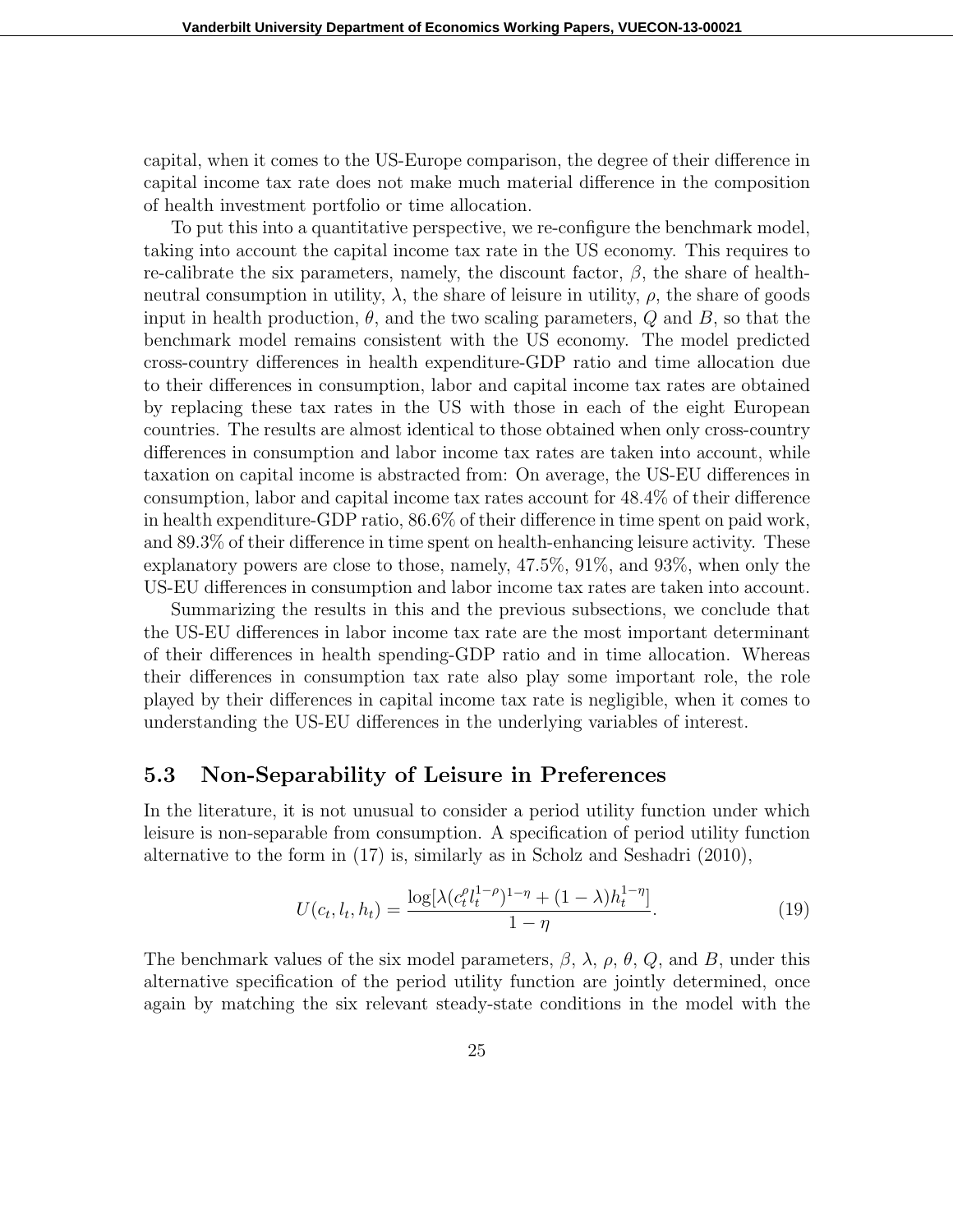corresponding moment conditions for the US economy for the 1970-2007 or similar periods, as described in Section 4.1, while all of the other parameters are maintained at their values reported in Table 2. Given the value of  $\eta$  equal to 8.7, the period utility function as specified in (19) also implies that, health is complementary to not only consumption, but leisure. This is to say that, being healthy helps enjoy both consumption and leisure. This seems to be consistent with both causal observations and existing studies (e.g., Murphy and Topel 2006; Scholz and Seshadri 2010).

It is thus fitting to undertake some exploration to see what the results will be when the period utility function is specified by (19). This is done by repeating the exercise in Section 4.2 under this alternative specification of utility function and the correspondingly calibrated values of parameters. The results so obtained are similar to those with the original form of utility function in that cross-country difference in taxation continues to help the model fit all dimensions of the data: On average, the US-EU differences in consumption and labor income tax rates account for 55.7% of their difference in health spending-GDP ratio, 77% of their difference in paid work time, and 85% of their difference in time spent on health-enhancing leisure activity.

Even from a quantitative perspective, these explanatory powers are comparable to those reported in Section 4.2 when the period utility function is specified by (17), which are, respectively, 47.5%, 91%, and 93%. It is true that cross-country difference in taxation may explain more of their difference in medical expenditure-GDP ratio and less of their difference in time allocation, if the period utility function in (17) is replaced by that in  $(19)^{16}$  But, as illustrated by the above comparisons, the changes in our model's explanatory power are fairly modest, and our general conclusions hold to quantitatively similar extents, when the specification of the period utility function is varied, from one form into the other.

### **5.4 Explaining Health Care Expenditure to GDP Ratio for Working Age Population**

Our model works most properly for a typical working age person, who naturally faces the time allocation and health investment portfolio choice problems described in the model. The difference in health care expenditure-GDP ratio between US and

<sup>&</sup>lt;sup>16</sup>To understand the intuition for this, recall that higher taxes result in less medical expenditure, more time spent on leisure and less time spent on paid work, and that this is the case with either specification of the period utility function. If health and leisure are complementary to each other, as is the case with the period utility function (19), leisure helps enhance the marginal utility of health, and vice versa; thus, everything else equal, a given level of marginal utility of health (leisure) can be achieved with relatively less medical expenditure and less leisure time (and more paid work time), when compared to the case with the period utility function (17).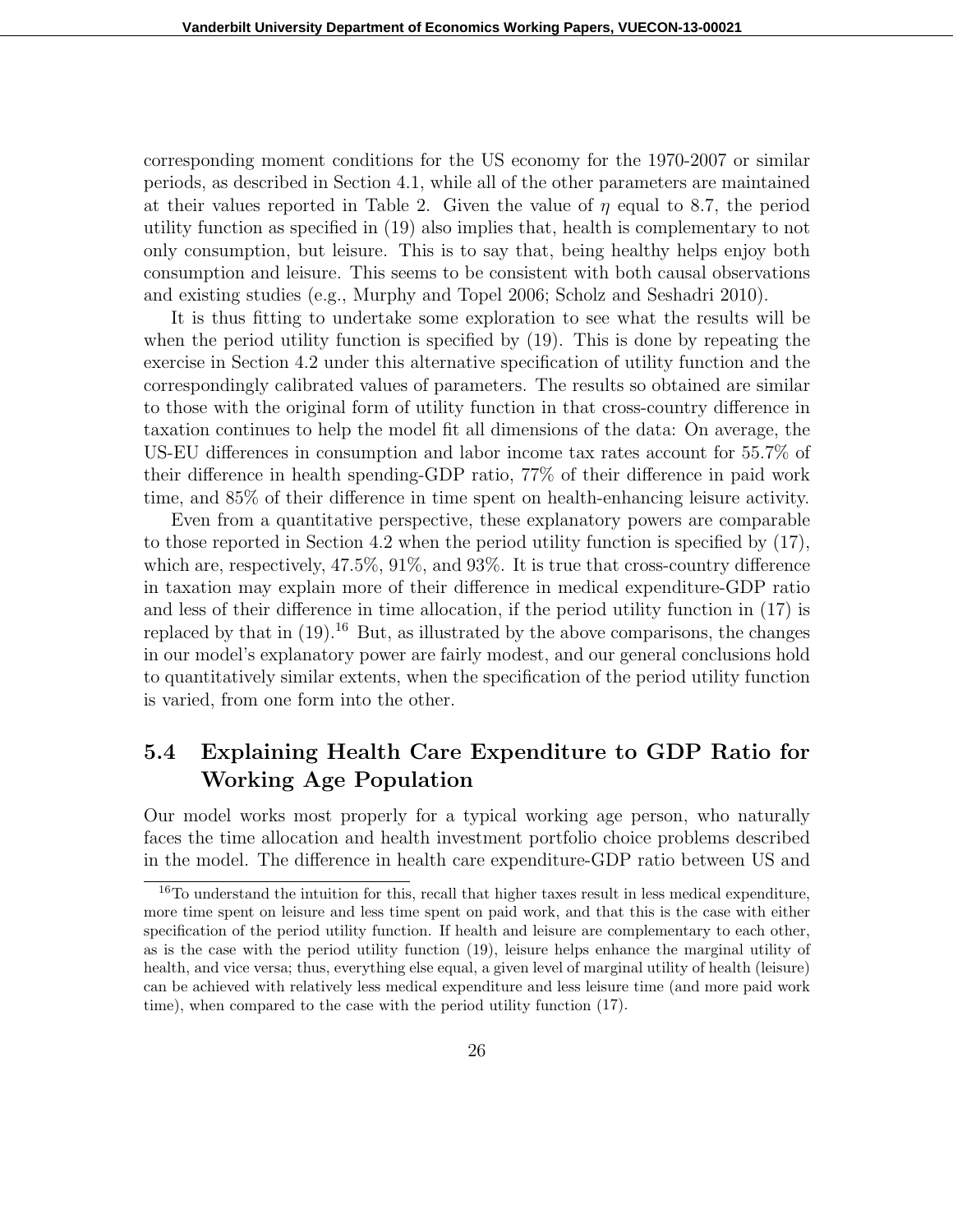European data, against which our model's prediction is compared above, is, however, measured on the basis of total population. Yet, as highlighted in the Introduction, and explained with more detail in Section 2, cross-country difference (between the US and many of the European nations) in the health expenditure measure seems fairly similar across different age groups, as revealed by available empirical studies, although the health expenditure measure may differ significantly across different age groups within each country (e.g., with some steep increase for the elderly, especially towards the end of their life).<sup>17</sup> This implies that our model shall indeed account for the US-EU difference in health expenditure-GDP ratio for their working age populations. Nevertheless, it would be reassuring to verify this directly from available data on the working-age-population's health expenditure-GDP ratio.

For this purpose, we appeal to Anderson and Hussey (2000). Table 2 in their paper reports, for eight countries, the fraction of national health expenditure that goes to the elderly (people aged 65 and older), as well as the fraction of GDP that is spent on health care for the elderly. Four of the eight countries in their sample, namely, the US, France, Germany, and the UK, are also in ours. Based on this information, we construct the working-age-population's health expenditure-GDP ratio for each of these four countries. The numbers are 8.6% for the US (for the year of 1995), 6.2% for France (for the year of 1993), 6.9% for Germany (for the year of 1994), and 3.9% for the UK (for the year of 1993).

To see to what extent these numbers can be explained by our theory, we calibrate our baseline model to the US economy in 1995, and then repeat the exercise described in Section 4.2 by replacing the US tax rates in 1995 with those in the other three countries in those corresponding years.<sup>18</sup> We find that the difference in the tax wedge explains 58% of the difference in health spending-GDP ratio, 69% of the difference in paid work time, and virtually the entire difference in time spent on health-enhancing leisure activity, all for the working age population, between the US and the other three European countries. Thus, an even greater fraction of the US-EU difference in health expenditure-GDP ratio can be explained by the difference in their tax rates when attention is restricted to the working age population.

<sup>17</sup>See, for example, Anderson and Hussey (2000), Gerdtham and Jonsson (2000), Peterson and Burton (2007), Pearson (2009), Hagist and Kotlikoff (2009), and Jung and Tran (2010).

<sup>18</sup>Labor income and consumption tax rates were, respectively, 22.2% and 8% in the US in 1995; 43% and 23.7% in France in 1993; 44.3% and 15.8% in Germany in 1994; and 27.1% and 16.4% in the UK in 1993.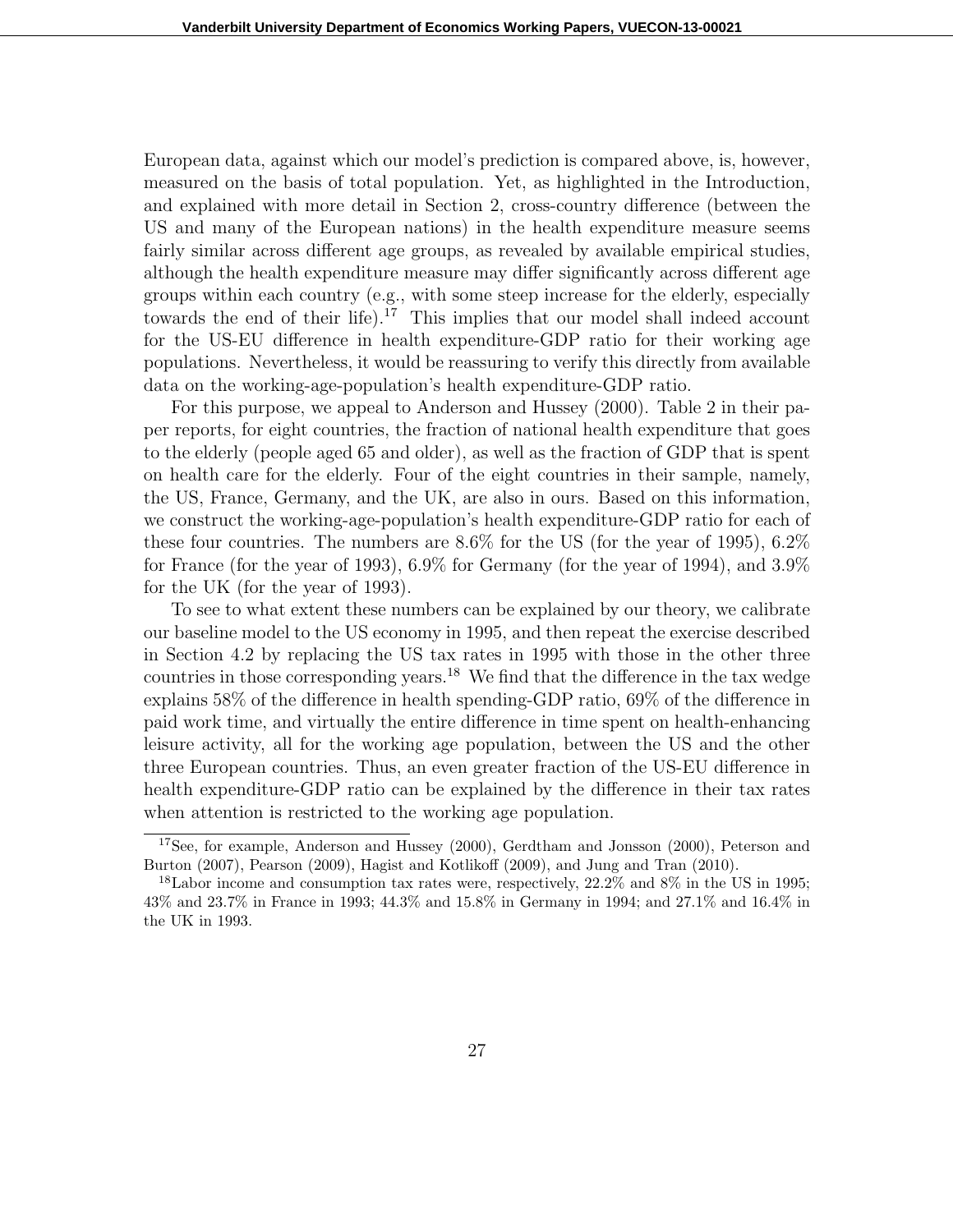#### **5.5 Health-Enhancing Leisure Time Narrowly Defined**

In the general equilibrium model presented above, leisure time is defined as non-sick time spent away from paid work, which not only directly generates utility, but is in its entirety health enhancing. In actuality, however, part of this broadly defined leisure time, such as time spent on "couch potato", may not be health enhancing. Yet, as explained in Section 2, available empirical evidence reveals that the US-EU difference in the broadly defined leisure time is about the same as their difference in the health-enhancing leisure time (e.g., time spent in exercising, socializing, relaxing, etc.), narrowly defined to be the sum of the two categories of time use, *personal care* and *leisure*, in the OECD's multi-country time-use survey. This suggests that the mechanism described in this paper shall indeed account for the US-EU difference in the health-enhancing leisure time. Nevertheless, it would be reassuring to verify this in an extended model that formally divides the broadly defined leisure time into health-enhancing leisure time and health-neutral leisure time.

We now present such a model and its prediction. Denote by *v* health-enhancing leisure time and *l* health-neutral leisure time. All the other variables are denoted by the same notations as in the benchmark model. The time constraint becomes

$$
n_t + v_t + l_t = 1 - s_t.
$$

Since it is  $\nu$  but not *l* that enters into health production function, we have

$$
h_{t+1} = (1 - \delta_h)h_t + B(m_t^{\theta}v_t^{1-\theta})^{\xi}.
$$

On the other side, both  $l$  and  $v$  enter into utility function, such that<sup>19</sup>

$$
U(c_t, v_t, l_t, h_t) = \frac{\log[\lambda c_t^{1-\eta} + (1-\lambda)h_t^{1-\eta}]}{1-\eta} + \rho \log l_t + \phi \log v_t.
$$

The utility-maximization problem for a representative agent is then given by

$$
\max \mathbf{E} \sum_{t=0}^{\infty} \beta^t U(c_t, v_t, l_t, h_t)
$$
  
s.t.  

$$
(1 + \tau_c)[c_t + p_m m_t] + k_{t+1} = (1 - \tau_n)w_t n_t + (r_t + 1 - \delta_k)k_t + \Pi_t + T_t
$$
  

$$
h_{t+1} = (1 - \delta_h)h_t + B(m_t^{\theta} v_t^{1-\theta})^{\xi}
$$
  

$$
n_t + v_t + l_t + s_t = 1, s_t = Qh_t^{-\gamma}
$$
  

$$
c_t, k_{t+1} \geq 0, k_0, h_0 \text{ given.}
$$

 $19$ The two types of leisure time have different weights in preferences. Were the weights the same, an agent would strictly prefer *v* to *l* and always choose  $l = 0$ , and the model here would collapse into the benchmark model presented in Section 3.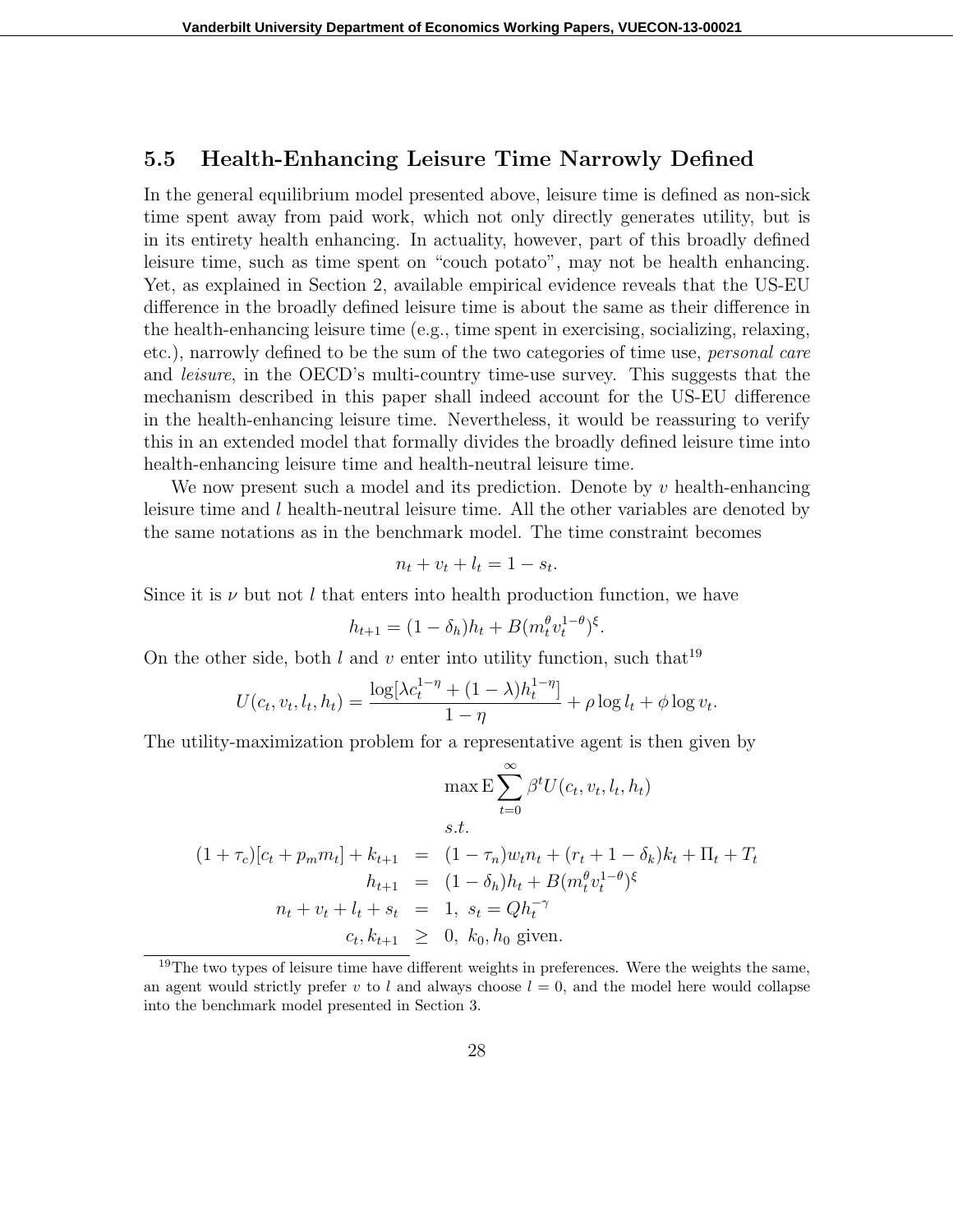This extended model embeds a mechanism similar to what is described by the intratemporal condition (10) for the benchmark model. This is the Euler equation associated with the optimal composition of the narrowly defined health-enhancing leisure time and health-related consumption in health investment,

$$
MRS_{v,c}(t) + MRTS_{v,m}(t)p_m = (1 - \tau)w_t,
$$
\n(20)

where  $MRS_{v,c}(t) \equiv U_v(t)/U_c(t)$  denotes the marginal rate of substitution of healthenhancing leisure time *v* for health-neutral consumption *c*, which measures the amount of  $c$  that can be saved on with an additional unit of  $v$ , while maintaining the same level of utility, and  $MRTS_{v,m}(t) \equiv H_v(t)/H_m(t)$  denotes the marginal rate of technical substitution of *v* for health-related consumption *m*, which measures the amount of *m* that can be saved on with one additional unit of *v*, while maintaining the same level of health production. The left-hand side of equation (20) is thus the benefit from having additional health-enhancing leisure time, while the right-hand side of the equation is the opportunity cost of the health-enhancing leisure time in terms of the foregone labor income on paid work, i.e., the effective wage rate that is monotonically decreasing in the tax wedge.

The extended model also embeds a mechanism as described by the intertemporal condition (11), which combines the Euler equation for optimal health accumulation, with the condition for optimal allocation between health-related consumption and health-neutral consumption.

These, together with an intratemporal Euler equation for health-neutral leisure time *l* and health-neutral consumption *c*,  $MRS_{l,c}(t) \equiv U_l(t)/U_c(t) = (1-\tau)w_t$ , that is specific to the extended model, govern various optimal trade-offs among multiple uses of time and of goods, in generating utility and in producing health. The intuition for how taxation and relative health care price may affect these optimal trade-offs is as similarly described in Section 3.2, with the broadly defined leisure time there divided into here the health-enhancing leisure time and the health-neutral leisure time. This suggests that difference in taxation should continue to explain the US-EU differences in time allocation and health expenditure in this extended model.

To put this into a quantitative perspective, we conduct in this extended model a similar exercise as described in Section 4.2. We begin by noting that the extension above introduces an additional parameter  $\phi$ , which measures the weight of healthenhancing leisure time in utility. We choose the value of  $\phi$  to match the fraction of time endowment that Americans devote to health-enhancing leisure activities.<sup>20</sup> We also recalibrate the six parameters  $\beta$ ,  $\lambda$ ,  $\rho$ ,  $B$ ,  $\theta$ , and  $Q$ , to match the six moment

 $^{20}$ This is the sum of the two categories of time use in the OECD's multi-country time-use survey, namely, *personal care* and *leisure*, which is about 20% (averaged over 1998-2009) for the US. We get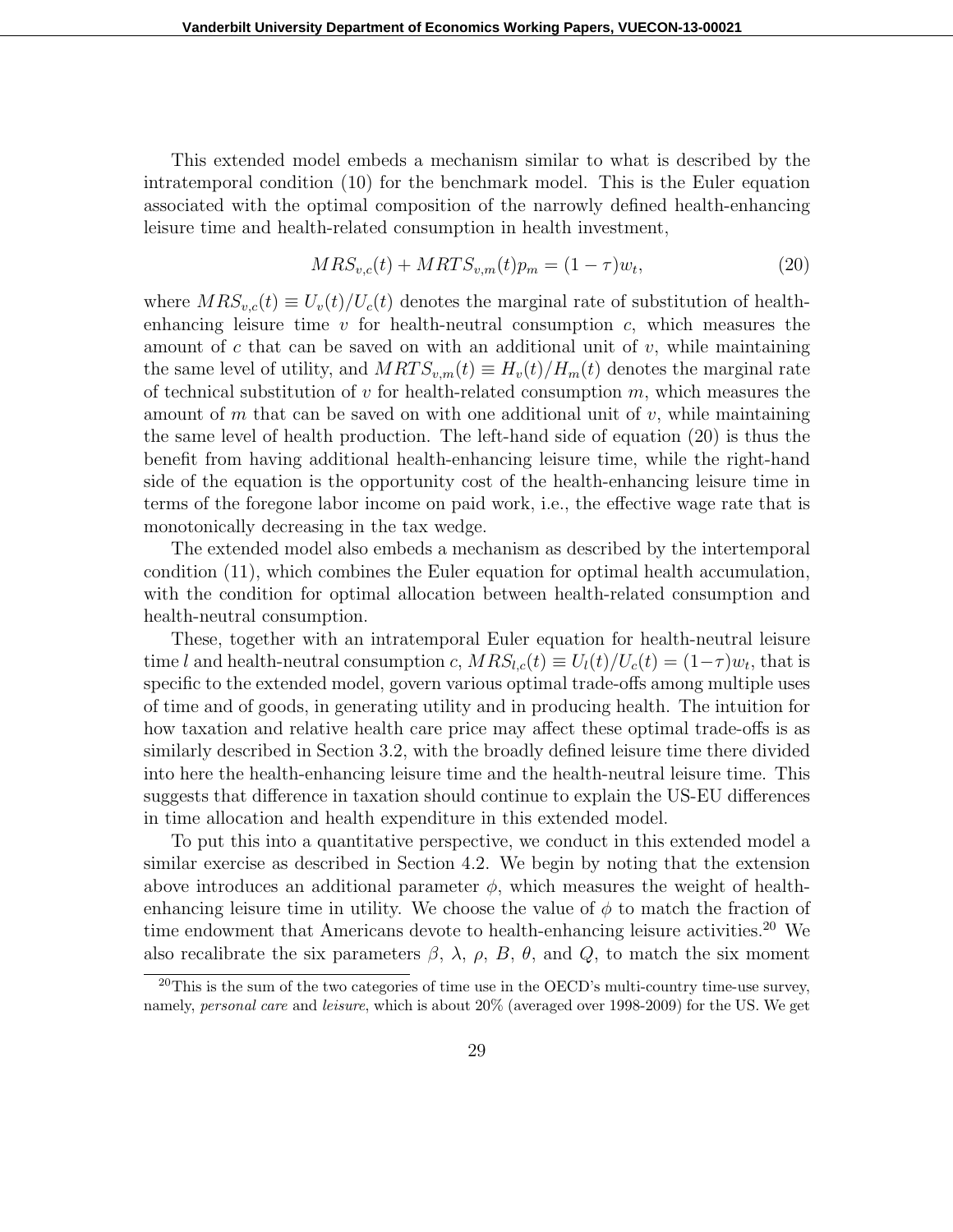conditions as described in Section 4.1. Values of other parameters are kept the same as in the benchmark model. We then replace the tax rates in the US with those in the European countries to generate our model's predictions about the cross-country differences in the key variables of interest. Our finding is that, in the extended model, the EU-US difference in the tax wedge can explain about 35% of their difference in health expenditure-GDP ratio, about  $45\%$  of their difference in health-enhancing leisure time, and almost the entirety of their difference in paid work time.

#### **5.6 Abstracting from Leisure for Maintaining Health? No!**

Before closing the paper, we wish to remind the reader of one defining feature of our model that captures the fact that both leisure time and medical care are important for maintaining health. This feature, as is incorporated in the model in a way that is consistent with the empirical evidence, serves as a foundation for our analysis in this paper. Indeed, as is clear throughout the analyses by far, the key to the model's central mechanism lies with the manner in which taxation (and, for that matter, relative health care price) affects the composition of leisure and medical care as they pertain to health production.

This portfolio view of health investment is essential for our model's success in accounting for cross-country difference in medical expenditure. If, instead, we follow a more conventional approach and abstract from the time input in health production, then cross-country difference in taxation would generate cross-country difference in medical expenditure-GDP ratio in a direction that is exactly opposite to what is observed in the data: In light of the US-Europe comparison, the mis-specified model predicts that higher consumption and labor income tax rates in Europe than in the US would lead Europeans to spend a greater, rather than a smaller, share of their GDP on medical care than Americans.

A counterfactual experiment helps put this into a more quantitative perspective. The mis-specified model as described above is configured by setting the share of time input in health production to zero, that is, by setting  $\theta = 1$ . The benchmark version of the model is then obtained by choosing the values for  $\beta$ ,  $\lambda$ ,  $\rho$ ,  $Q$ , and *B* to match the relevant steady-state conditions in the model with the corresponding moment conditions for the US economy for the 1970-2007 or similar periods, as described in Section 4.1, excluding medical expenditure-total consumption ratio from the targeted

an almost identical figure from the American Time Use Survey (ATUS): the two categories of time use in ATUS, namely, *socializing, relaxing, and leisure*, and, *exercise through sports or recreation*, fit our definition of health-enhancing leisure time, which account for 19% and 1.2% of time endowment of Americans for the time period 2003-2007.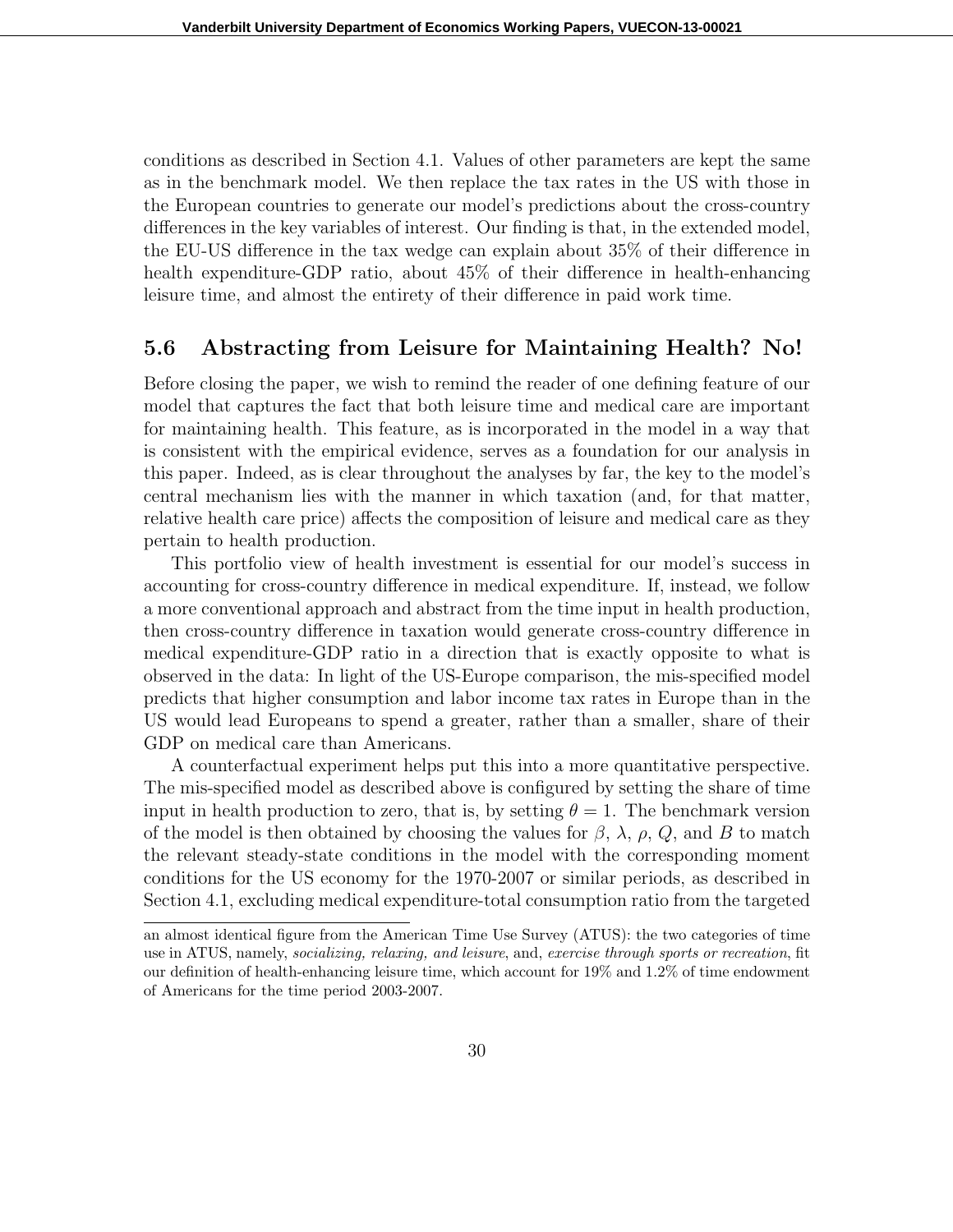moment conditions, while keeping all of the other parameters at the values reported in Table 2. The mis-specified model configured above is then used to re-conduct the exercise described in Section 4.2. The mis-specified model predicts that, on average, the EU-US difference in the tax wedge would lead Europeans to spend 0.08% more of their GDP on medical care than Americans, while, in actuality, Europeans on average spend  $4.1\%$  less of their GDP on medical care when compared with Americans.

We have conducted many more additional experiments. We do not discuss these additional results here in order to conserve space. Provided that the empirically relevant, portfolio feature of health investment is taken into account, as in all of the analyses prior to this subsection, the basic conclusions about our model's empirical success hold broadly. This is typically the case when we vary other model features (such as to differentiate narrowly defined health-enhancing leisure time from healthneutral leisure time) or parameter values (such as the depreciation rate of health capital) within their empirically plausible specifications. In general, these variations in model features or parameter values have some quantitative influence on the results – sometimes very modestly, and other times to a greater degree – but in no case they alter the qualitative nature of the results.

### **6 Conclusion**

We have documented two sets of empirical observations of the past many years. First, the US has spent a larger fraction of its GDP on health care and devoted more time to paid work and less time to leisure, when compared to most comparably rich European countries. Second, labor income and consumption tax rates are considerably lower, while relative health care price is generally higher, in the US than in these Eurozone countries. We have shown that these two sets of facts may be related to each other, and a key to such relationship may have to do with another empirically relevant fact that we have also documented in this paper, that is, both leisure and medical care are important for maintaining health.

To this end, we have developed a general equilibrium macroeconomic model which features an endogenous choice of health investment portfolio that is influenced by taxation and relative health care price. We have used the model to establish three sets of main results. First, to a large extent the US-EU differences in health spending-GDP ratio and in time allocation could have been attributed to their differences in taxation, especially in labor income and (to a smaller extent) consumption tax rates, though their difference in capital income tax rate could have played a negligible role. Second, the US-EU difference in relative health care price could have attributed to some of their difference in overall health spending-GDP ratio, but its prediction on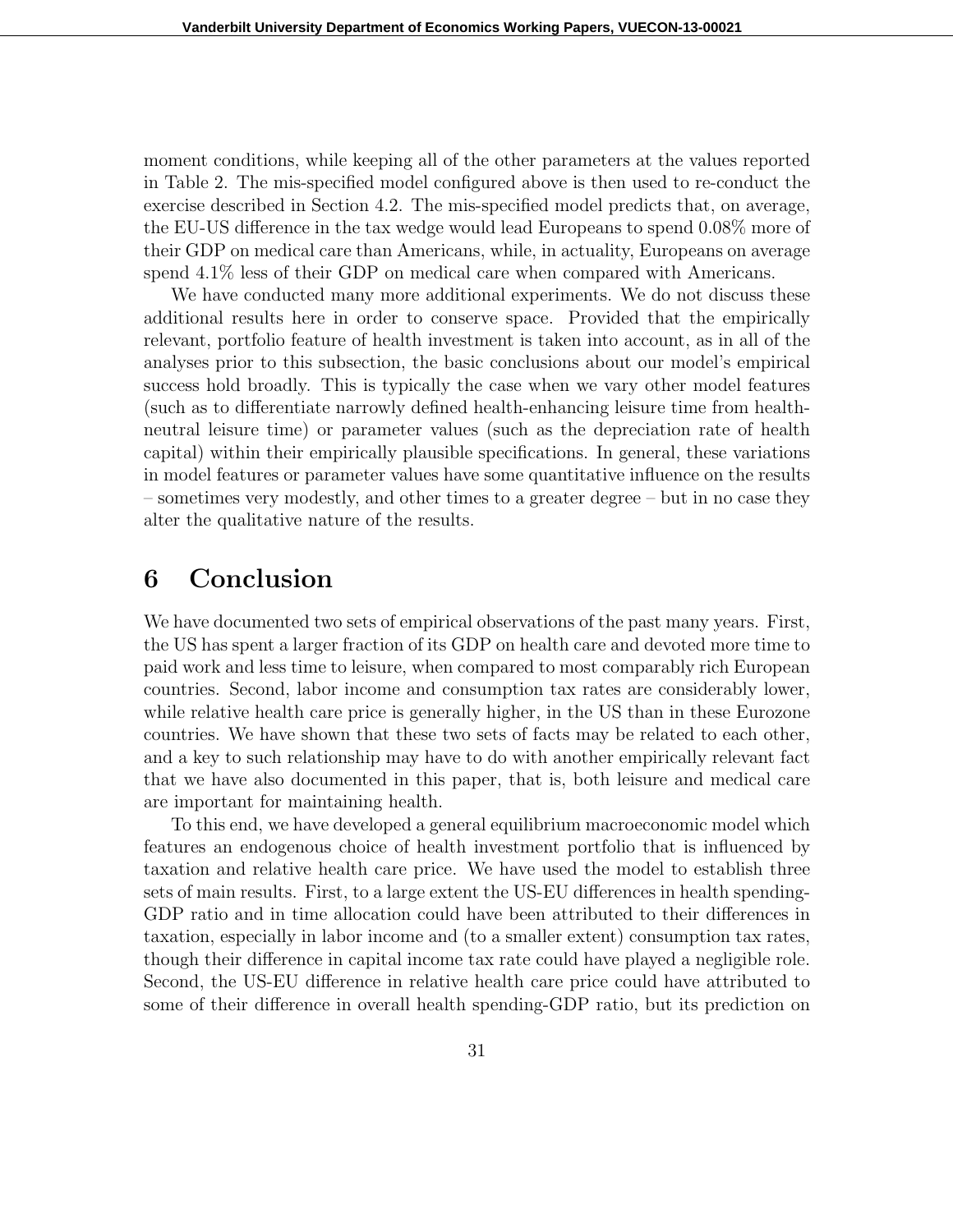cross-country difference in time allocation is in a direction that is exactly opposite to the US-EU comparison: it predicts that Europeans would have spent more time on paid work and less time on leisure when compared with Americans, whereas as we have documented in the paper the opposite is true in the data. Third, the US-EU differences in taxation and in relative health care price jointly provide a fairly successful account for their differences in all of the underlying variables of interest, explaining 62% of their difference in health expenditure-GDP ratio, 84.3% of their difference in time spent on paid work, and 87.5% of their difference in time spent on health-enhancing leisure activity.

We have conducted many sensitivity and counterfactual analyses, and found that our results hold quite generally, as long as the empirically motivated, portfolio view of health investment is taken into account, which is essential for fitting our model to the data. While our focus in the present paper is on cross-country differences in health expenditure-GDP ratio and in time allocation, this portfolio feature of health investment could also be pertinent to other issues of potential interest. For instance, He, Huang, and Hung (2012) find that this portfolio view of health investment is important for understanding the joint cyclical behaviors of medical expenditure and health capital in modern industrialized economies. In light of this finding, and ours in the current paper, a systematic investigation of a broad set of macro-health issues for which this empirical motivated feature of health production may be relevant should be elevated to the top of the research agenda.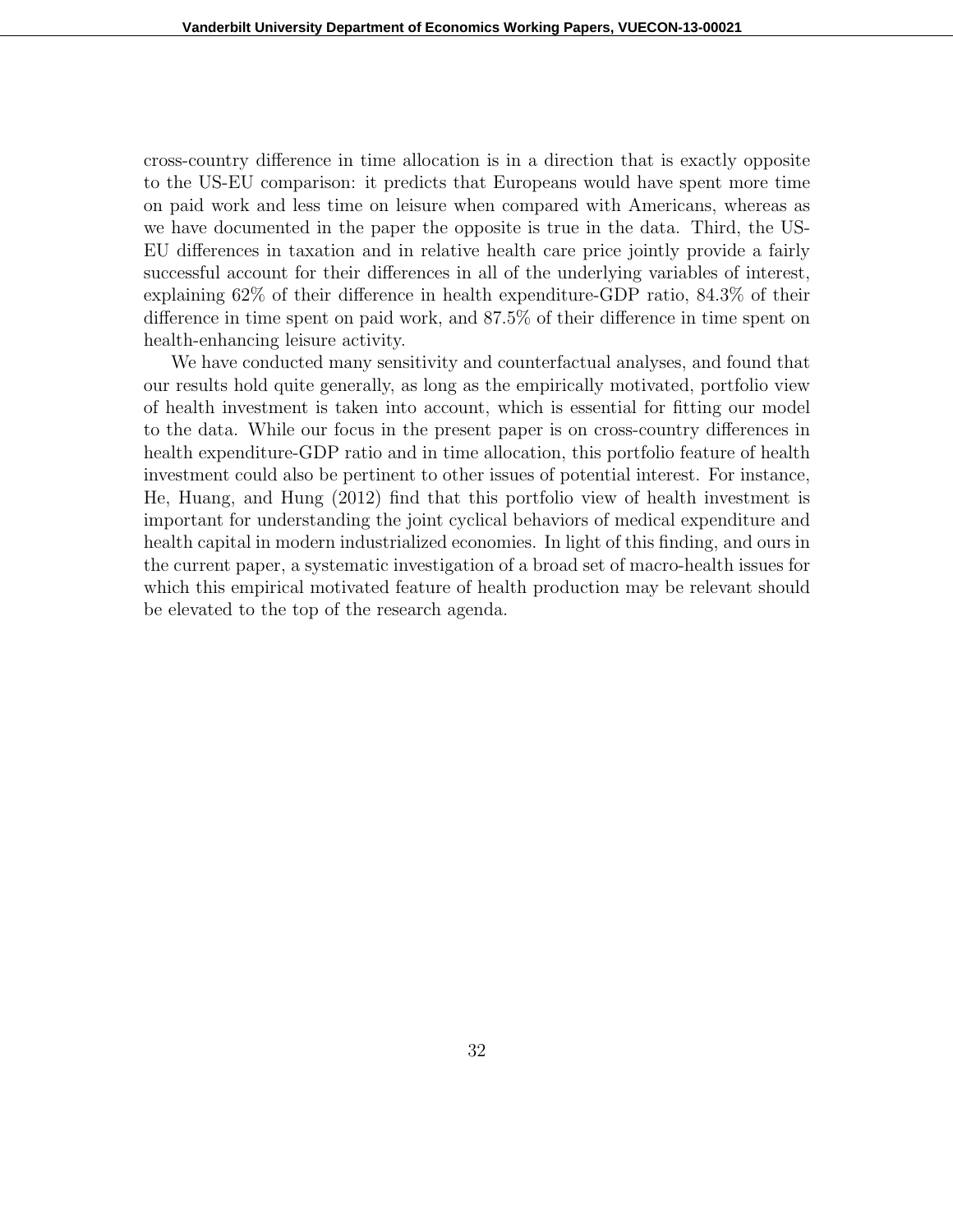### **References**

- [1] Alesina, Alberto, Edward L. Glaeser, and Bruce Sacerdote (2005): "Work and Leisure in the U.S. and Europe: Why So Different?" NBER Working Paper No. 11278.
- [2] Anderson, G. F. and P. S. Hussey (2000): "Population aging: A comparison among industrialized countries," *Health Affairs* 19(3), 191–203.
- [3] Anderson, G. F., U. E. Reinhardt, P. S. Hussey, and V. Petrosyan (2003): "It's The Prices, Stupid: Why The United States Is So Different From Other Countries," *Health Affairs* 22(3), 89-105.
- [4] Ayas, N. T., D. P. White, W. K. Al-Delaimy, J. E. Manson, M. J. Stampfer, F. E. Speizer, S. Patel, and F. B. Hu (2003): "A Prospective Study of Self-Reported Sleep Duration and Incident Diabetes in Women," *Diabetes Care*, 26, 380-384.
- [5] Ayas, N. T., D. P. White, J. E. Manson, M. J. Stampfer, F. E. Speizer, A. Malhotra, and F. B. Hu (2003): "A Prospective Study of Sleep Duration and Coronary Heart Disease in Women," *Archives of Internal Medicine*, 163, 205- 209.
- [6] Batty, G. D., M. J. Shipley, M. Marmot, and Smith G. Davey (2003): "Leisure Time Physical Activity and Coronary Heart Disease Mortality in Men Symptomatic or Asymptomatic for Ischemia: Evidence from the Whitehall Study," *Journal of Public Health Medicine*, 25, 190-196.
- [7] Benca, R. M., and J. Quintas (1997): "Sleep and Host Defenses: A Review," *Sleep*, 20, 1027-1037.
- [8] Blanchard, O. (2004): "The Economic Future of Europe," *Journal of Economic Perspectives*, 18, 3-26.
- [9] Brown, David R., Guijing Wang, Marc A. Safran (2005): "A Preliminary Analysis of Medical Expenditures Among Active and Sedentary US Adults With Mental Disorders," *American Journal of Health Behavior*, 29(3), 195-205.
- [10] Burda, Michael, Daniel S. Hamermesh, and Philippe Weil (2008): "Different But Equal: Total Work, Gender and Social Norms in the EU and US Time Use," Universite Libre de Bruxel Institutional Repository 2013/13444.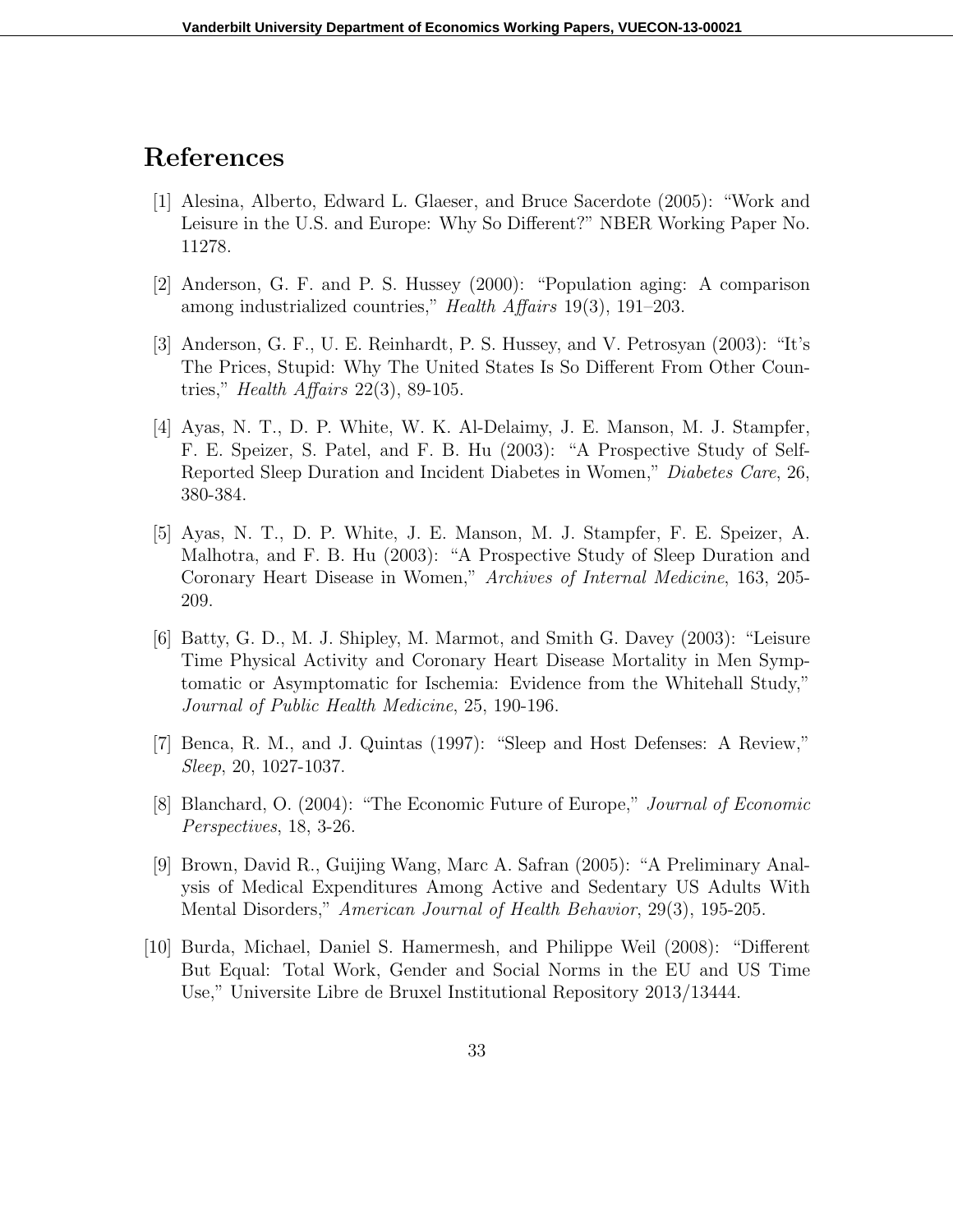- [11] Caldwell, Linda L. (2005): "Leisure and Health: Why Is Leisure Therapeutic?" *British Journal of Guidance and Counselling*, 33(1), 7-26.
- [12] Caldwell, Linda L., and E. A. Smith (1988): "Leisure: An Overlooked Component of Health Promotion," *Canadian Journal of Public Health*, 79, S44-S48.
- [13] Chalip, L., D. R. Thomas, and J. Voyle (1992): "Sport, Recreation and Well-Being," In: Thomas, D. R., and A. Veno (Eds.), *Psychology and Social Change*, 132-156, Palmerston North, New Zealand: Dunmore Press.
- [14] Chen, Kaiji, Ayse Imrohoroglu, and Selahattin Imrohoroglu (2009): "A Quantitative Assessment of the Decline in the U.S. Current Account," *Journal of Monetary Economics*, 56(8), 1135-1147.
- [15] Cohen, S., W. J. Doyle, D. P. Skoner, B. S. Rabin, and J. M. Jr. Gwaltney (1997): "Social Ties and Susceptibility to the Common Cold," *Journal of the American Medical Association*, 277, 1940-1944.
- [16] Colditz, Graham A. (1999): "Economic Costs of Obesity and Inactivity," *Medicine and Science in Sports and Exercise*, 31(11), S663-S667.
- [17] Coleman, Denis, and Seppo E. Iso-Ahola (1993): "Leisure and Health: The Role of Social Support and Self-Determination," *Journal of Leisure Research*, 25, 111-128.
- [18] Contoyannis, P. and A. M. Jones (2004): "Socio-economic Status, Health and Lifestyle," *Journal of Health Economics* 23, 965-995.
- [19] Cooley, T. and E. C. Prescott (1995): "Economic Growth and Business Cycles," Chapter 1 in *Frontiers of Business Cycle Research*, Ed. by T. Cooley, Princeton University Press.
- [20] Dalgaard, C. and H. Strulik (2010): "Optimal Aging and Death," PGDA Working Paper No. 58.
- [21] Davis, S. J., and M. Henrekson (2004): "Tax Effects on Work Activity, Industry Mix and Shadow Economy Size: Evidence from Rich-Country Comparisons," NBER Working Paper No. 10509.
- [22] Diener, E., R. E. Lucas, and S. Oishi (2002): "Subjective Well-Being: The Science of Happiness and Life Satisfaction," In: Snyder C. R., and S. J. Lopez (Eds.), *Handbook of Positive Psychology*, Oxford University Press: New York.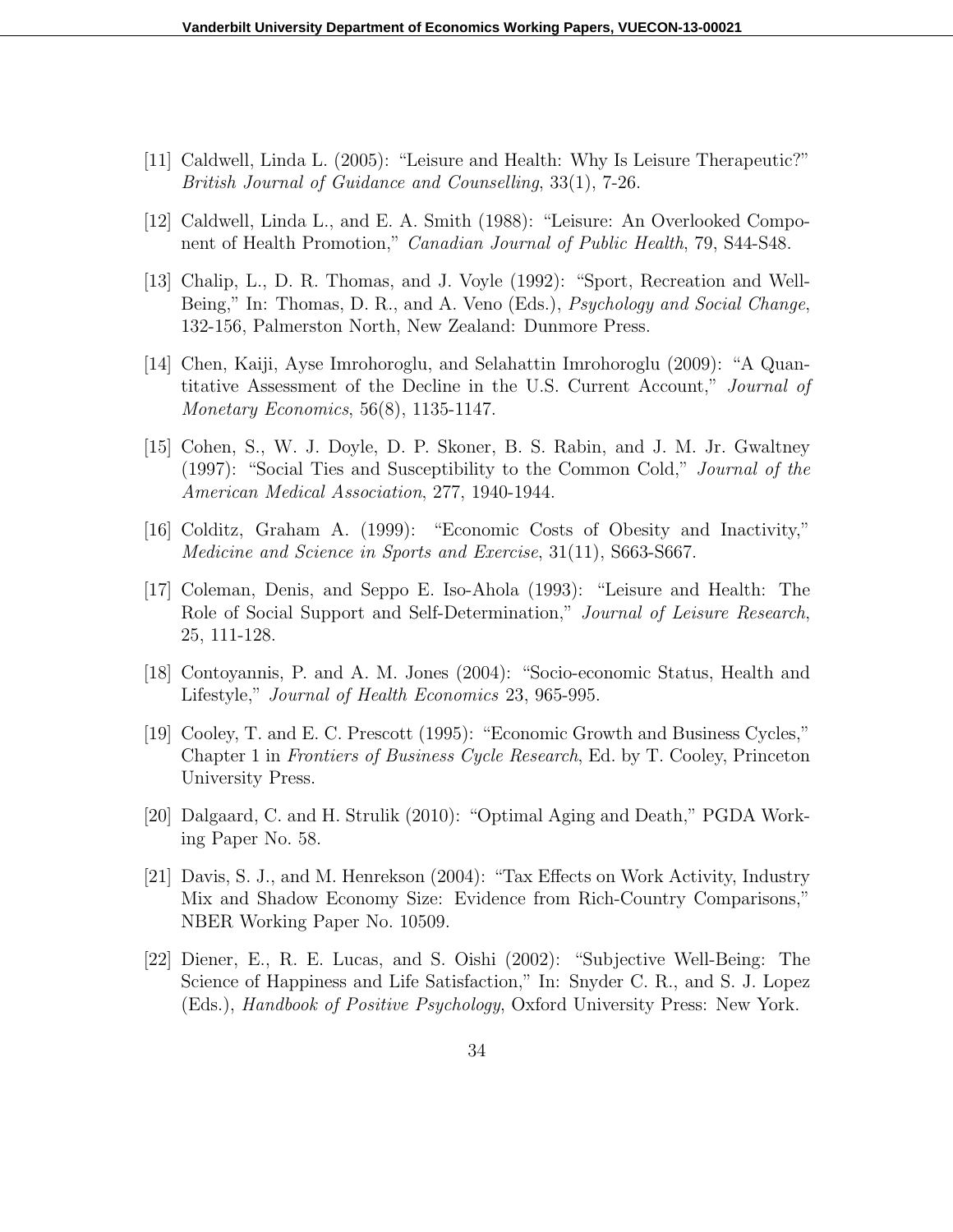- [23] Edwards, R. (2011): "American Time Use Over the Business Cycle," unpublished mimeo.
- [24] Fang, H., and A. Gavazza (2011): "Dynamic Inefficiencies in an Employment-Based Health-Insurance System: Theory and Evidence," *American Economic Review*, 101(7), 3047-3077.
- [25] Feng, Z. (2008): "Macroeconomic Consequences of Alternative Reforms to the Health Insurance System in the U.S.," University of Miami, unpublished mimeo.
- [26] Finkelstein, A., E. Luttmer, and M. Notowidigdo (2010): "What Good Is Wealth Without Health? The Effect of Health on the Marginal Utility of Consumption," NBER Working Paper No. 14089.
- [27] Fonseca, R., P. Michaud, T. Gamama, and A. Kapteyn (2009): "On the Rise of Health Spending and Longevity," IZA Discussing Paper No. 4622.
- [28] Gerdtham, Ulf-G., and B. Jonsson (2000): "International Comparisons of Health Expenditure:Theory, Data and Econometric Analysis," in *Handbook of Health Economics*, ed. A. J. Culyer and J. P. Newhouse. Vol. 1A, 11-53, Elsevier-North Holland,
- [29] Gronau, R. (1977): "Leisure, Home Production and Work: The Theory of the Allocation of Time Revisited," *Journal of Political Economy*, 85, 1099-1123.
- [30] Grossman, M. (1972): "On the Concept of Health Capital and the Demand for Health," *Journal of Political Economy*, 80, 223-255.
- [31] Gump, B. B., and K. A. Matthews (2000): "Are Vacations Good for Your Health? The 9-Year Mortality Experience After the Multiple Risk Factor Intervention Trial," *Psychosomatic Medicine*, 62, 608-612.
- [32] Hagist, C. and L. Kotlikoff (2009): "Who's Going Broke? Comparing Growth in Public Healthcare Expenditure in Ten OECD Countries," unpublished mimeo.
- [33] Hall, R.E. and C.I. Jones (2007): "The Value of Life and the Rise in Health Spending," *Quarterly Journal of Economics*, 122, 39-72.
- [34] Halliday, T., H. He, and H. Zhang (2012): "Health Investment over the Lifecycle," mimeo, University of Hawaii.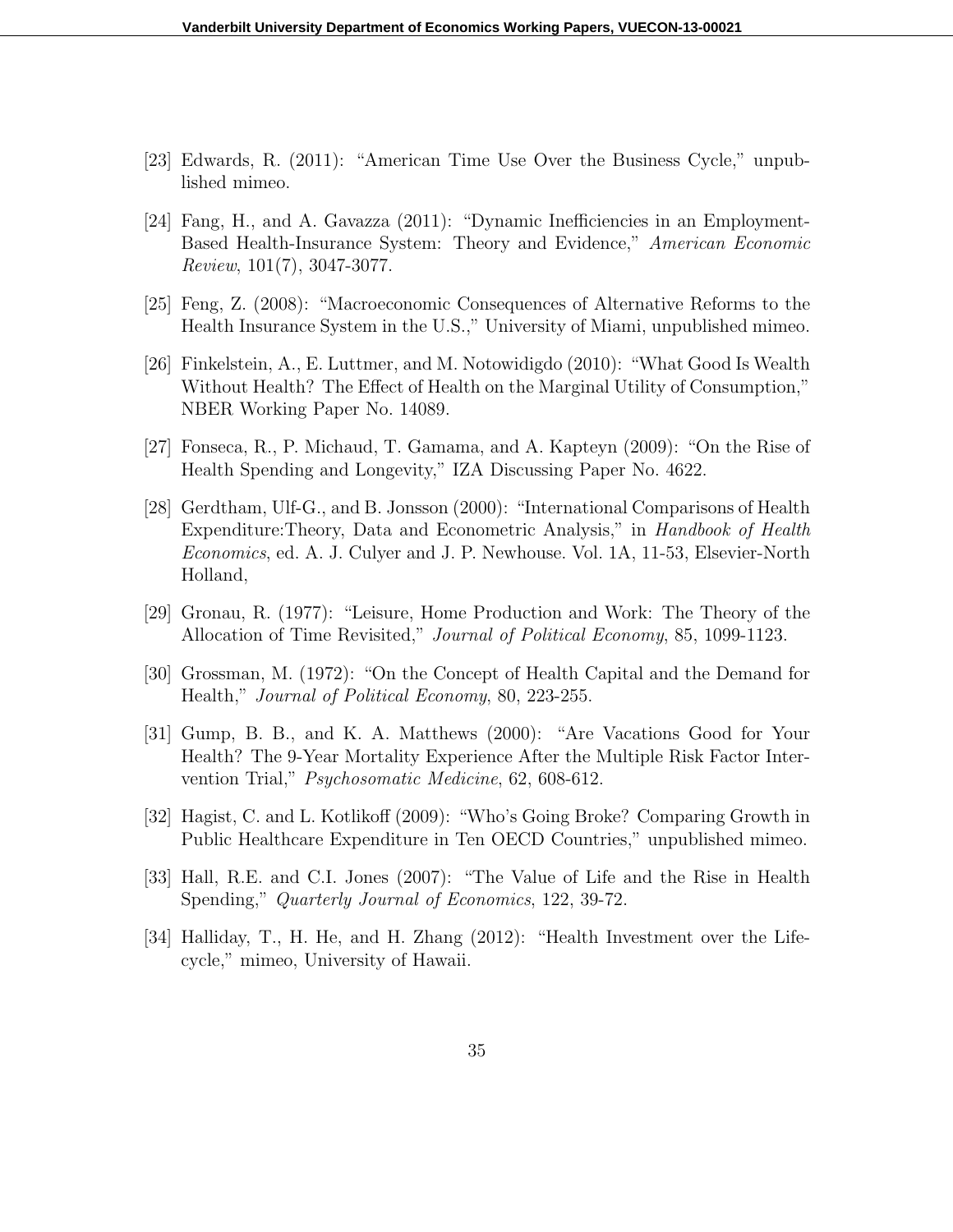- [35] Haskell, W. L. (1994): "Health Consequences of Physical Activity: Understanding and Challenges Regarding Dose-Response," *Medicine and Science in Sports and Exercise*, 26(6), 649-660.
- [36] He, H., K. X. D. Huang, and S. Hung (2012): "Are Recessions Good for Your Health? When Ruhm Meets GHH," mimeo, Vanderbilt University.
- [37] He, H., K. X. D. Huang, and S. Hung (2013): "Substituting Leisure for Health Expenditure: A General Equilibrium-Based Empirical Investigation," mimeo, Vanderbilt University.
- [38] House, J. S., K. R. Landis, and D. Umberson (1988): "Social Relationships and Health," *Science*, 241, 540-545.
- [39] Huang, K. X. D., and G. W. Huffman (2013): "A Defense of the Current US Tax Treatment of Employer-Provided Medical Insurance," *Macroeconomic Dynamics* (forthcoming).
- [40] Hull, R. B. (1990): "Mood as a Product of Leisure: Causes and Consequences," *Journal of Leisure Research*, 22, 99-111.
- [41] Insler, Michael A. (2011): "The Health Consequences of Retirement," Ph.D. Job Market Paper, University of Rochester.
- [42] Iso-Ahola, S.E. (1988): "The Social Psychology of Leisure: Past, Present, and Future Research," In: L. A. Barnett (Ed.), *Research about Leisure: Past, Present, and Future*, 75-93, Sagamore: Champaign, IL.
- [43] Iso-ahola, S. E., and E. Weissinger (1984): "Leisure and Well-Being: Is There a Connection?" *Parks and Recreation*, 40-44.
- [44] Iwasaki, Y., K. J. Mackay, J. B. Mactavish, J. Ristock, and J. Bartlett (2006): "Voices from the Margins: Stress, Active Living, and Leisure as a Contributor to Coping with Stress," *Leisure Science*, 28, 163-180.
- [45] Iwasaki, Y., and R. C. Mannell (2000): "Hierarchical Dimensions of Leisure Stress Coping," *Leisure Science*, 22, 163-181.
- [46] Iwasaki, Y., and I. E. Schneider (2003): "Leisure, Stress and Coping: An Evolving Area of Inquiry," *Leisure Science*, 25, 107-113.
- [47] Jones, C. and P. Klenow (2011): "Beyond GDP? Welfare across Countries and Time," mimeo, Standford University.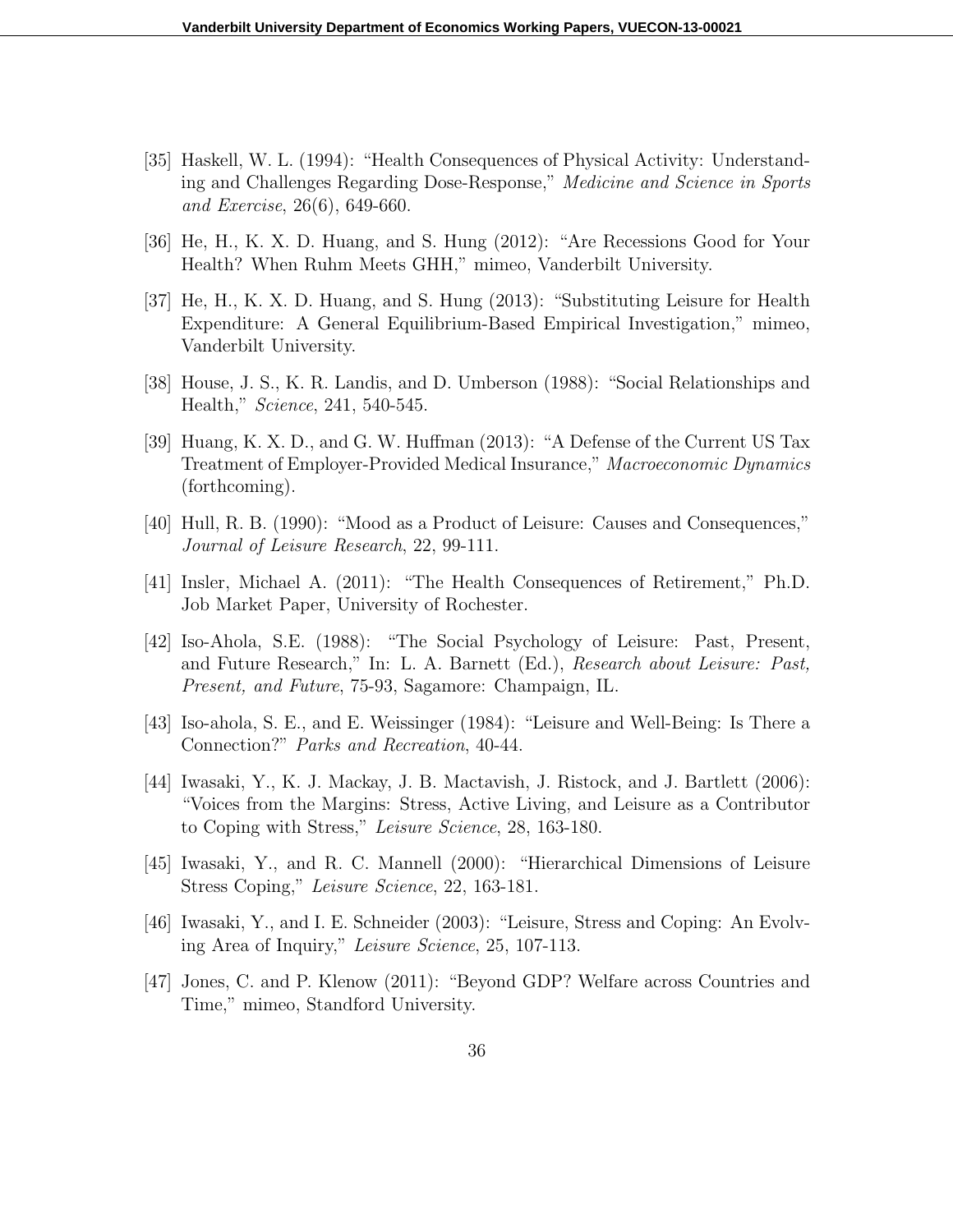- [48] Jung, J. and C. Tran (2009): "The Macroeconomics of Health Savings Accounts," unpublished mimeo.
- [49] Jung, J. and C. Tran (2010): "Medical Consumption over the Life Cycle: Facts from a U.S. Medical Expenditure Panel Survey," unpublished mimeo.
- [50] Kleiber, D. (1985): "Motivational Reorientation in Adulthood and the Resource of Leisure," In: D. Kleiber, and M. Maehr (Eds.), *Motivation and Adulthood*, 205-240, Plenum Press: New York.
- [51] Kenkel, D. (1995): "Should You Eat Breakfast? Estimates from Health Production Functions," *Health Economics* 4(1), 15-29.
- [52] Lazarus, R. S., A. D. Kanner, and S. Folkman (1980): "Emotions: A Cognitive-Phenomenological Analysis," In: Plutchik R., and H. Kellerman (Eds.), *Theories of Emotion*, Academic Press: New York.
- [53] Lovell, V. (2004): "No Time to Be Sick: Why Everyone Suffers When Workers Don't Have Paid Sick Leave," IWPR Publication #B242p, Institute for Women's Policy Research, Washington DC.
- [54] McDaniel, C. (2007): "Average Tax Rates on Consumption, Investment, Labor and Capital in the OECD 1950-2003," mimeo, Arizona State University.
- [55] McKinsey Global Institute, *Health Care Productivity* (Los Angeles: McKinsey and Company, 1996).
- [56] Mendoza, E. G., A. Razin, and L. Tesar (1994): "Effective Tax Rates in Macroeconomics Cross-country Estimates of Tax Rates on Factor Incomes and Consumption," *Journal of Monetary Economics*, 34, 297–323.
- [57] Murphy, K. M., and R. H. Topel (2006): "The Value of Health and Longevity," *Journal of Political Economy*, 114, 871-904.
- [58] Nadiri, M. Ishaq, and Ingmar R. Prucha (1996): "Estimation of the Depreciation Rate of Physical and R&D Capital in the U.S. Total Manufacturing Sector," *Economic Inquiry*, 34, 43-56.
- [59] OECD (2011): "Cooking and Caring, Building and Repairing: Unpaid Work around the World," Chapter 1 in *Society at a Glance 2011* : *OECD Social Indicators*.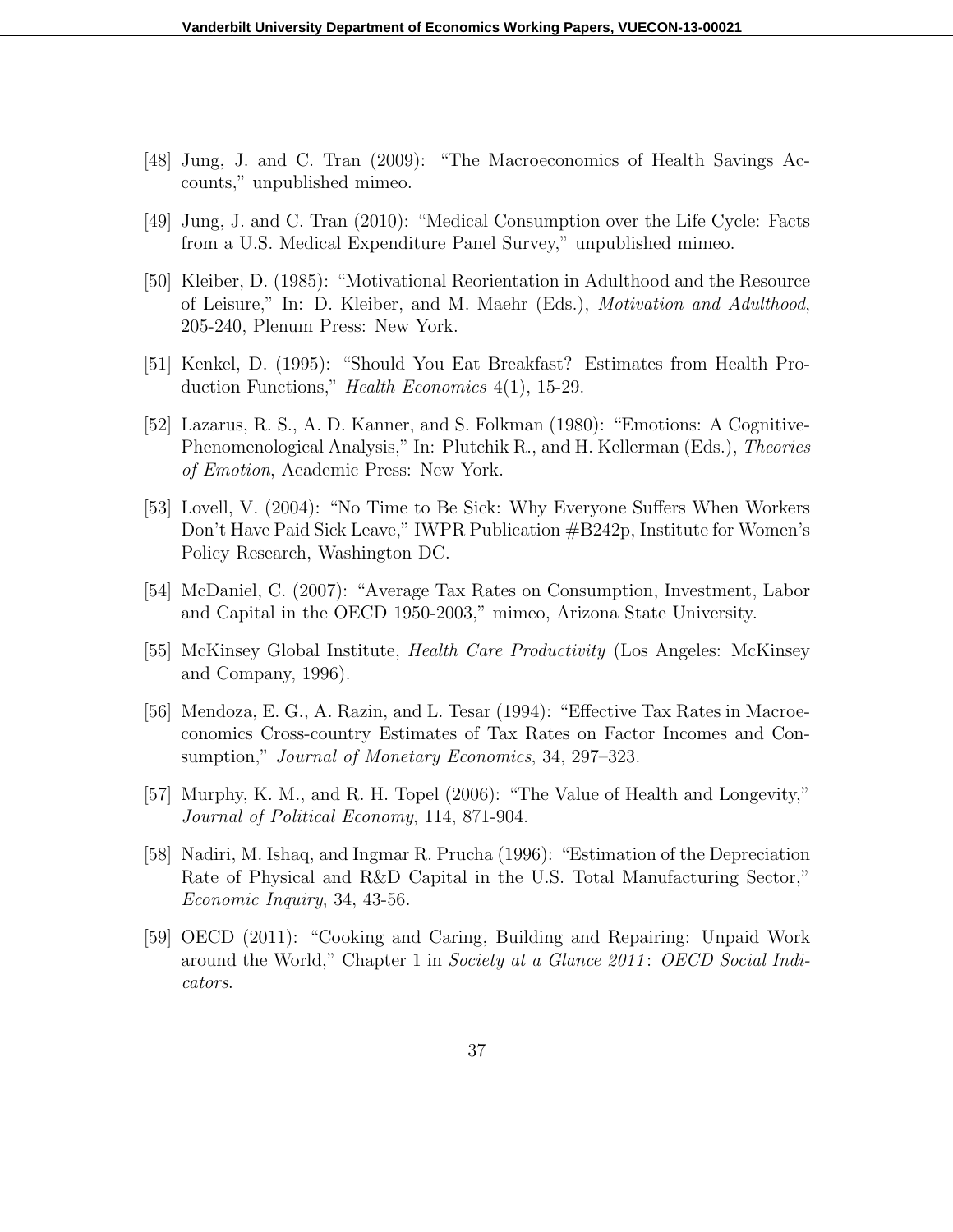- [60] Ohanian, L., A. Raffo, and R. Rogerson (2008): "Long-term Changes in Labor Supply and Taxes: Evidence from OECD Countries,1956–2004," *Journal of Monetary Economics* 55, 1353-1362.
- [61] Olovsson, C. (2009): "Why do Europeans Work so Little?" *International Economic Review* 50(1), 39-61.
- [62] Payne, Laura, Ainsworth, Barbara, and Geoffrey Godbey, eds. (2010): "Leisure, Health, and Wellness: Making the Connections," Venture Publishing, Inc.: State College, PA.
- [63] Pearson, M. (2009): "Disparities in Health Expenditure Across OECD Countries: Why Does the United States Spend So Much More Than Other Countries?" Written Statement to Senate Special Committee on Aging, OECD.
- [64] Peterson, C. L., and R. Burton (2007): "U.S. Health Care Spending: Comparison with Other OECD Countries, " Congressional Research Service Report for Congress, Order Code RL34175.
- [65] Pratt, M., Macera, C.A. and G. Wang (2000): "Higher Direct Medical Costs Associated with Physical Inactivity," *The Physician and Sportsmedicine* 28, 63- 70.
- [66] Prescott, Edward C. (2002): "Prosperity and Depression," *American Economic Review* May Issue, 1-15.
- [67] Prescott, E. C. (2004): "Why Do Americans Work So Much More Than Europeans?" *Federal Reserve Band of Minneapolis Quarterly Review* 28 (1), 2–13.
- [68] Pressman, S.D., Matthews, K.A., Cohen, S., Martire, L.M., Scheier, M., Baum, A., and R. Schulz (2009): "Association of Enjoyable Life Activities with Psychological and Physical Well-Being," *Psychosomatic Medicine*, 71, 725-732.
- [69] Ramey, V. A., and N. Francis (2009): "A Century of Work and Leisure," *American Economic Journal: Macroeconomics* 1, 189–224.
- [70] Rogerson, R. (2001): "The Employment of Nations A Primer," *Federal Reserve Bank of Cleveland Quarterly Review*.
- [71] Rogerson, R. (2004): "Two Views on the Deterioration of European Labor Market Outcomes," *Journal of the European Economic Association* 2, 447-455.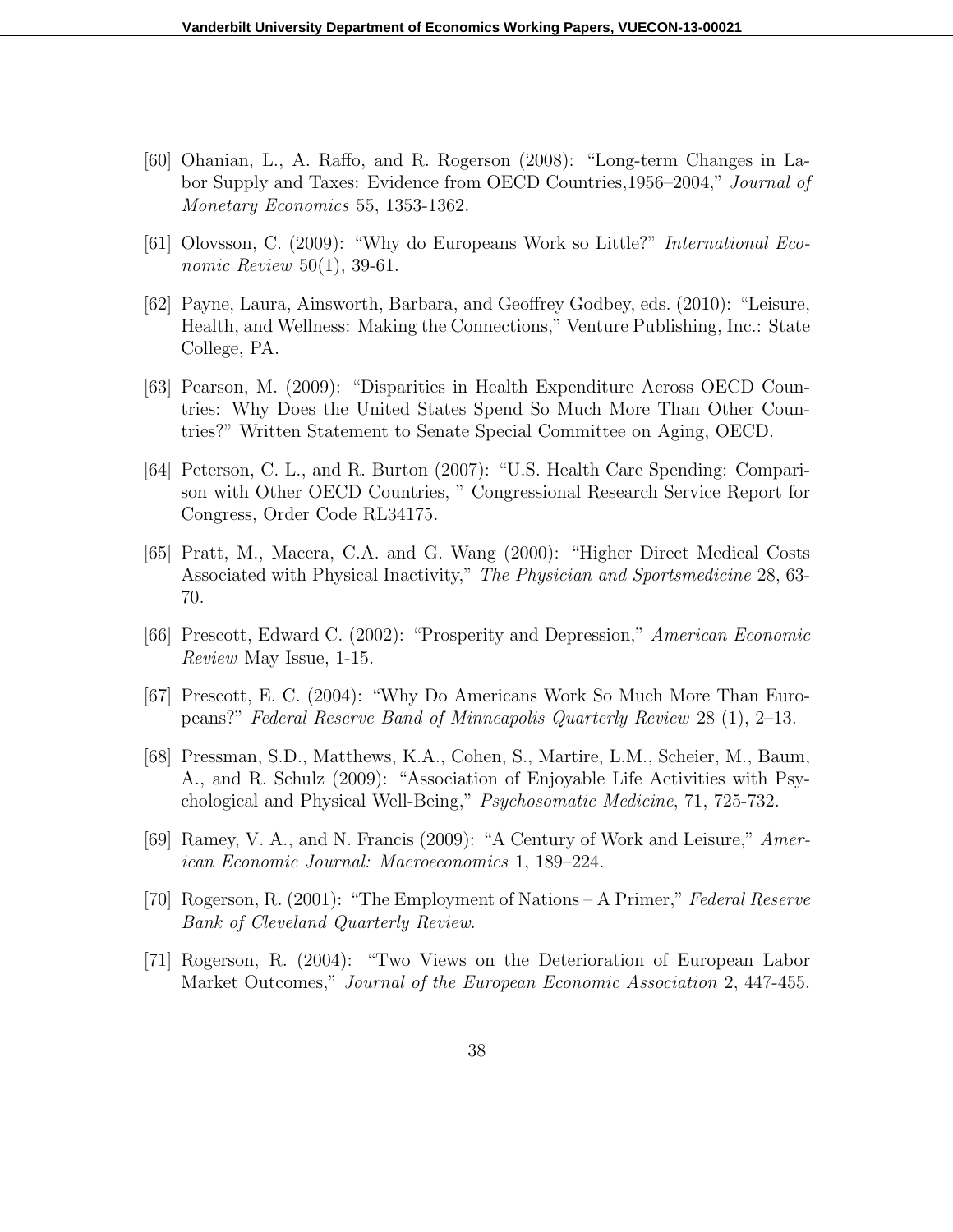- [72] Rogerson, R. (2006): "Understanding Differences in Hours Worked," *Review of Economic Dynamics* 9, 365-409.
- [73] Rogerson, R. (2008): "Structural Transformation and the Deterioration of European Labor Market Outcomes," *Journal of Political Economy* 116, 235-259.
- [74] Ruhm, C. J. (2000): "Are Recessions Good for Your Health?" *Quarterly Journal of Economics* 115(2), 617-603.
- [75] Russell, Ruth V. (2009): "Pastimes: The Context of Contemporary Leisure," 4th Edition, Sagamore Publishing: Champaign, IL.
- [76] Ryff, C. D., B. H. Singer, and Love G. Dienberg (2004): "Positive Health: Connecting Well-Being with Biology," *Philosophical Transactions of the Royal Society of London. Series B, Biological Sciences*, 359, 1383-1394.
- [77] Sacker, A., and N. Cable (2005): "Do Adolescent Leisure-Time Physical Activities Foster Health and Well-Being in Adulthood? Evidence from Two British Birth Cohorts," *European Journal of Public Health*, 16(3), 331-335.
- [78] Scholz, J. K., and A. Seshadri (2010): "Health and Wealth in a Life-cycle Model," University of Michigan Retirement Research Center Working Paper No. 2010-224.
- [79] Sickles, Robin C., and Abdo Yazbeck (1998): "On the Dynamics of Demand for Leisure and the Production of Health," *Journal of Business and Economic Statistics*, 16, 187-197.
- [80] Simon, H. B. (1991): "Exercise and Human Immune Function," In: Ader R. (Ed.), *Psychoneuroimmunology*, Academic Press: San Diego, CA.
- [81] Staats, H., B. Gatersleben, and T. Hartig (1997): "Change in Mood as a Function of Environmental Design: Arousal and Pleasure on a Simulated Forest Hike," *Journal of Environmental Psychology*, 17, 283-300.
- [82] Suen, R. (2006): "Technological Advance and the Growth in Health Care Spending," unpublished mimeo.
- [83] Szabo, A., A. Mesko, A. Caputo, and E. T. Gill (1998): "Examination of Exercise Induced Feeling States in Four Modes of Exercise," *International Journal of Sport Psychology*, 29, 376-390.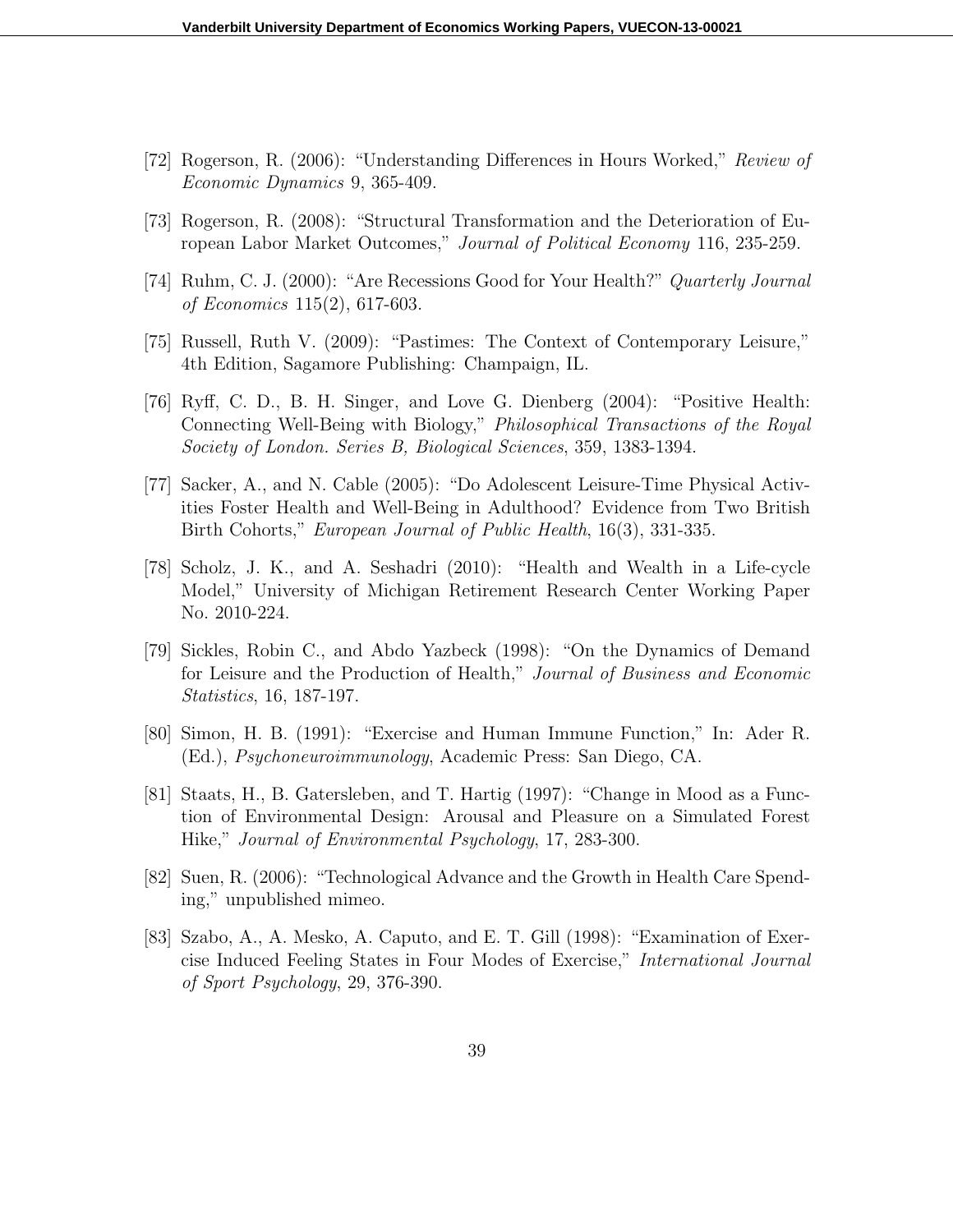- [84] Tinsley, H. E. A., and D. J. Tinsley (1986): "A Theory of the Attributes, Benefits, and Causes of Leisure Experience," *Leisure Science*, 8, 1-45.
- [85] Tominaga, K., J. Andow, Y. Koyama, S. Numao, E. Kurokawa, M. Ojima, and M. Nagai (1998): "Family Environment, Hobbies and Habits as Psychosocial Predictors of Survival for Surgically Treated Patients with Breast Cancer," *Japanese Journal of Clinical Oncology*, 28, 36-41.
- [86] Ulrich, R. S., R. F. Simons, B. D. Losito, E. Fiorito, M. A. Miles, and M. Zelson (1991): "Stress Recovery During Exposure to Natural and Urban Environments," *Journal of Environmental Psychology*, 11, 201-230.
- [87] Viscusi, W. and W. Evans (1990): "Utility Functions That Depend on Health Status: Estimates and Economic Implications," *American Economic Review*, 80, 353-374.
- [88] Wang, Guijing, and David R. Brown (2004): "Impact of Physical Activity on Medical Expenditures Among Adults Downhearted and Blue," *American Journal of Health Behavior*, 28(3), 208-217.
- [89] Warburton, D. E. R., C. W. Nicol, and S. S. D. Bredin (2006): "Health Benefits of Physical Activity: The Evidence," *Canadian Medical Association Journal*, 174(6), 801-809.
- [90] Watson, D. (1988): "Intraindividual and Interindividual Analyses of Positive and Negative Effect: Their Relation to Health Complaints, Perceived Stress, and Daily Activities," *Journal of Personality and Social Psychology*, 54, 1020- 1030.
- [91] Weissinger, E., and S. E. Iso-Ahola (1984): "Intrinsic Leisure Motivation, Personality and Physical Health," *Society and Leisure*, 7, 217-228.
- [92] Yogo, M. (2009): "Portfolio Choice in Retirement: Health Risk and the Demand for Annuities, Housing, and Risky Assets," NBER Working Paper No. 15307.
- [93] Zhao, K. (2010): "Social Security and the Rise in Health Spending: A Macroeconomic Analysis, " Working Paper, University of Western Ontario.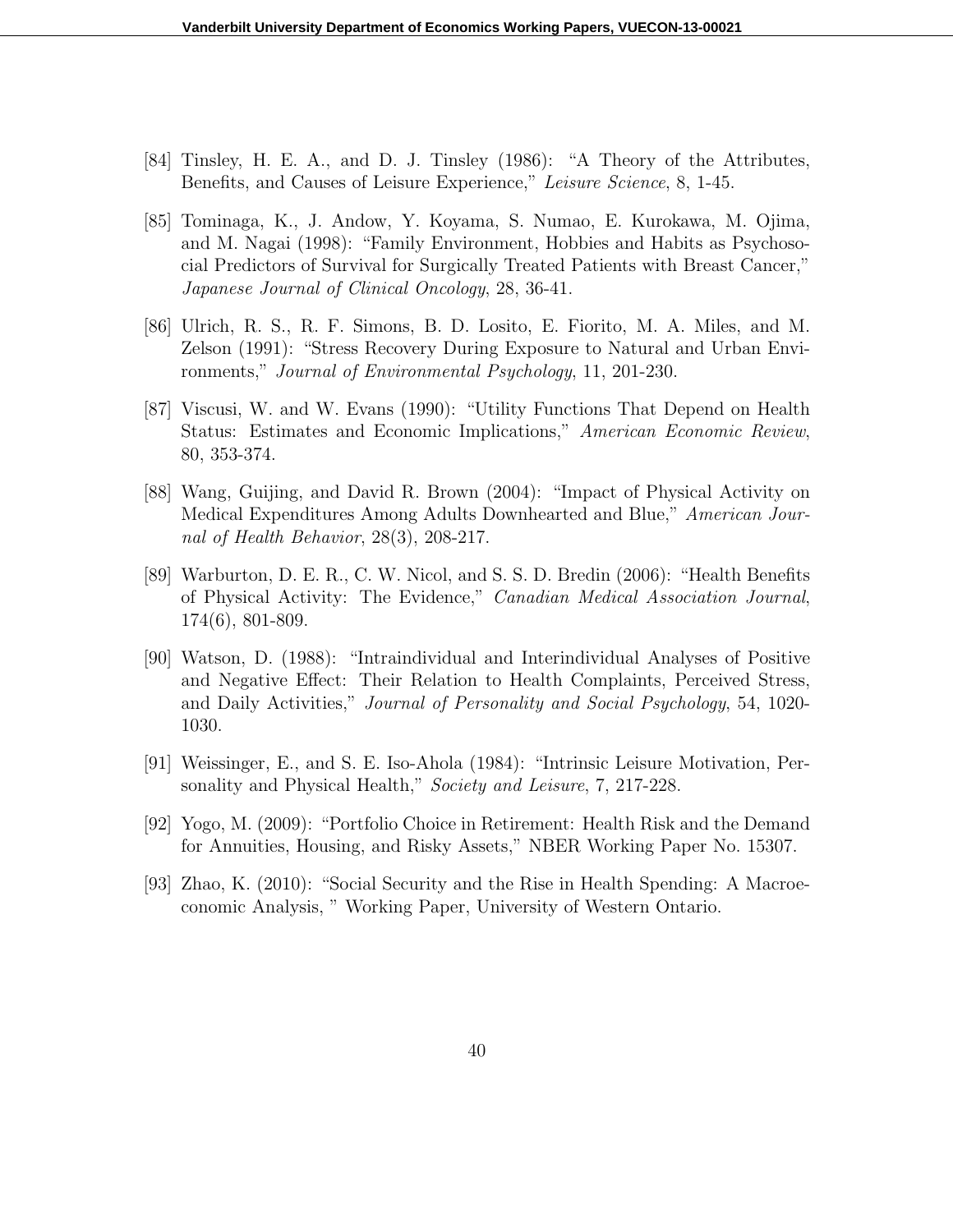| Country        | a<br>$(\%)$<br>$\tilde{\mathbf{m}}/\mathbf{y}^{\circ}$ | $(\% )$<br>$\mathbf{n}^b$ | $(\%)$<br>$\mathbf{l}^c$ | $(\%)$<br>d.<br>$\tau_n$ | $(\%)$<br>$\epsilon$<br>$\tau_c$ ' | $(\%)$ | $p_m{}^g$ |
|----------------|--------------------------------------------------------|---------------------------|--------------------------|--------------------------|------------------------------------|--------|-----------|
| Belgium        | 7.4                                                    | 16.6                      | 71                       | 42.0                     | 17.6                               | 50.7   | 1.02      |
| Finland        | 7.2                                                    | 20.3                      | 68                       | 38.0                     | 22.1                               | 49.1   | 1.14      |
| France         | 8.5                                                    | 16.9                      | 68                       | 38.3                     | 23.9                               | 50.2   | 1.11      |
| Germany        | 9.1                                                    | 18.0                      | 69                       | 40.8                     | 14.8                               | 48.4   | 0.94      |
| Italy          | 8.0                                                    | 15.0                      | 67                       | 39.7                     | 18.9                               | 49.3   | 1.24      |
| Netherlands    | 8.0                                                    | 15.8                      | 68                       | 43.5                     | 16.6                               | 51.6   | 0.94      |
| Spain          | 6.2                                                    | 17.0                      | 67                       | 28.6                     | 13.3                               | 36.9   | 0.92      |
| UK             | 6.3                                                    | 20.5                      | 66                       | 28.3                     | 16.1                               | 38.3   | 1.05      |
| Euro Mean      | 7.6                                                    | 17.5                      | 68                       | 37.5                     | 18.0                               | 47.0   | 1.04      |
| US <sub></sub> | 11.4                                                   | 21.8                      | 64                       | 21.0                     | 8.3                                | 27.1   | 1.20      |

Table 1: US and European Data: Long Run Averages

#### *Definitions and sources of data:*

- *a.* Health expenditure to GDP ratio–OECD Health Data 2010. Here  $\tilde{m} \equiv p_m m$  and  $y \equiv F(k, n; z)$ .
- *b.* Fraction of time spent on paid work–Ohanian, Raffo, and Rogerson (2008) and OECD (2011).
- *c.* Fraction of time spent on health-enhancing leisure activity–OECD (2011).
- *d.* Labor income tax rate–McDaniel (2007).
- *e.* Consumption tax rate–McDaniel (2007).
- *f.* Tax wedge–Authors' calculation based on *d* and *e*.
- *g.* Relative price of health care–He, Huang, and Hung (2013).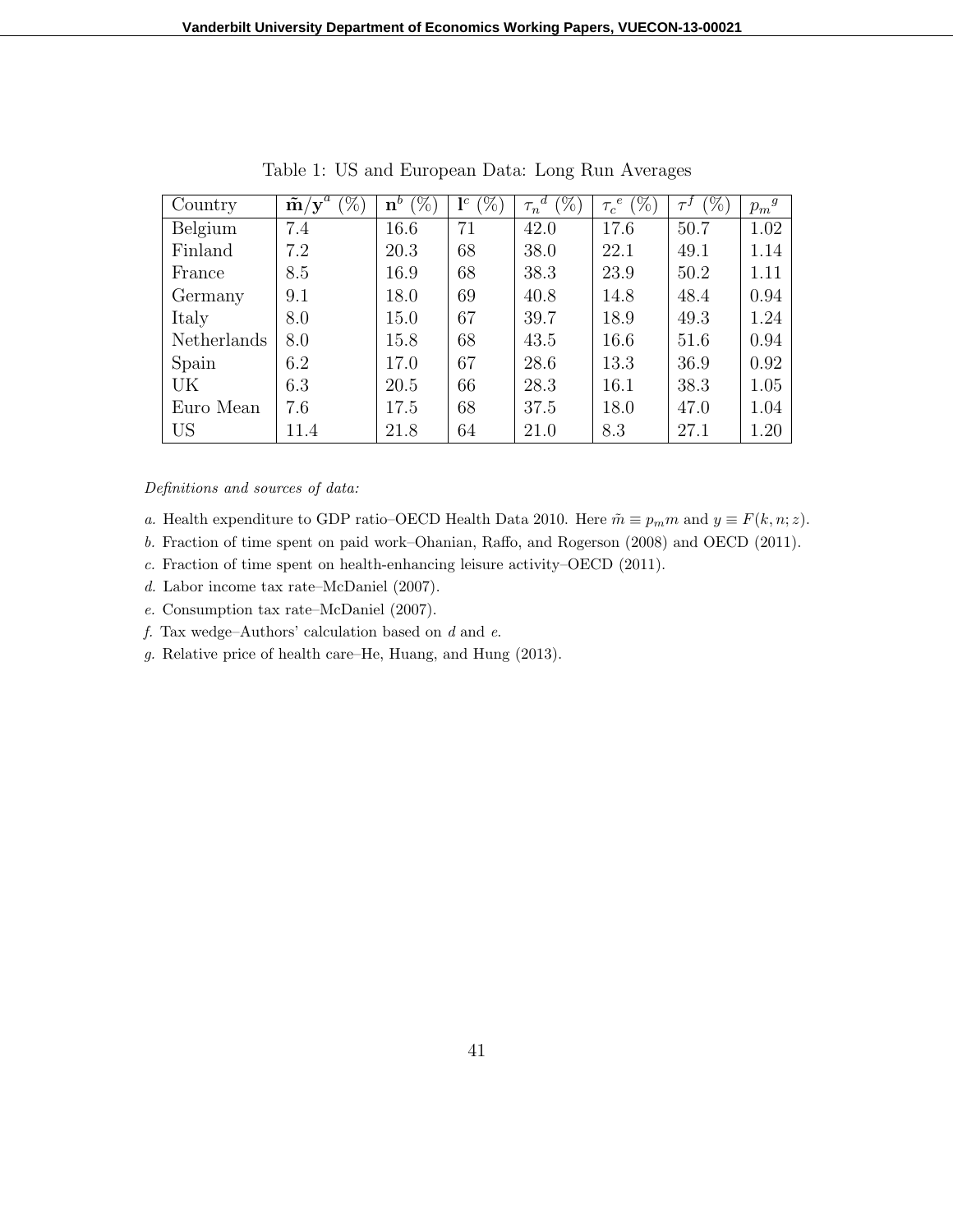| Parameter  |                                                            | Value  |
|------------|------------------------------------------------------------|--------|
|            | Preferences                                                |        |
| β          | subjective discount factor                                 | 0.9686 |
| $\lambda$  | share of consumption in the consumption-health bundle      | 0.2601 |
| $\eta$     | elasticity of substitution between consumption and health  | 8.70   |
|            | share of leisure relative to the consumption-health bundle | 1.4728 |
|            | Goods Production                                           |        |
| $\alpha$   | share of physical capital in value-added inputs            | 0.36   |
| $\delta_k$ | depreciation rate of physical capital                      | 0.076  |
|            | <b>Health Accumulation</b>                                 |        |
| $\theta$   | share of medical commodity in health investment            | 0.4207 |
| $\omega$   | elasticity of substitution between health care and leisure | 1.0    |
| ξ          | returns to scale of health investment                      | 1.0    |
| B          | level of technology in health production                   | 0.0863 |
| $\delta_h$ | depreciation rate of health capital                        | 0.056  |
|            | <b>Sick Time</b>                                           |        |
|            | elasticity of sick time with respect to health capital     | 1.0    |
| Q          | scaling factor                                             | 0.0071 |
|            | Taxation                                                   |        |
| $\tau_n$   | labor income tax rate                                      | 0.21   |
| $\tau_c$   | consumption tax rate                                       | 0.083  |
| $\tau$     | tax wedge                                                  | 0.271  |
|            | Relative Price of Health Care                              |        |
| $p_m$      | price of health care relative to health-neutral commodity  | 1.2    |

Table 2: Benchmark Values of Parameters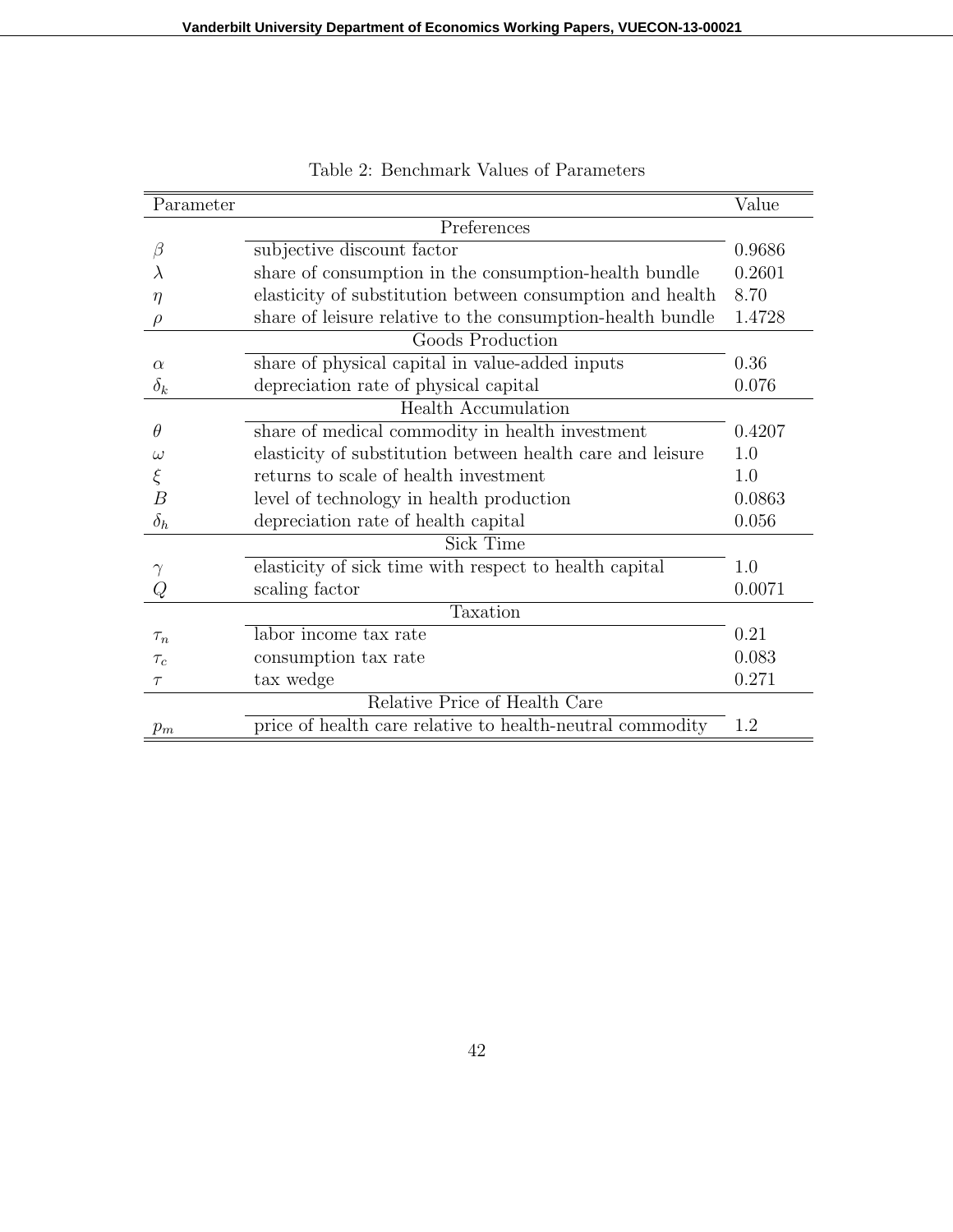| Country                                                                             |                                  | Data       |                     |                                                  | Model      |                     |                                         |                     | Data Explained by Model |
|-------------------------------------------------------------------------------------|----------------------------------|------------|---------------------|--------------------------------------------------|------------|---------------------|-----------------------------------------|---------------------|-------------------------|
|                                                                                     | $\overline{\Delta(\tilde{m}/y)}$ | $\Delta n$ | $\overline{\Delta}$ | $\mathbf{\Delta}(\tilde{\mathbf{n}}/\mathbf{y})$ | $\Delta n$ | $\overline{\Delta}$ | $\Delta(\tilde{\mathrm{m}}/\mathrm{y})$ | $\Delta n$          | $\overline{\mathsf{d}}$ |
| Belgium                                                                             | 040                              | 0.052      | 0.07                | $-0.0234$                                        | $-0.0485$  | 0.0445              | 59%                                     | 93%                 | 64%                     |
| Finland                                                                             | 042                              | 0.015      | 0.04                | $-0.0218$                                        | $-0.0452$  | 0.0415              |                                         |                     |                         |
| France                                                                              | 029                              | 0.049      | 0.04                | $-0.0229$                                        | $-0.0474$  | 0.0435              |                                         |                     | 104%<br>109%            |
| $\begin{array}{l} \text{Germany} \\ \text{Italy} \\ \text{Netherlands} \end{array}$ | 023                              | 0.038      | 0.05                | 0.0210                                           | $-0.0434$  | 0.0399              |                                         | 301%<br>97%<br>114% | $80\%$                  |
|                                                                                     | 058                              | 620.0      | 0.03                | 0.0230                                           | $-0.0463$  | 0.0427              |                                         |                     |                         |
|                                                                                     | 034                              | 0.060      | 0.04                | 0.0244                                           | $-0.0505$  | 0.0463              |                                         |                     |                         |
| Spain                                                                               | 052                              | 0.048      | 0.03                | 0.0092                                           | $-0.0191$  | 0.0177              | 52%<br>79%<br>50%<br>50%<br>50%<br>52%  | 59%<br>84%<br>40%   | 142%<br>116%<br>59%     |
|                                                                                     | $\rm 50$                         | 0.013      | 0.02                | 0.0105                                           | 0.0216     | 0.0201              | $21\%$                                  | 166%                | $00\%$                  |
| <b>ExelV</b> our                                                                    | 041                              | 0.044      | 0.04                | 0.0195                                           | 0.0403     | 1.0371              | 17.5%                                   | $91\%$              | 93%                     |

| erences in Health Spending-GDP Ratio and in Allocation of Time among Multiple Uses: |                                                         |  |
|-------------------------------------------------------------------------------------|---------------------------------------------------------|--|
|                                                                                     |                                                         |  |
|                                                                                     |                                                         |  |
|                                                                                     |                                                         |  |
|                                                                                     |                                                         |  |
|                                                                                     |                                                         |  |
|                                                                                     |                                                         |  |
|                                                                                     |                                                         |  |
|                                                                                     |                                                         |  |
|                                                                                     |                                                         |  |
|                                                                                     |                                                         |  |
|                                                                                     |                                                         |  |
|                                                                                     |                                                         |  |
|                                                                                     | edictions based on Cross-Country Variations in Taxation |  |
|                                                                                     |                                                         |  |
|                                                                                     |                                                         |  |
|                                                                                     |                                                         |  |
|                                                                                     |                                                         |  |
|                                                                                     |                                                         |  |
|                                                                                     |                                                         |  |
|                                                                                     |                                                         |  |
|                                                                                     |                                                         |  |
|                                                                                     |                                                         |  |
|                                                                                     |                                                         |  |
| Table 3: EU-US Diffe                                                                | Data vs. Model's Pre                                    |  |
|                                                                                     |                                                         |  |
|                                                                                     |                                                         |  |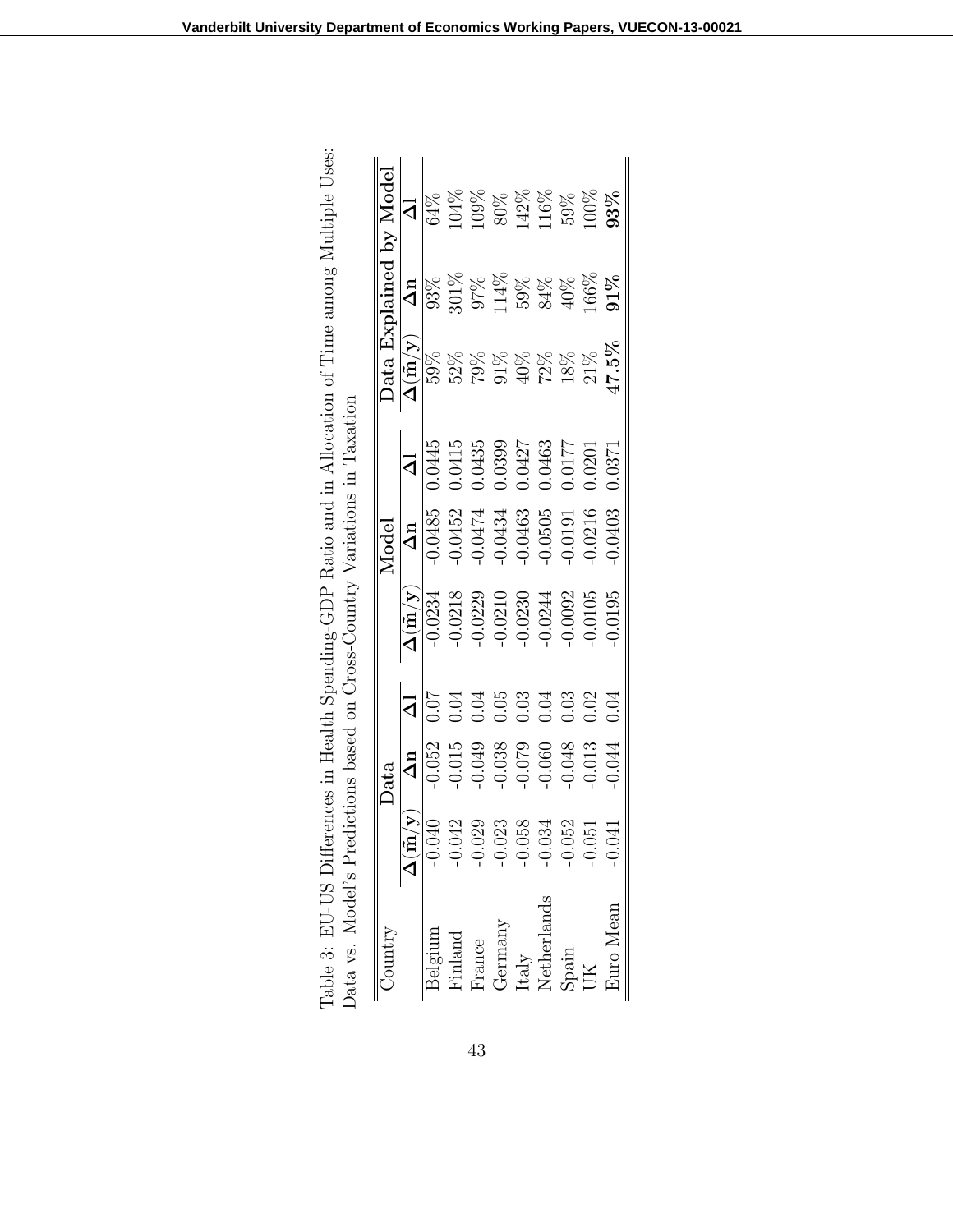| Jountry     |                                              | Data       |                         |                                         | Model      |                |                                         |                 | Data Explained by Model |
|-------------|----------------------------------------------|------------|-------------------------|-----------------------------------------|------------|----------------|-----------------------------------------|-----------------|-------------------------|
|             | $\overline{\Delta}(\tilde{{\bf m}}/{\bf y})$ | $\Delta n$ | $\overline{\mathsf{d}}$ | $\Delta(\tilde{\mathrm{m}}/\mathrm{y})$ | $\Delta n$ | $\overline{d}$ | $\Delta(\tilde{\mathrm{m}}/\mathrm{y})$ | $\Delta n$      | $\overline{\mathsf{d}}$ |
| Belgium     | $-0.040$                                     | 0.052      | 10.07                   | 0.0078                                  | 0.0043     | 0.0034         | $20\%$                                  | $\frac{8\%}{2}$ | 5%                      |
| Finland     | $-0.042$                                     | 0.015      | 0.04                    | 0.0025                                  | 0.0013     | $-0.0011$      | $6\%$                                   | $-9\%$          | $3\%$                   |
| France      | $-0.029$                                     | 0.049      | 0.04                    | 0.0038                                  | 0.0020     | 0.0016         |                                         | $4\%$           | $-4\%$                  |
| Germany     | $-0.023$                                     | 0.038      | 0.05                    | 0.0116                                  | 1.0064     | $-0.0051$      | $13\%$ $50\%$                           | 17%             | $10\%$                  |
| Italy       | $-0.058$                                     | $-0.079$   | 0.03                    | 1.0017                                  | $-0.0009$  | 0.0007         | $2.9\%$                                 | $1\%$           | $2.3\%$                 |
| Netherlands | $-0.034$                                     | 0.060      | 0.04                    | 0.0116                                  | 0.0064     | $-0.0051$      |                                         | 11%             | 13%                     |
| Spain       | $-0.052$                                     | 0.048      | 0.03                    | 0.0125                                  | 0.0069     | $-0.0055$      | $34%$<br>$24%$                          | $-14%$          | 18%                     |
|             | 051                                          | 0.013      | 0.02                    | 0.0007                                  | 0.0036     | $-0.0029$      | 13%                                     | $-28%$          | 15%                     |
| Euro Mean   | .041                                         | 0.044      | 0.04                    | 0.0069                                  | 0.0038     | 0.0030         | $.6.8\%$                                | $8.6\%$         | $7.5\%$                 |

| erences in Health Spending-GDP Ratio and in Allocation of Time among Multiple U | edictions based on Cross-Country Variations in Relative Health Care Price |
|---------------------------------------------------------------------------------|---------------------------------------------------------------------------|
| wie 4: EU-US Diff-                                                              | $\frac{1}{2}$<br>ita vs                                                   |